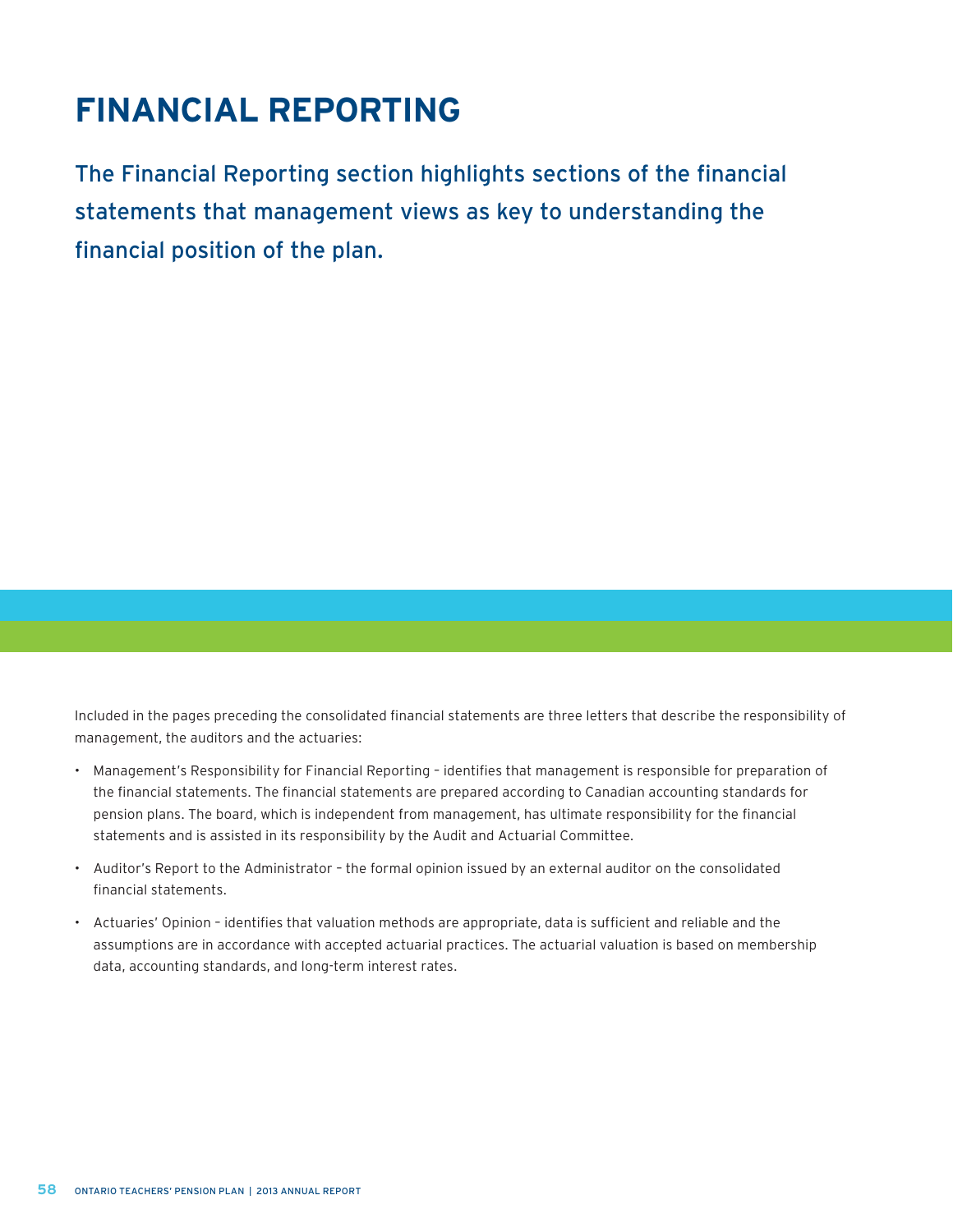# FINANCIAL STATEMENT VALUATION

The financial statement valuation measures the fair value of the plan's net assets available for benefits and pension liabilities at a point in time. The financial statement valuation provides a snapshot of the financial health of the plan as it does not assume any future contributions and does not project the cost of benefits that current members have not yet earned. The financial statement valuation is therefore not considered an indicator of the long-term sustainability of the plan and not used by the plan sponsors to set contribution rates and benefit levels.

### Methods and assumptions used for the financial statement valuation

The financial statement valuation is prepared in accordance with quidance from Chartered Professional Accountants of Canada (CPA Canada). The pension liabilities, prepared by an independent actuary, take into account pension credit earned to date by all plan members and contributions already received by the plan. Valuation techniques, estimates and pension liabilities are described further in the notes to the consolidated financial statements.

The actuarial assumptions used in determining the pension liabilities reflect best estimates of future economic and non-economic factors proposed by management and approved by the plan's board. Actual experience typically differs from these assumptions, and the differences are recognized as experience gains and losses in future years.

The discount rate for the financial statement valuation is based on the market rate of long-term Government of Canada bonds, which have characteristics similar to the plan's liabilities, plus a spread to reflect the credit risk of the Province of Ontario. The discount rate used is 4.20% (3.40% in 2012).

# FINANCIAL POSITION AS AT DECEMBER 31, 2013

The plan ended 2013 with a financial statement deficit of \$7.8 billion, down significantly from the deficit of \$36.5 billion at the end of 2012. The deficit represents the difference between net assets available for benefits of \$140.8 billion and accrued pension liabilities of \$148.6 billion at year end.

#### YEAR-END FINANCIAL POSITION

| (as at December 31) (\$ billions) | 2013    | 2012    |
|-----------------------------------|---------|---------|
| Net assets available for benefits | 140.8   | 129.5   |
| Accrued pension benefits          | (148.6) | (166.0) |
| Deficit                           | (7.8)   | (36.5)  |

During 2013, net assets available for benefits increased by \$11.3 billion to \$140.8 billion. Investment income of \$13.7 billion and contributions of \$3.1 billion increased net assets available for benefits while benefits paid of \$5.1 billion and administrative expenses of \$0.4 billion decreased the net assets available. Investment income of \$13.7 billion was due primarily to strong equity returns partially offset by negative fixed income returns (investment returns are discussed in the Investments section of the MD&A).

### NET ASSETS AVAILABLE FOR BENEFITS

| (as at December 31) (\$ billions)                    | 2013  | 2012  |
|------------------------------------------------------|-------|-------|
| Net assets available for benefits, beginning of year | 129.5 | 117.1 |
| Investment income                                    | 13.7  | 14.7  |
| Contributions                                        | 3.1   | 2.9   |
| Benefits paid                                        | (5.1) | (4.9) |
| Administrative expenses                              | (0.4) | (0.3) |
| Increase in net assets available for benefits        | 11.3  | 12.4  |
| Net assets available for benefits, end of year       | 140.8 | 129.5 |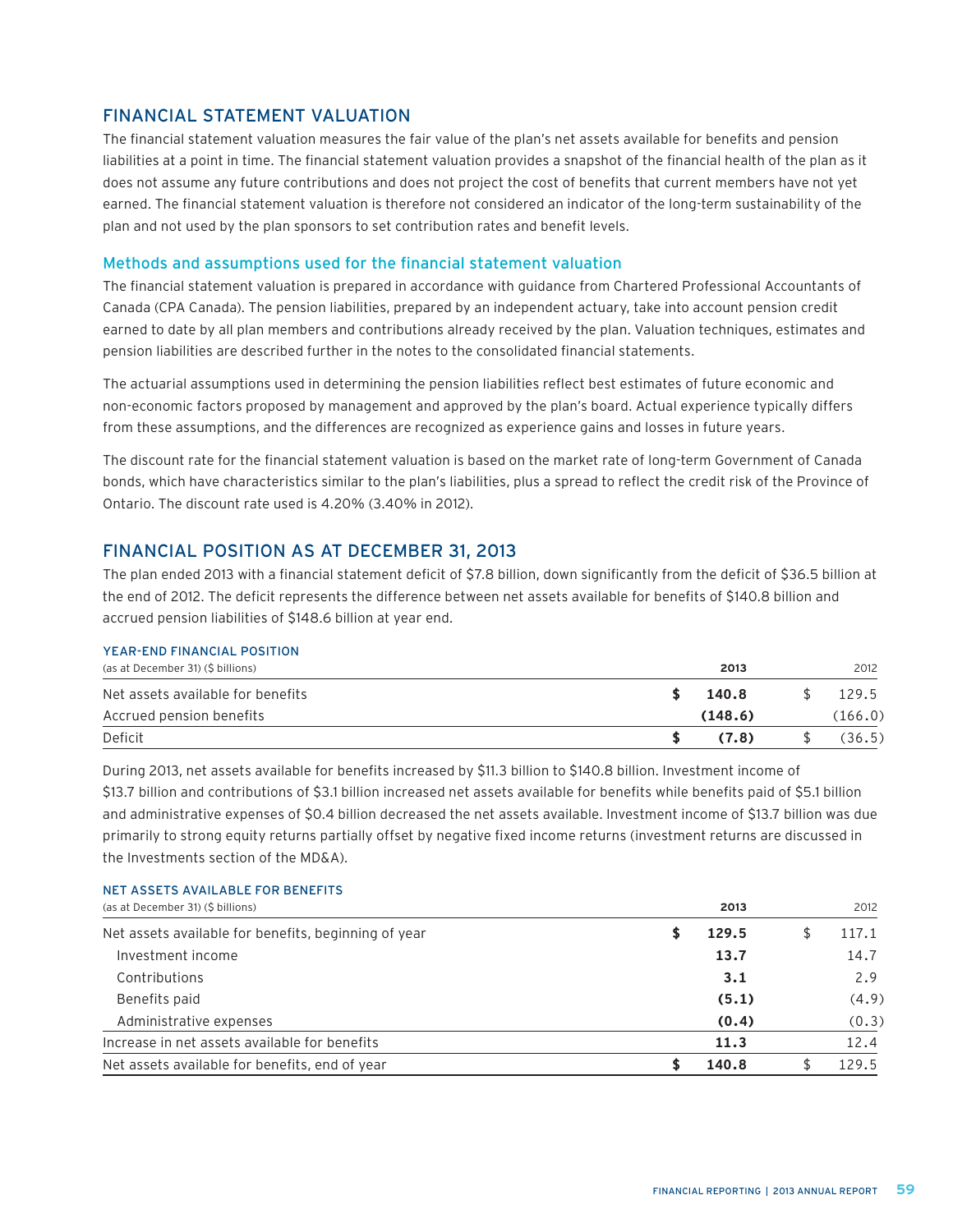Accrued pension benefits decreased by \$17.4 billion during the year to \$148.6 billion. Changes in actuarial assumptions (mainly an increase in the discount rate of 80 basis points) reduced the accrued pension benefits amount by \$22.0 billion. Benefits paid during 2013 of \$5.1 billion include the addition of 4,600 retirement and disability pensions and 900 survivor pensions during 2013, as well as a 1.9% cost-of-living increase.

### ACCRUED PENSION BENEFITS

| (as at December 31) (\$ billions)               | 2013   | 2012        |
|-------------------------------------------------|--------|-------------|
| Accrued pension benefits, beginning of year     | 166.0  | \$<br>162.6 |
| Interest on accrued pension benefits            | 5.6    | 5.5         |
| Benefits accrued                                | 5.0    | 5.1         |
| Benefits paid                                   | (5.1)  | (4.9)       |
| Changes in actuarial assumptions                | (22.0) | (2.7)       |
| Changes in plan provisions                      |        | 0.1         |
| Experience (gains)/losses                       | (0.9)  | 0.3         |
| (Decrease)/increase in accrued pension benefits | (17.4) | 3.4         |
| Accrued pension benefits, end of year           | 148.6  | 166.0       |

# FAIR VALUE HIERARCHY

The plan's investments and investment-related liabilities are stated at fair value. The objective of fair value determination is to estimate an exit price at which an orderly transaction to sell the asset or to transfer the liability would take place between market participants. Valuation techniques are employed in order to measure fair value. As described in note 1c of the plan's consolidated financial statements, these techniques utilize inputs such as prices for market transactions, discount rates, contractual or expected future cash flows and other relevant factors that impact the assessment of fair value.

As required under Canadian accounting standards, the plan has classified and disclosed its fair value measurements into one of three categories based upon the degree of observable inputs used in their determination. Level 1 inputs consist of quoted prices in active markets for identical assets or liabilities; Level 2 inputs are derived from observable prices but do not meet the Level 1 criteria, while Level 3 inputs are unobservable. If different levels of inputs are used to measure the fair value of an investment, the classification within the hierarchy is based upon the lowest level input that is significant to the fair value measurement.

Level 1 net investments comprise the majority of the plan's government bonds and publicly traded equities, including these securities that are sold but not yet purchased, which are valued using quoted prices. Examples of Level 2 net investments include marketable corporate bonds that are valued using quoted prices from less actively traded markets and securities purchased under agreements to resell and securities sold under agreements to repurchase, which are valued using discounted cash flows and observable market yields. Examples of Level 3 investments include real assets such as real estate and infrastructure, non-publicly traded equities, and natural resource investments, which are valued using appropriate techniques that involve the use of significant unobservable inputs such as forecasted cash flows or other information that is specific to the entity.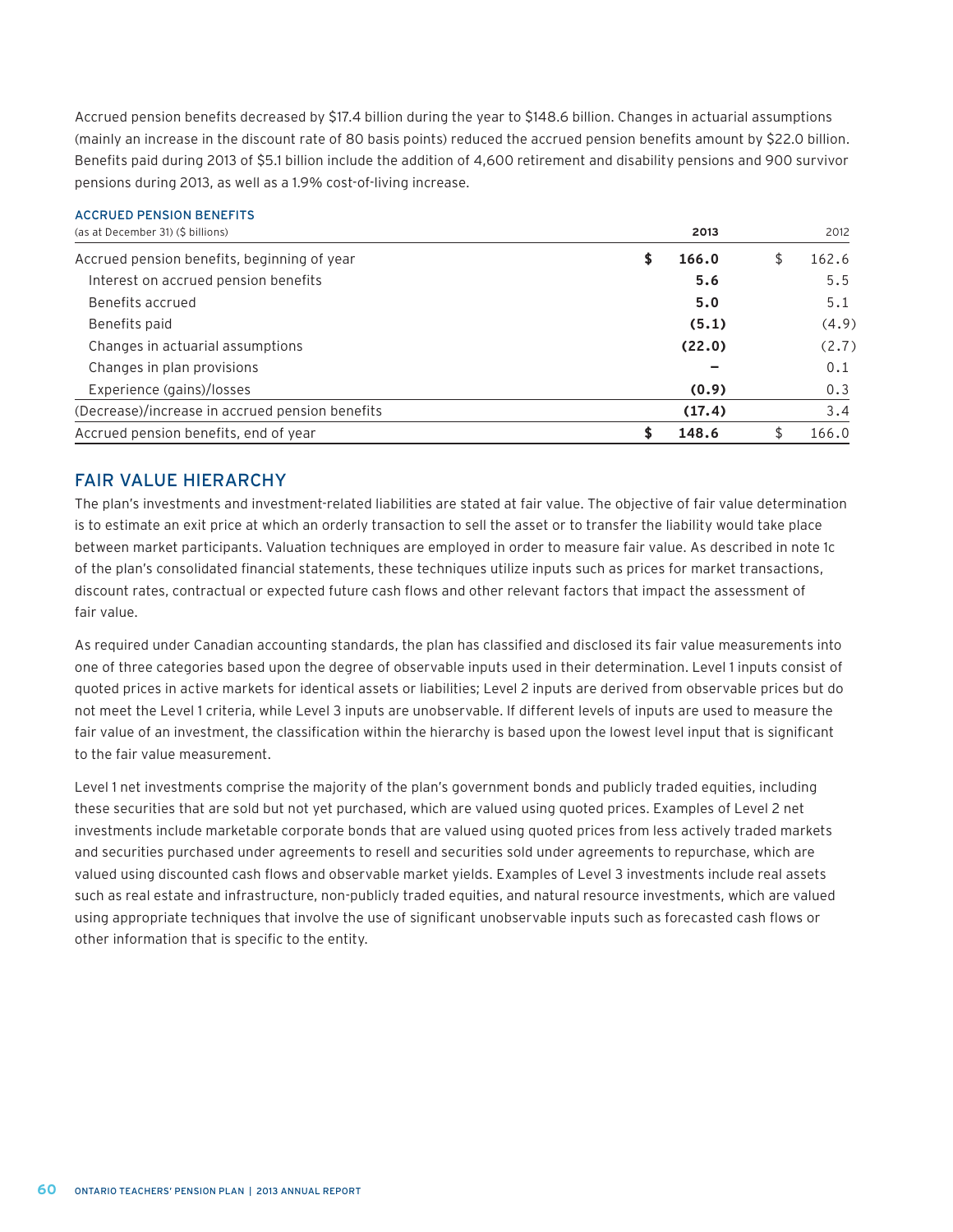| (for the year ended December 31) (\$ millions)   | Level 1   | Level 2   | Level 3 | Total     |
|--------------------------------------------------|-----------|-----------|---------|-----------|
| Fixed income                                     | 66,593    | 4,529     | 11,197  | 82,319    |
| Equity                                           | 32,372    | 995       | 19,893  | 53,260    |
| Natural resources                                |           |           | 2,612   | 2,612     |
| Real assets                                      | 965       | 280       | 34,011  | 35,256    |
| Net investment-related receivables/(liabilities) | (14, 107) | (18, 779) | (1,658) | (34, 544) |
| Net investments                                  | 85,823    | (12.975)  | 66,055  | 138,903   |

The table below shows the plan's net investments based on the fair value hierarchy. Further details of each category can be found in note 2a of the plan's consolidated financial statements.

# EFFECTIVE OVERSIGHT AND CONTROLS

## Disclosure and financial reporting controls

We take guidance from National Instrument 52-109, Certification of Disclosure in Issuers' Annual and Interim Filings, issued by the Canadian Securities Administrators, as part of our commitment to good governance practices. The President and CEO, and the Senior Vice-President and Chief Financial Officer (CFO) are responsible for establishing and maintaining disclosure controls and procedures, and internal control over financial reporting.

We have designed disclosure controls and procedures to provide reasonable assurance that material information related to the plan is gathered and reported to management in order to allow timely decisions regarding public disclosure. We evaluated our disclosure controls and procedures and concluded as at December 31, 2013, that they are effective.

We have also designed internal controls over financial reporting, using the Integrated Framework issued in 1992 by the Treadway Commission's Committee of Sponsoring Organizations (the COSO Framework), to provide reasonable assurance regarding the reliability of financial reporting and the preparation of consolidated financial statements for external purposes in accordance with Canadian Generally Accepted Accounting Principles. The COSO Framework was updated in 2013 and will be effective in 2014.

We are assessing the implications of the COSO Framework updates and any resulting changes to our internal controls will be implemented in 2014. We have evaluated the effectiveness of the plan's internal controls over financial reporting and concluded they are effective as at year end. There were no changes in our internal controls over financial reporting in 2013 that materially affected, or are reasonably likely to materially affect, our financial reporting.

# Protecting audit integrity

Teachers' and other corporate governance advocates have expressed concern over the years about accounting firms that audit public companies and also earn substantial revenue from those companies for non-audit consulting services. We believe that such consulting fees can compromise, or appear to compromise, the integrity of the audit function.

We strive to minimize our own use of consulting services involving the plan's auditor and we always disclose the total amount paid for such services. In 2013, fees paid to Deloitte Touche Tohmatsu Limited (of which the Canadian firm is the plan's auditor) totalled \$8.2 million (\$6.1 million in 2012), of which \$7.3 million was for audit activities and \$850,000 was for non-audit services. Of the \$850,000 paid for non-audit services, approximately \$640,000 related to the plan, \$160,000 related to subsidiaries audited by Deloitte and the balance of \$50,000 was for subsidiaries not audited by Deloitte. Of the \$160,000 paid by the subsidiaries, \$10,000 was paid to Deloitte (Canada) and \$150,000 was paid to Deloitte firms outside of Canada, which is considered to have lower risk of impairing the independence of the plan's auditor.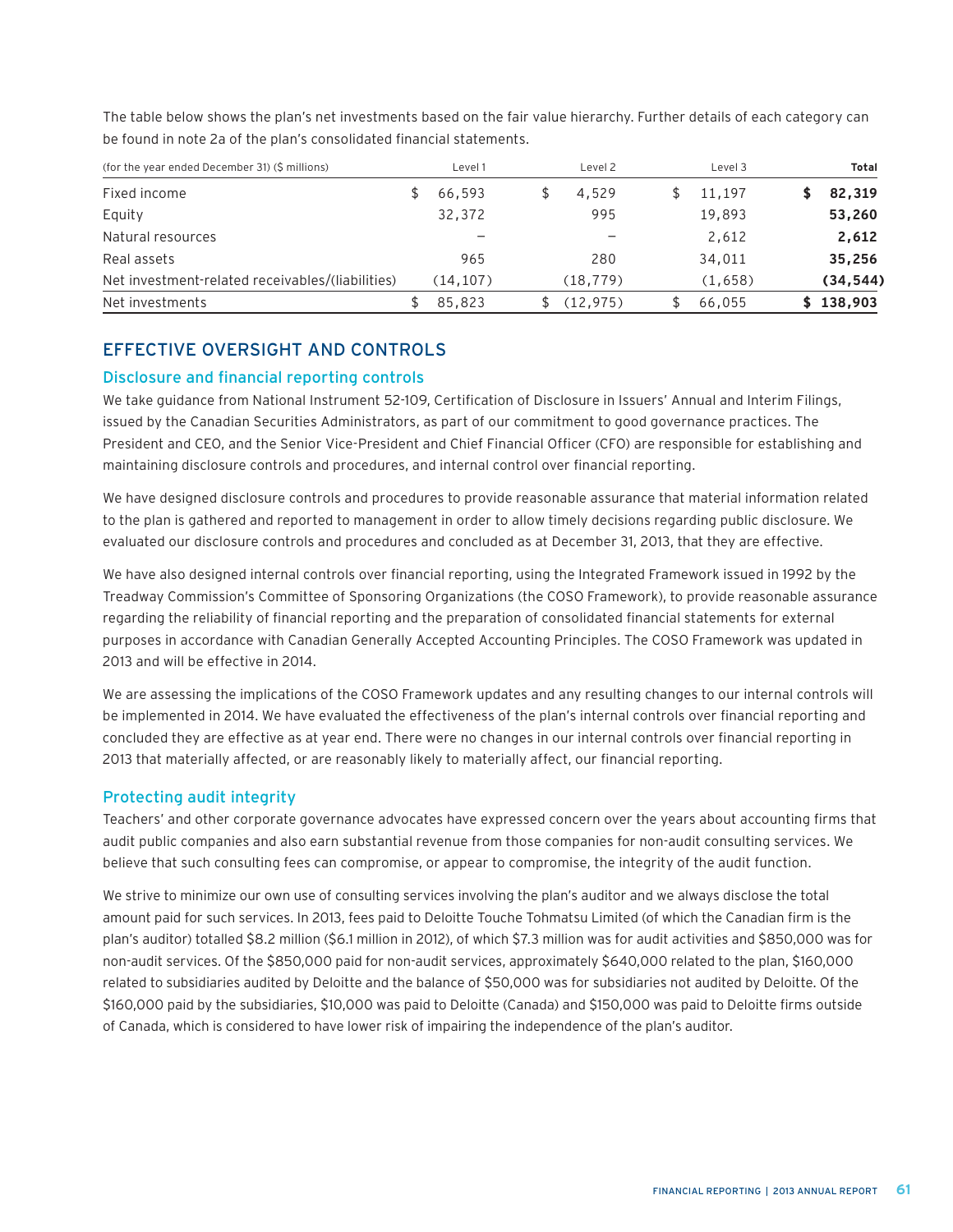# **MANAGEMENT'S RESPONSIBILITY FOR FINANCIAL REPORTING**

The consolidated financial statements of the Ontario Teachers' Pension Plan have been prepared by management, which is responsible for the integrity and fairness of the data presented, including the many amounts which must, of necessity, be based on estimates and judgments. The accounting policies followed in the preparation of these consolidated financial statements conform to Canadian accounting standards for pension plans. Financial information presented throughout the annual report is consistent with the consolidated financial statements.

Systems of internal control and supporting procedures are maintained to provide assurance that transactions are authorized, assets safeguarded and proper records maintained. These controls include quality standards in hiring and training of employees, a code of conduct, the establishment of an organizational structure that provides a well-defined division of responsibilities and accountability for performance, and the communication of policies and guidelines through the organization.

Ultimate responsibility for the consolidated financial statements rests with the members of the board. The board is assisted in its responsibilities by the Audit & Actuarial Committee (the Committee), consisting of five board members who are not officers or employees of the Plan Administrator. In addition, the Committee reviews the recommendations of the internal and external auditors for improvements in internal control and the action of management to implement such recommendations. In carrying out its duties and responsibilities, the Committee meets regularly with management and with both the external and internal auditors to review the scope and timing of their respective audits, to review their findings and to satisfy itself that their responsibilities have been properly discharged. This Committee reviews the consolidated financial statements and recommends them for approval by the board.

The Plan's external auditor, Deloitte LLP, is directly accountable to the Audit & Actuarial Committee and has full and unrestricted access to the Committee. They discuss with the Committee their audit and related findings as to the integrity of the Plan's fi nancial reporting and the adequacy of internal control systems. The Plan's external auditor has conducted an independent examination of the consolidated financial statements in accordance with Canadian generally accepted auditing standards, performing such tests and other procedures as they consider necessary to express the opinion in their Report to the Administrator.

Mak.

**Ron Mock David McGraw** March 6, 2014

Ini McJnaw

President and Chief Executive Officer Senior Vice-President and Chief Financial Officer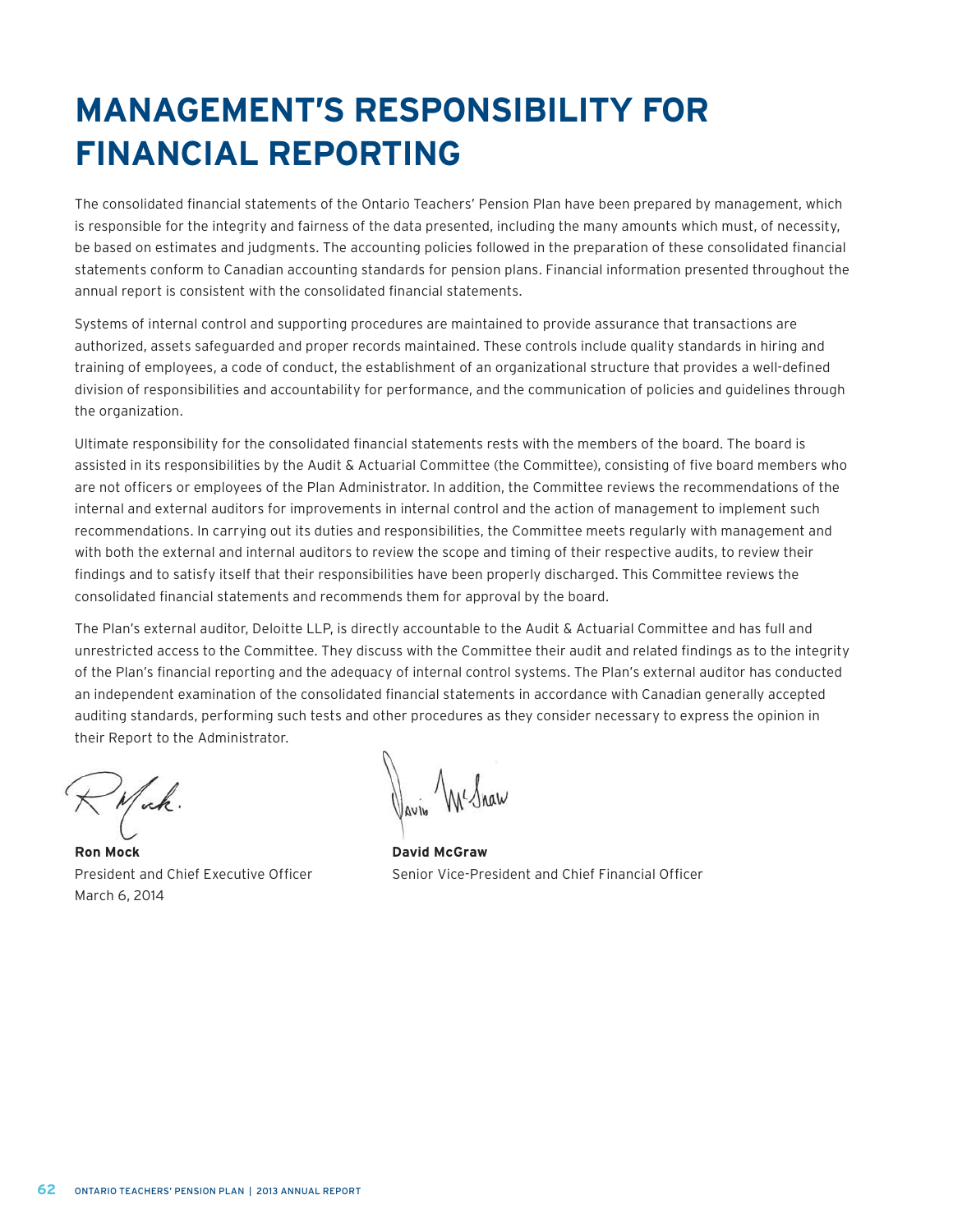# **AUDITOR'S REPORT TO THE ADMINISTRATOR**

We have audited the accompanying consolidated financial statements of Ontario Teachers' Pension Plan Board, which comprise the consolidated statements of financial position as at December 31, 2013, and the consolidated statements of changes in net assets available for benefits, consolidated statements of changes in accrued pension benefits and consolidated statements of changes in deficit for the year then ended, and a summary of significant accounting policies and other explanatory information.

### Management's responsibility for the consolidated financial statements

Management is responsible for the preparation and fair presentation of these consolidated financial statements in accordance with Canadian accounting standards for pension plans, and for such internal control as management determines is necessary to enable the preparation of consolidated financial statements that are free from material misstatement, whether due to fraud or error.

### Auditor's responsibility

Our responsibility is to express an opinion on these consolidated financial statements based on our audit. We conducted our audit in accordance with Canadian generally accepted auditing standards. Those standards require that we comply with ethical requirements and plan and perform the audit to obtain reasonable assurance about whether the consolidated financial statements are free from material misstatement.

An audit involves performing procedures to obtain audit evidence about the amounts and disclosures in the consolidated financial statements. The procedures selected depend on the auditor's judgment, including the assessment of the risks of material misstatement of the consolidated financial statements, whether due to fraud or error. In making those risk assessments, the auditor considers internal control relevant to the entity's preparation and fair presentation of the consolidated financial statements in order to design audit procedures that are appropriate in the circumstances, but not for the purpose of expressing an opinion on the effectiveness of the entity's internal control. An audit also includes evaluating the appropriateness of accounting policies used and the reasonableness of accounting estimates made by management, as well as evaluating the overall presentation of the consolidated financial statements.

We believe that the audit evidence we have obtained is sufficient and appropriate to provide a basis for our audit opinion.

### **Opinion**

In our opinion, the consolidated financial statements present fairly, in all material respects, the financial position of Ontario Teachers' Pension Plan Board as at December 31, 2013, and the changes in its net assets available for benefits, changes in its accrued pension benefits and changes in deficit for the year then ended in accordance with Canadian accounting standards for pension plans.

Debothe LLP

**Chartered Professional Accountants, Chartered Accountants** Licensed Public Accountants March 6, 2014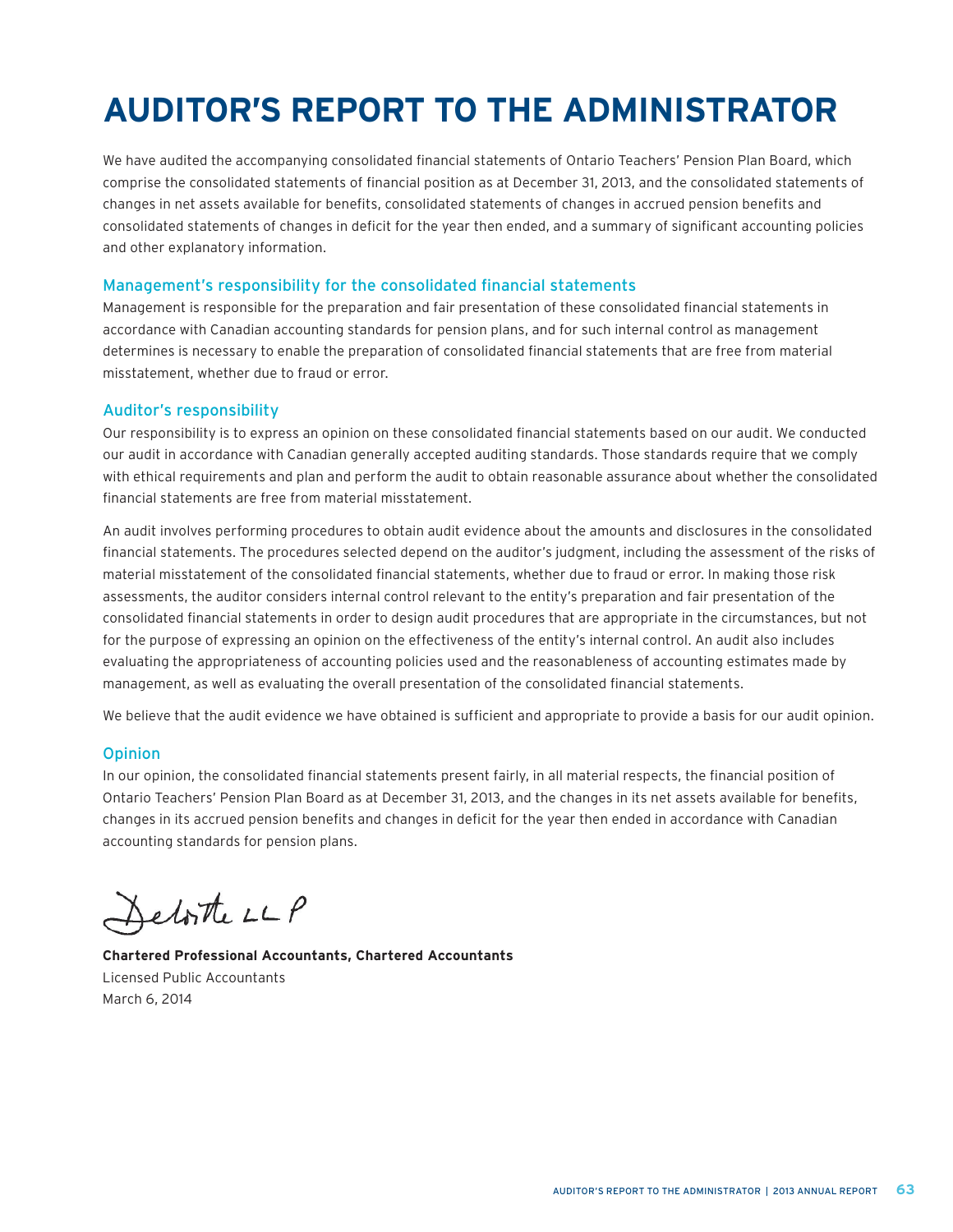# **ACTUARIES' OPINION**

Mercer (Canada) Limited was retained by the Ontario Teachers' Pension Plan Board (the Board) to perform an actuarial valuation of the going concern liabilities of the Ontario Teachers' Pension Plan (the Plan) as at December 31, 2013, for inclusion in the Plan's consolidated financial statements. As part of the valuation, we examined the Plan's recent experience with respect to the non-economic assumptions and presented our findings to the Board.

The valuation of the Plan's actuarial liabilities was based on:

- membership data provided by the Ontario Teachers' Pension Plan Board as at August 31, 2013;
- methods prescribed by Section 4600 of the Chartered Professional Accountants Canada Handbook for pension plan financial statements;
- real and nominal interest rates on long-term bonds at the end of 2013;
- assumptions about future events (for example, future rates of inflation and future retirement rates) which have been communicated to us as the Board's best estimate of these events; and
- information obtained from the Ontario Ministry of Labour and other published data on wage rate changes for the 2013/2014 school year.

The objective of the consolidated financial statements is to fairly present the financial position of the Plan on December 31, 2013 as a going concern. This is different from the statutory valuation (the actuarial valuation required by the *Pension Benefits Act (Ontario)*), which establishes a prudent level for future contributions.

While the actuarial assumptions used to estimate liabilities for the Plan's consolidated financial statements represent the Board's best estimate of future events and market conditions at the end of 2013, and while in our opinion these assumptions are reasonable, the Plan's future experience will inevitably differ, perhaps significantly, from the actuarial assumptions. Any differences between the actuarial assumptions and future experience will emerge as gains or losses in future valuations, and will affect the financial position of the Plan, and the contributions required to fund it, at that time.

We have tested the data for reasonableness and consistency, and we believe it to be sufficient and reliable for the purposes of the valuation. We also believe that the methods employed in the valuation are appropriate for the purposes of the valuation, and that the assumptions used in the valuation are in accordance with accepted actuarial practice. Our opinions have been given, and our valuation has been performed, in accordance with accepted actuarial practice in Canada.

Seott Cla

**Scott Clausen, F.C.I.A., F.S.A Lise Houle, F.C.I.A., F.S.A** March 6, 2014

Jew Hale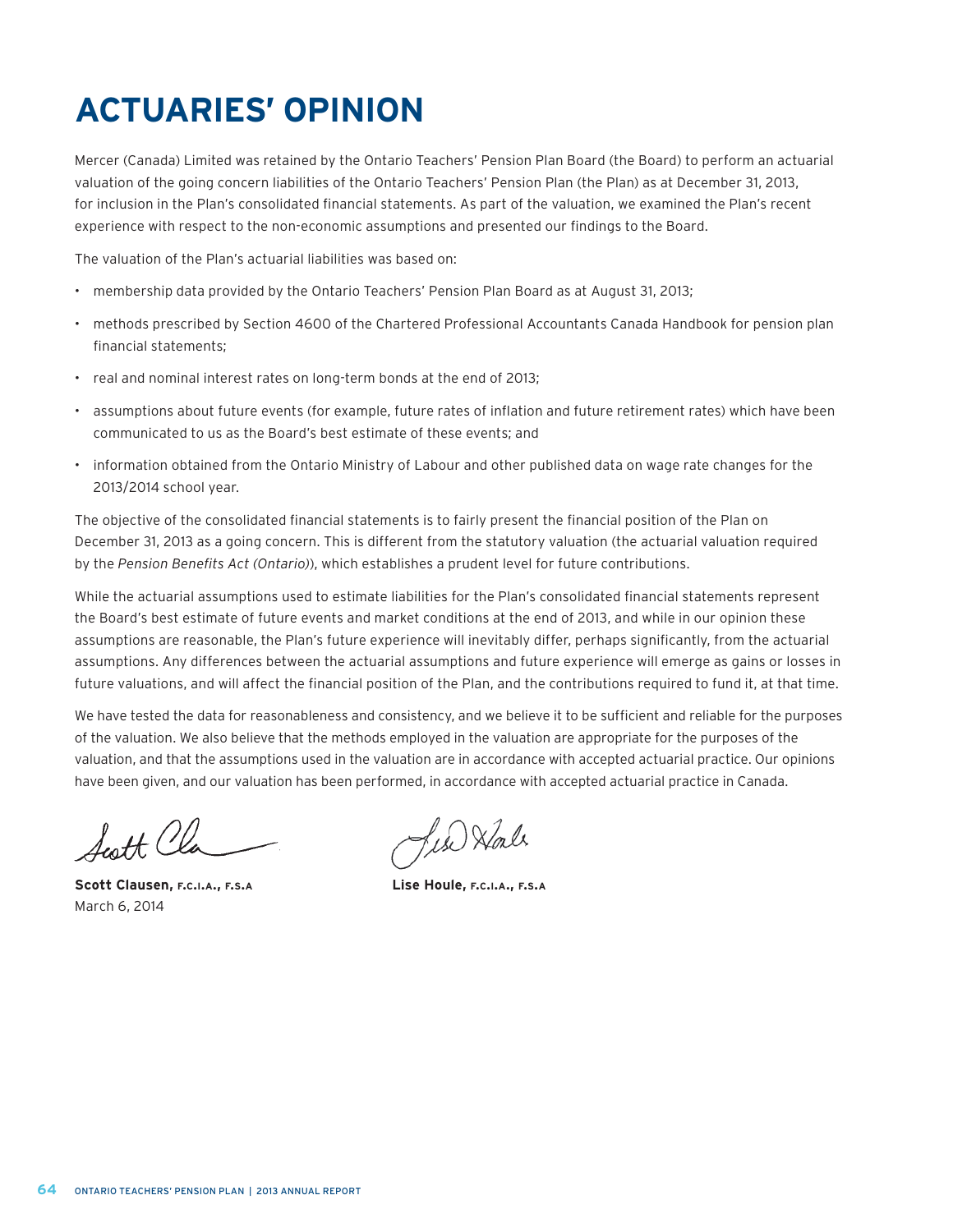# **CONSOLIDATED STATEMENTS OF FINANCIAL POSITION**

| as at December 31 (Canadian \$ millions)         | 2013          | 2012          |
|--------------------------------------------------|---------------|---------------|
| Net assets available for benefits                |               |               |
| <b>ASSETS</b>                                    |               |               |
| Cash                                             | \$<br>67      | \$<br>344     |
| Receivable from the Province of Ontario (note 3) | 2,965         | 2,831         |
| Receivable from brokers                          | 46            | 125           |
| Investments (note 2)                             | 198,109       | 174,731       |
| Premises and equipment                           | 32            | 27            |
|                                                  | 201,219       | 178,058       |
| <b>LIABILITIES</b>                               |               |               |
| Accounts payable and accrued liabilities         | 333           | 270           |
| Due to brokers                                   | 916           | 796           |
| Investment-related liabilities (note 2)          | 59,206        | 47,468        |
|                                                  | 60,455        | 48,534        |
| Net assets available for benefits                | \$<br>140,764 | 129,524<br>\$ |
| Accrued pension benefits and deficit             |               |               |
| Accrued pension benefits (note 4)                | \$148,571     | \$<br>166,009 |
| Deficit                                          | (7,807)       | (36, 485)     |
| Accrued pension benefits and deficit             | 140,764<br>S. | \$129,524     |

On behalf of the Plan Administrator:

EANfrais

 $\bigcirc \text{Id} \cup \text{Id} \text{Id}$ 

**Chair Board Member**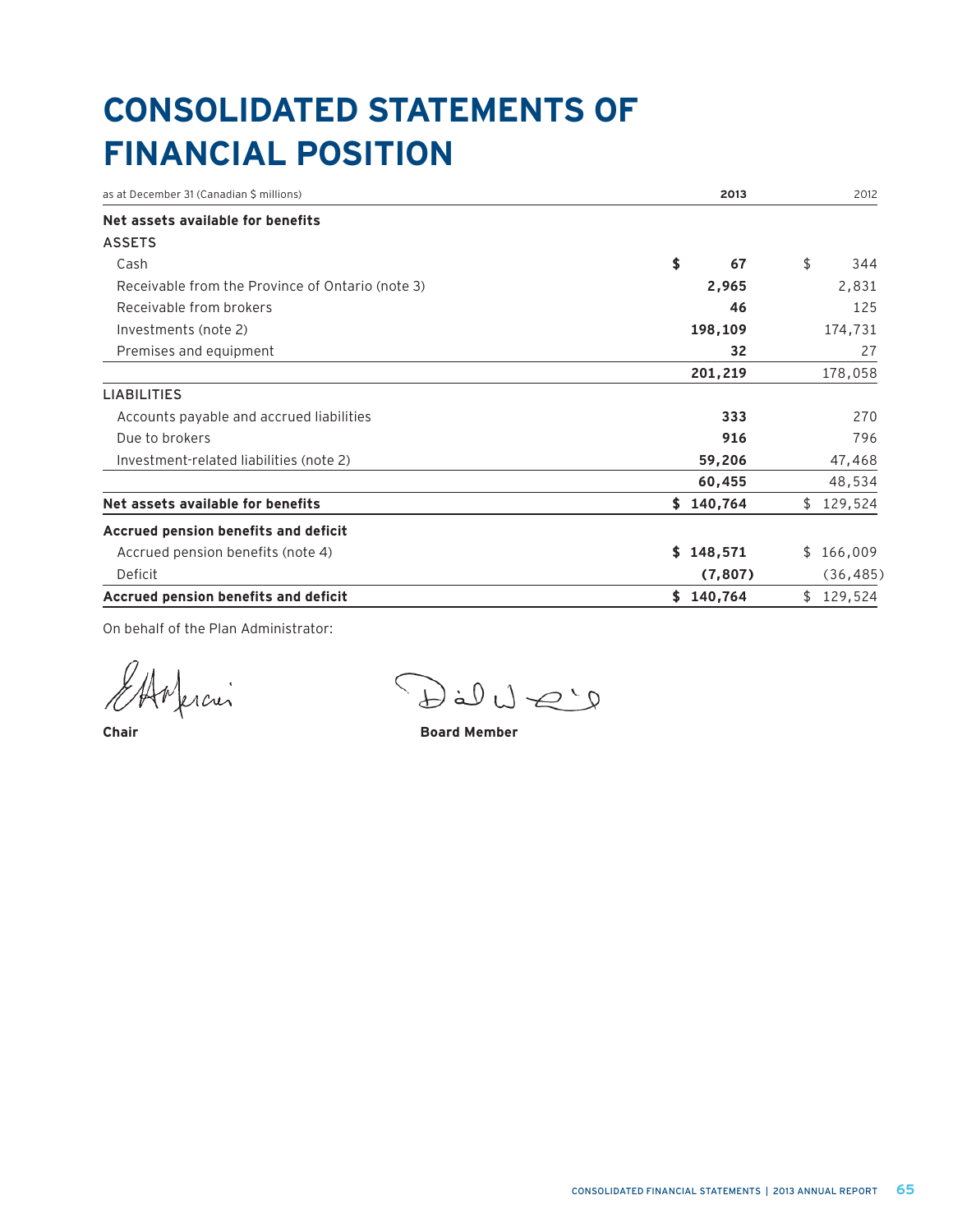# **CONSOLIDATED STATEMENTS OF CHANGES IN NET ASSETS AVAILABLE FOR BENEFITS**

| for the year ended December 31 (Canadian \$ millions) | 2013          | 2012          |
|-------------------------------------------------------|---------------|---------------|
| Net assets available for benefits, beginning of year  | \$129,524     | \$117,097     |
| <b>Investment operations</b>                          |               |               |
| Investment income (note 6)                            | 13,718        | 14,752        |
| Administrative expenses (note 11a)                    | (364)         | (301)         |
| Net investment operations                             | 13,354        | 14,451        |
| <b>Member service operations</b>                      |               |               |
| Contributions (note 9)                                | 3,081         | 2,944         |
| Benefits paid (note 10)                               | (5, 150)      | (4, 924)      |
| Administrative expenses (note 11b)                    | (45)          | (44)          |
| Net member service operations                         | (2, 114)      | (2,024)       |
| Increase in net assets available for benefits         | 11,240        | 12,427        |
| Net assets available for benefits, end of year        | \$<br>140,764 | 129,524<br>\$ |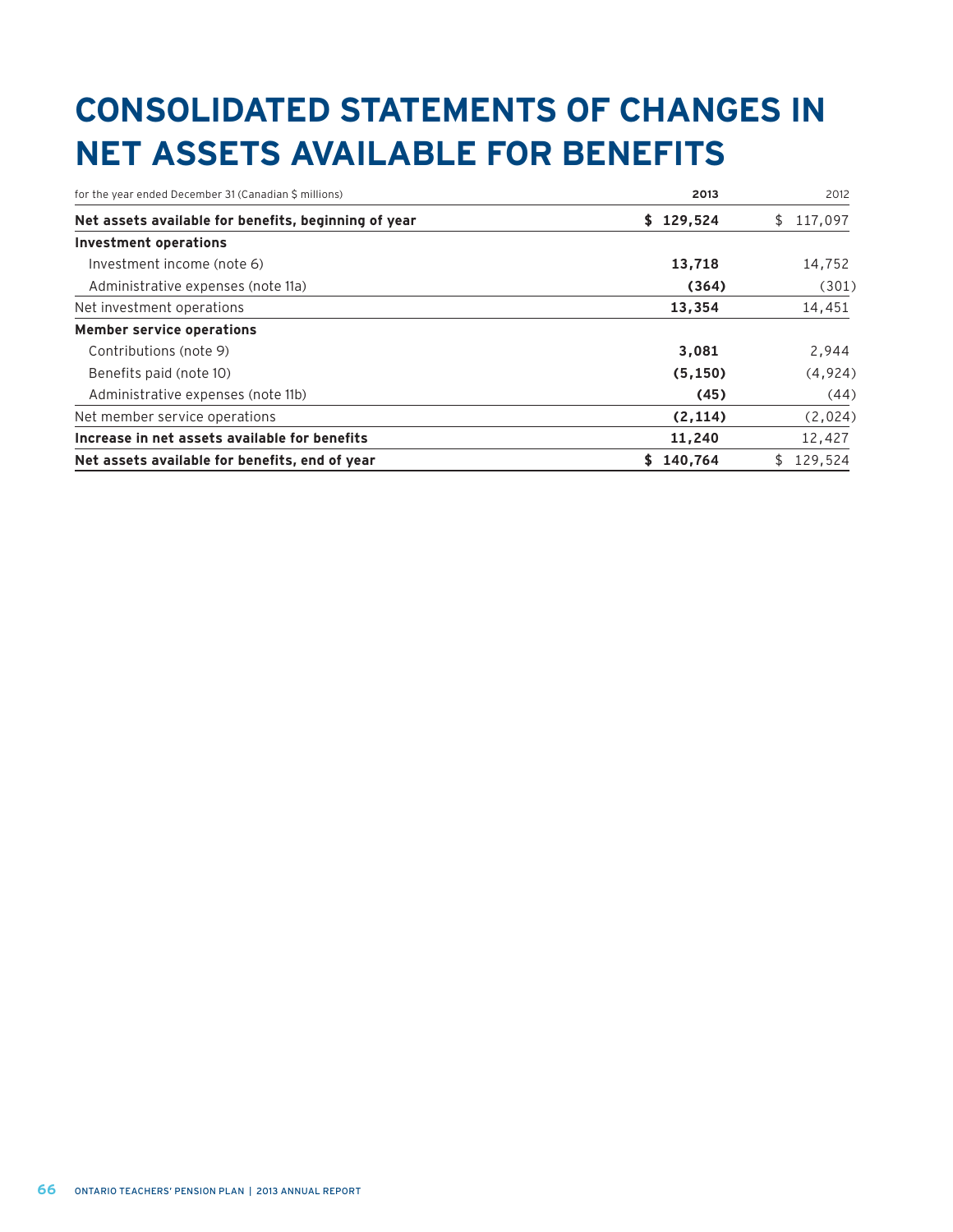# **CONSOLIDATED STATEMENTS OF CHANGES IN ACCRUED PENSION BENEFITS**

| for the year ended December 31 (Canadian \$ millions)  | 2013      | 2012          |
|--------------------------------------------------------|-----------|---------------|
| Accrued pension benefits, beginning of year            | \$166,009 | \$162,587     |
| Increase in accrued pension benefits                   |           |               |
| Interest on accrued pension benefits                   | 5,642     | 5,531         |
| Benefits accrued                                       | 4,992     | 5,095         |
| Changes in plan provisions                             |           | 107           |
| Experience losses (note 4c)                            |           | 286           |
|                                                        | 10,634    | 11,019        |
| Decrease in accrued pension benefits                   |           |               |
| Benefits paid (note 10)                                | 5,150     | 4,924         |
| Changes in actuarial assumptions and methods (note 4a) | 21,973    | 2,673         |
| Experience gains (note 4c)                             | 949       |               |
|                                                        | 28,072    | 7,597         |
| Net (decrease)/increase in accrued pension benefits    | (17, 438) | 3,422         |
| Accrued pension benefits, end of year                  | \$148,571 | 166,009<br>£. |

# **CONSOLIDATED STATEMENTS OF CHANGES IN DEFICIT**

| for the year ended December 31 (Canadian \$ millions) | 2013        | 2012            |
|-------------------------------------------------------|-------------|-----------------|
| Deficit, beginning of year                            | \$(36, 485) | (45, 490)<br>S. |
| Increase in net assets available for benefits         | 11,240      | 12,427          |
| Net decrease/(increase) in accrued pension benefits   | 17.438      | (3, 422)        |
| Deficit, end of year                                  | (7.807)     | \$(36, 485)     |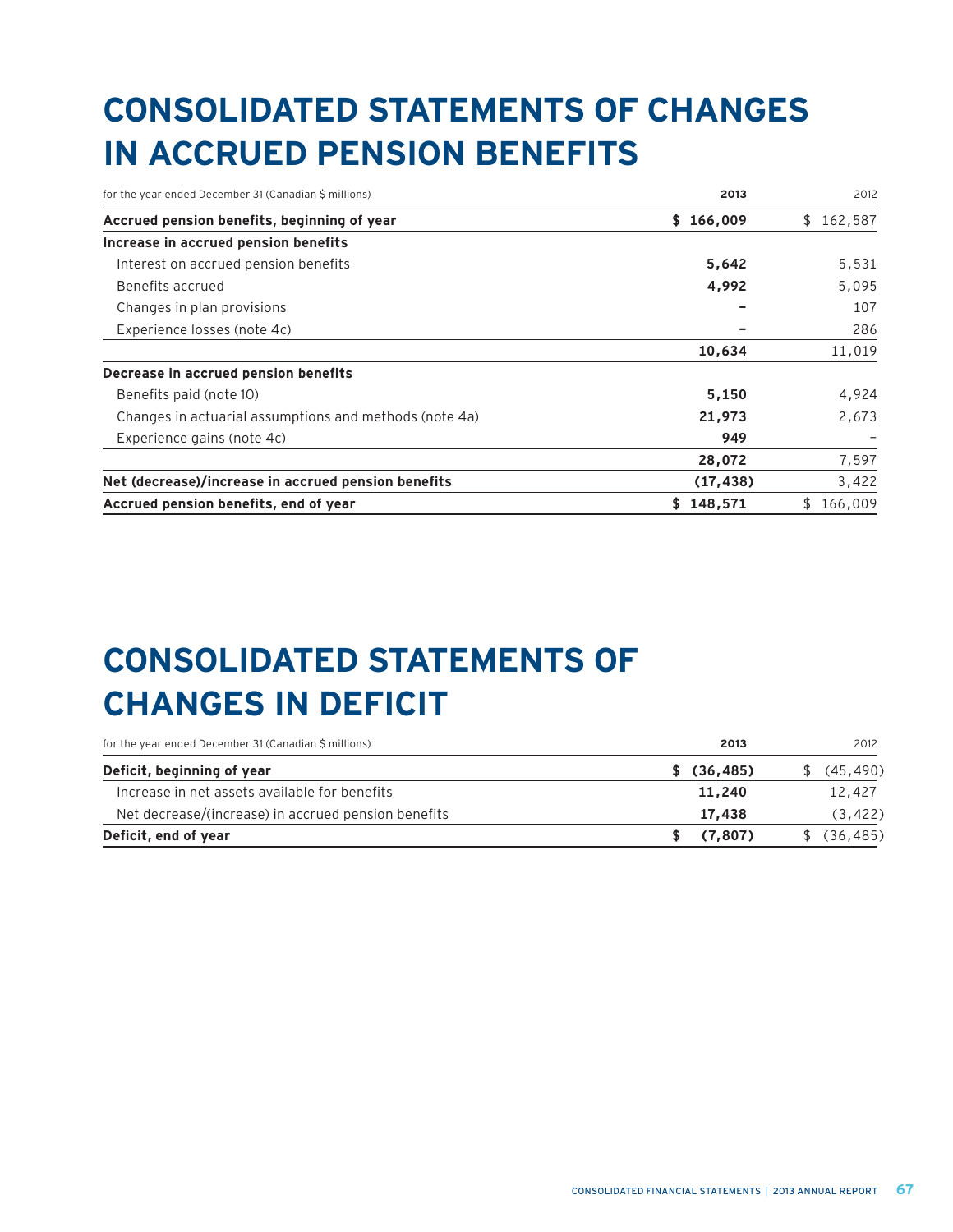# **NOTES TO CONSOLIDATED FINANCIAL STATEMENTS**

for the year ended December 31, 2013

# DESCRIPTION OF PLAN

The following description of the Ontario Teachers' Pension Plan (the Plan) is a summary only. For more complete information, reference should be made to the *Teachers' Pension Act (Ontario)* (the TPA) as amended.

## (a) General

The Plan is governed by the TPA. It is a contributory defined benefit pension plan co-sponsored by the Province of Ontario (the Province) and Plan members, represented by Ontario Teachers' Federation (OTF) (the co-sponsors). The terms of the Plan are set out in Schedule 1 to the TPA.

The Plan is registered with the Financial Services Commission of Ontario (FSCO) and under the *Income Tax Act (Canada)* (the ITA) (registration number 0345785) as a Registered Pension Plan which is not subject to income taxes in Canada. The Plan may be liable for taxes in other jurisdictions where full tax exemptions are not available.

The Plan is administered and the investments are managed by the Ontario Teachers' Pension Plan Board (the Board). Under the TPA, the Board is constituted as a corporation without share capital to which the *Corporations Act (Ontario)* does not apply.

## (b) Funding

Plan benefits are funded by contributions and investment earnings. Contributions are made by active members of the Plan and are matched by either the Province or designated employers. The determination of the value of the accrued pension benefits and required contributions is made on the basis of periodic actuarial valuations.

### (c) Retirement pensions

A retirement pension is available based on the number of years of credited service, the average of the best five annual salaries and the age of the member at retirement. A member is eligible for a reduced retirement pension from age 50. An unreduced retirement pension is available at either age 65 or when the sum of a member's age and qualifying service equals 85.

### (d) Disability pensions

A disability pension is available at any age to a disabled member with a minimum of 10 years of qualifying service. The type of disability pension is determined by the extent of the disability.

### (e) Death benefits

Death benefits are available on the death of an active member and may be available on the death of a retired member. The benefit may take the form of a survivor pension, lump-sum payment or both.

# (f) Escalation of benefits

Pension benefits are adjusted in January each year for inflation, subject to an upper limit of 8% and a lower limit of 0% in any one year with any excess above or below those limits carried forward. For credited service earned up to December 31, 2009, inflation protection is 100% of the change in the Consumer Price Index. Credited service earned after December 31, 2009 is subject to conditional inflation protection. For credited service earned between January 1, 2010 and December 31, 2013, the minimum indexation level is set at 50% of the change in the Consumer Price Index. There is no minimum level of inflation protection for credited service earned after 2013. The indexation level stated in the most recent funding valuation filing remains in effect until a subsequent filing updates the amount. Inflation protection of up to 100% for credited service earned after 2009 can be restored on a go-forward basis, depending on the Plan's funded status.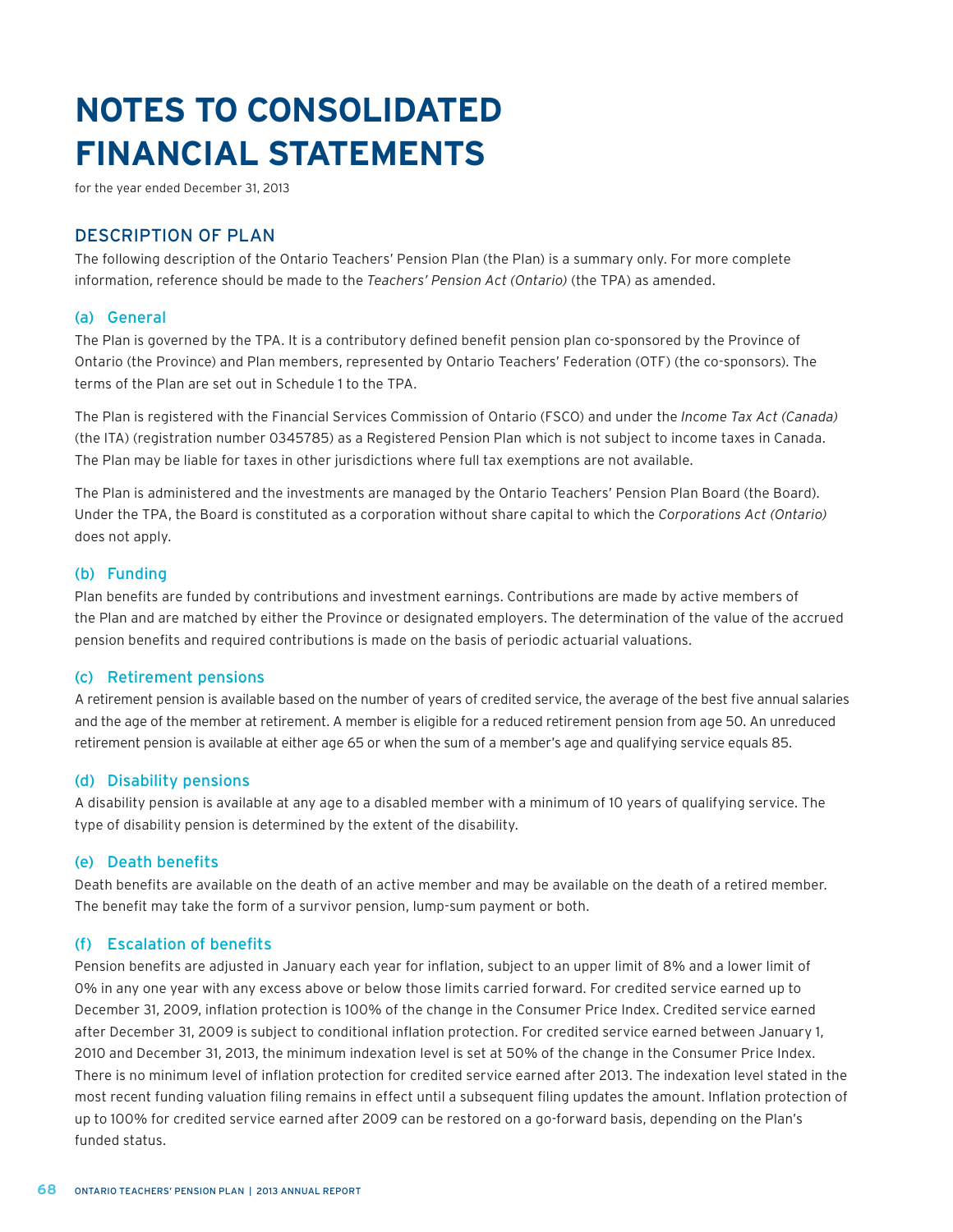## (g) Retirement Compensation Arrangement

Restrictions in the ITA and its regulations on the payment of certain benefits from the registered pension plan for periods of service after 1991 may impact some Plan members. To address affected members, the Retirement Compensation Arrangement (the RCA) was established by agreement between the co-sponsors as a supplementary plan to provide for these benefits. Examples of these benefits include: (1) members of the Plan who retired with average earnings above \$145,769 (CPP-exempt members \$134,834) in 2013 and \$142,990 (CPP-exempt members \$132,334) in 2012; and (2) members whose pensions would require a larger reduction for early retirement to comply with the ITA limitations than the Plan would impose. Because the RCA is a separate trust, the net assets available for benefits and accrued benefits and deficit of the RCA are not included in these consolidated financial statements.

# NOTE 1. SUMMARY OF SIGNIFICANT ACCOUNTING POLICIES

### (a) Basis of presentation

These consolidated financial statements are prepared in Canadian dollars, the Plan's functional currency, in accordance with the accounting standards for pension plans in Part IV of the Chartered Professional Accountants (CPA) Canada Handbook (Section 4600). Section 4600 provides specific accounting guidance on investments and pension obligations. For accounting policies that do not relate to either investments or pension obligations, the Plan must consistently comply with either International Financial Reporting Standards (IFRS) in Part I or accounting for private enterprises in Part II of the CPA Canada Handbook. The Plan has elected to comply with IFRS in Part I of the CPA Canada Handbook. To the extent that IFRS in Part I is inconsistent with Section 4600, Section 4600 takes precedence.

The Plan's real estate portfolio is comprised of real estate–related investments that are either owned or managed on behalf of the Plan by The Cadillac Fairview Corporation Limited (CFCL), a wholly-owned subsidiary, which the Plan consolidates. The Plan also consolidates wholly-owned investment holding companies that are managed by either the Plan or CFCL. Investment holding companies that are managed by external parties are recognized as the Plan's investment assets. Under Section 4600, investment assets, including those over which the Plan has control or significant influence, are measured at fair value and presented on a non-consolidated basis.

The consolidated financial statements for the year ended December 31, 2013 were authorized for issue through a resolution of the board on March 6, 2014.

### (b) Future changes in accounting policies

The relevant new guidance issued by the International Accounting Standards Board not yet adopted by the Plan includes:

• IFRS 9, Financial Instruments. The new standard will replace IAS 39, Financial Instruments: Recognition and Measurement, and includes guidance on recognition and derecognition of financial assets and financial liabilities, impairment and hedge accounting. The mandatory effective date for the new standard is yet to be determined as further amendments remain ongoing. Immediate application is permitted.

Management does not expect any significant impact on either the Plan's financial position or investment income when adopting the new standard.

### (c) Investments

#### Valuation of investments

Investments are either directly or indirectly owned by the Plan. Investment-related liabilities are incurred by the Plan directly. Details of investments and investment-related liabilities are presented in note 2a and are stated at fair value. Fair value is the price that would either be received to sell an asset or paid to transfer a liability in an orderly transaction (i.e., an exit price) between market participants at the measurement date. In an active market, fair value is best evidenced by an independent quoted market price. In the absence of an active market, fair value is determined by valuation techniques that make maximum use of inputs observed from markets.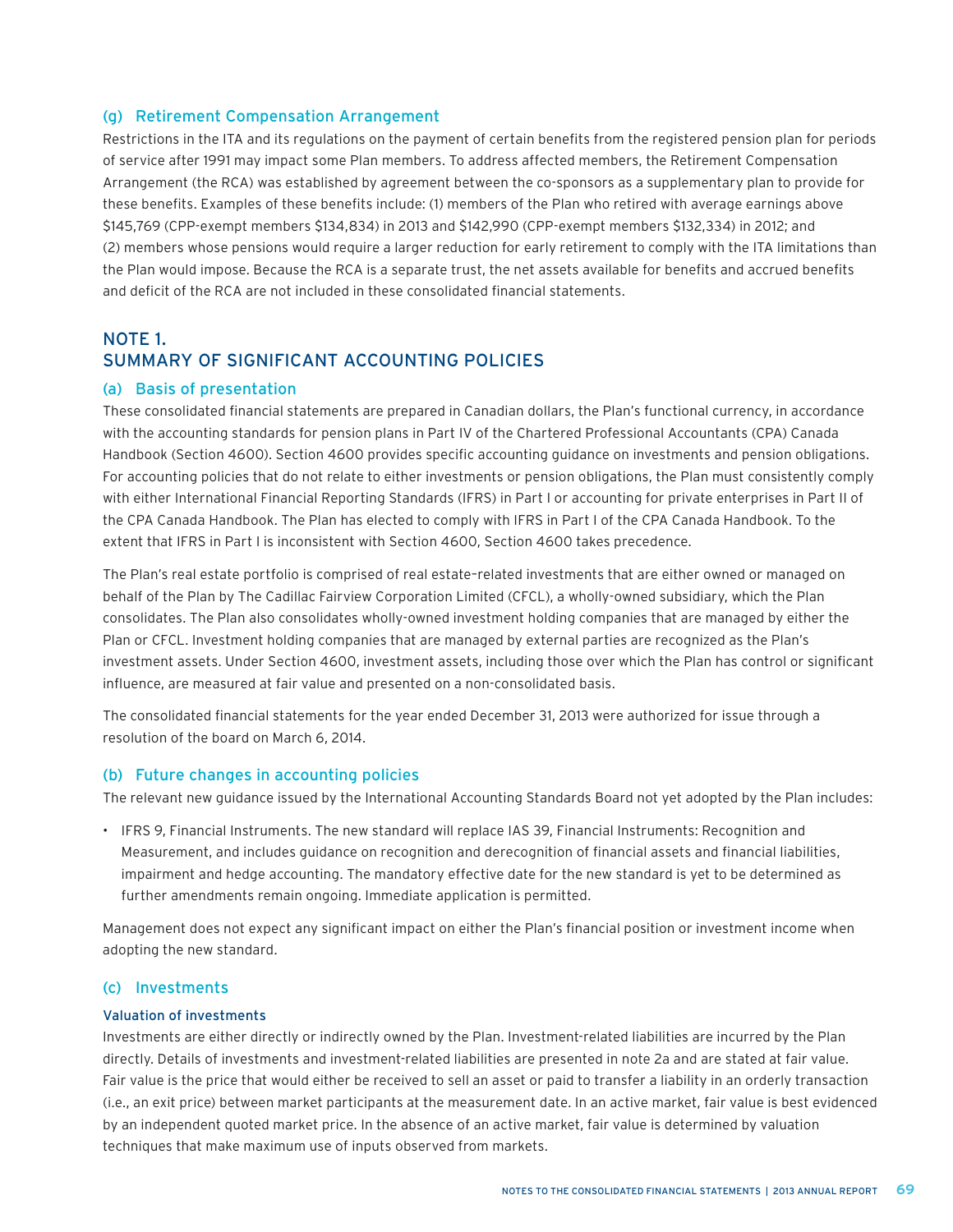Fair values of investments are determined as follows:

- a. Short-term investments are valued using either quoted closing mid-market prices or discounted cash flows based on current market yields, when quoted closing mid-market prices are unavailable.
- b. Bonds, including both nominal and real return, are valued on the basis of quoted closing mid-market prices. If quoted closing mid-market prices are not available, estimated values are calculated using discounted cash flows based on current market yields and comparable securities, as appropriate.
- c. Securities sold under agreements to repurchase and securities purchased under agreements to resell are valued using discounted cash flows based on current market yields.
- d. Public equities are valued at quoted closing mid-market prices. When the market for a public equity is not active, management assesses whether the quoted prices represent fair value. If not, management adjusts the quoted prices or estimates the fair value by using appropriate techniques including valuation models.
- e. Real estate, private equities, infrastructure, and natural resources are valued based on estimated fair values determined by using appropriate techniques and best estimates by either management, appraisers, or both. Where external appraisers are engaged to perform the valuation, management ensures the appraisers are independent and compares the assumptions used by the appraisers with management's expectations based on current market conditions and industry practice to ensure the valuation captures the business and economic conditions specific to the investment.

 At least 70% of the value of the rental property portfolio covering all product types and geographic regions is independently appraised annually. At a minimum, 90% of the real estate portfolio will be valued by independent appraisers at least every three years.

 Private equity funds are recorded at fair value based on net asset values obtained from each of the funds' administrators. These net asset values are reviewed by management.

- f. Derivative financial instruments are recorded at fair value using market prices where available. Where quoted market values are not readily available, appropriate alternative valuation techniques are used to determine fair value. In determining fair value, consideration is also given to the credit risk of the counterparty.
- g. Alternative investments, comprised of hedge funds and managed futures accounts, are recorded at fair value based on net asset values obtained from each of the funds' administrators. These net asset values are reviewed by management.

The Plan uses a number of valuation techniques to determine the fair value of investments for which observable prices in active markets for identical investments are not available. These techniques include: valuation methodologies based on observable prices for similar investments; present-value approaches where future cash flows generated by the investment are estimated and then discounted using a risk-adjusted interest rate; and option-pricing models. The principal inputs to these valuation techniques are listed below. Values between and beyond available data points may be obtained by interpolation and extrapolation.

- Bond prices quoted prices are generally available for government bonds, certain corporate bonds and some other debt-related products.
- Credit spreads where available, credit spreads are derived from prices of credit default swaps or other credit-based instruments, such as debt securities. For others, credit spreads are obtained from pricing services.
- Interest rates principally derived from benchmark interest rates such as quoted interest rates from central banks and in swap, bond and futures markets. Benchmark interest rates are considered when determining discount rates used in the present-value approaches.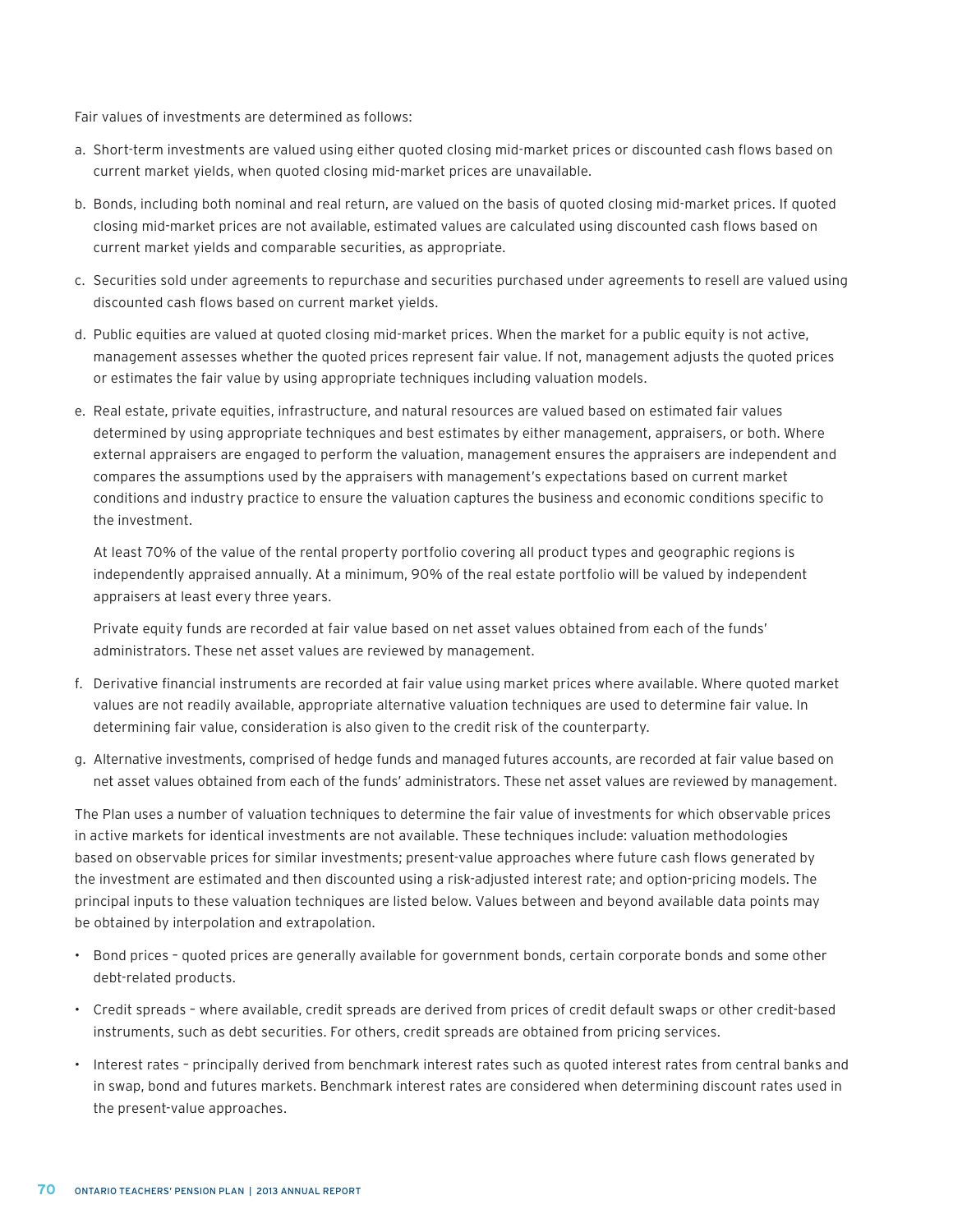- Foreign currency exchange rates there are observable markets, both spot and forward, and in futures in all major currencies.
- Public equity and equity index prices quoted prices are generally readily available for equity shares listed on the stock exchanges and for indices on such shares.
- Commodity prices many commodities are actively traded in spot, forward and futures markets.
- Price volatilities and correlations volatility is a measure of the tendency of a specific price to change over time. Correlation measures the degree to which two or more prices or other variables are observed to have moved together historically. Volatility is an input in valuing options and certain products such as derivatives with more than one underlying variable that is correlation-dependent. Volatility and correlation values are either obtained from broker quotations, from pricing services, or are derived from quoted option prices.
- Forecasts on operating cash flows of real estate, private equities, infrastructure, and natural resources forecasts include assumptions on revenue, revenue growth, expenses, capital expenditures, and capital structure. They are generally provided by either management of the companies in which the Plan invests or external managers. Additional assumptions from external parties, for example, external appraisers, may also be used in the forecast.

The Plan refines and modifies its valuation techniques as markets and products develop and the pricing for individual products becomes more transparent.

While the Plan believes its valuation techniques are appropriate and consistent with other market participants, the use of different techniques or assumptions could result in different estimates of fair value at the balance sheet date. Management has assessed and determined that using possible alternative assumptions will not result in significantly different fair values.

#### Fair value hierarchy

Investment assets and investment-related liabilities are classified and disclosed in one of the following categories reflecting the significance of inputs used in making the fair value measurement:

- Level 1 quoted prices (unadjusted) in active markets for identical assets or liabilities;
- Level 2 inputs other than quoted prices included within Level 1 that are observable for the assets or liabilities, either directly or indirectly; and
- Level 3 unobservable inputs.

If different levels of inputs are used to measure the fair value of an investment, the classification within the hierarchy is based on the lowest level input that is significant to the fair value measurement.

#### Trade-date reporting

Purchases and sales of investments and derivative contracts are recorded as of the trade date.

#### Investment income

Dividend income is recognized based on the ex-dividend date, and interest income and real estate income are recognized on the accrual basis as earned. Investment income also includes both realized and unrealized gains and losses. Unrealized gains and losses are recognized only when the fair value of the investment is based on a quoted market price in an active market or a valuation using appropriate valuation techniques is performed and approved by management.

#### Transaction costs

Transaction costs are incremental costs directly attributable to the acquisition, issue or disposal of a financial asset or financial liability. Transaction costs are expensed as incurred. Any transaction amounts received by the Plan that are directly attributable to the acquisition of an investment are netted against transaction costs paid.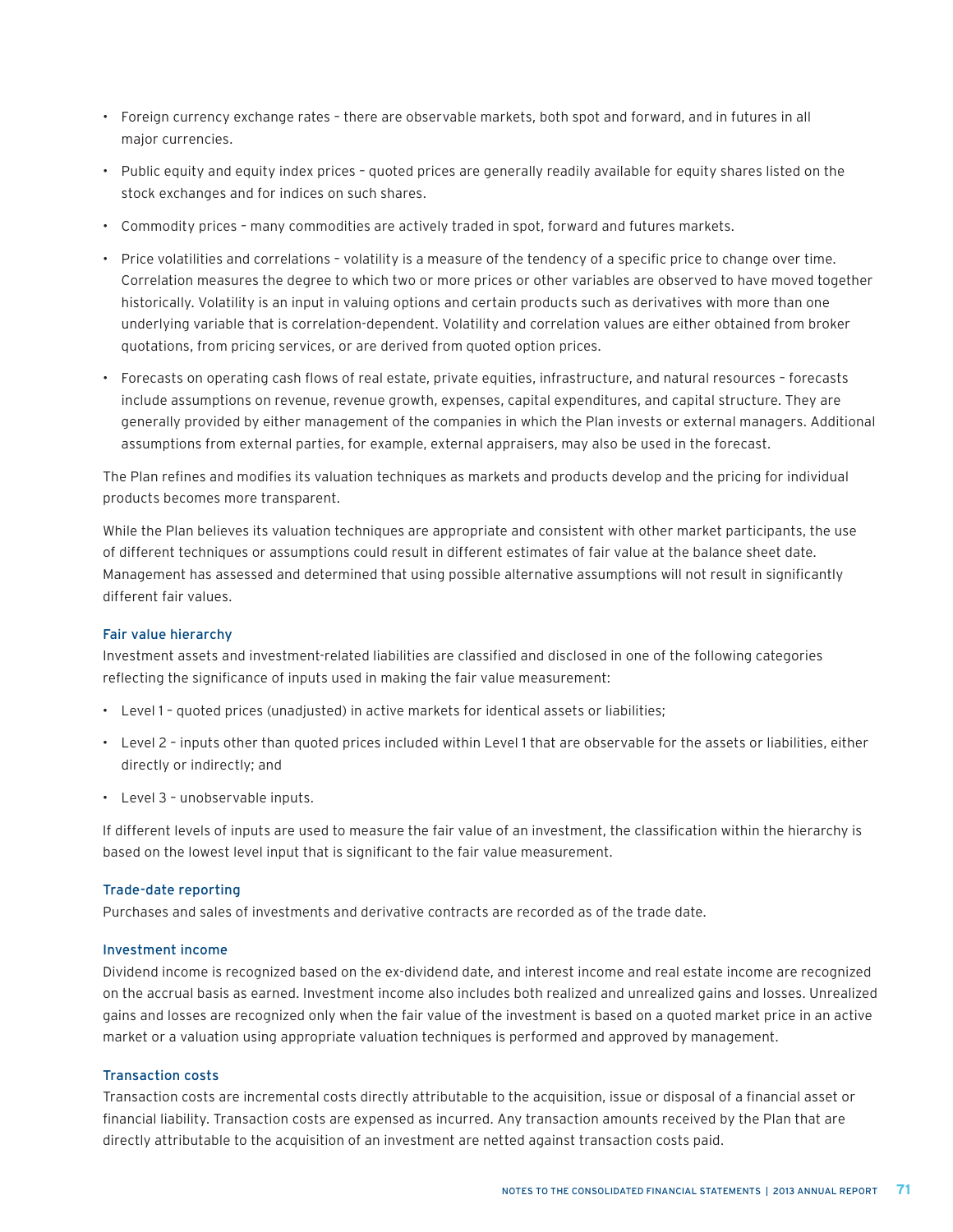#### Management fees

Management and performance fees for external investment managers and administrators are expensed as incurred.

### (d) Foreign currency translation

Assets and liabilities denominated in foreign currencies are translated into Canadian dollars at the exchange rates prevailing on the year-end date. Income and expenses are translated into Canadian dollars at the exchange rates prevailing on the dates of the transactions. The realized and unrealized gains and losses arising from these translations are included within net realized and unrealized gains on investments in investment income.

### (e) Accrued pension benefits

The value of accrued pension benefits and changes therein during the year are based on an actuarial valuation prepared by Mercer (Canada) Limited, an independent firm of actuaries. The valuation is made annually as at August 31 and then extrapolated to year end. It uses the projected benefit method pro-rated on service and management's best estimate, as at the valuation date, of various economic and non-economic assumptions.

As described in paragraph (f) of the Description of Plan note, the inflation protection benefits for credited service earned after December 31, 2009 is conditional, depending on the Plan's funded status. For the financial statement valuation, the Plan estimates the conditional inflation protection benefits based on the indexation levels stated in the most recent funding valuation filing.

#### (f) Contributions

Contributions from the members, the Province and designated employers are recorded on an accrual basis. Cash received from members for credited service and cash transfers from other pension plans are recorded when received.

### (g) Benefits

Benefit payments to members and others, commuted value payments and refunds to former members, and transfer payments to other plans are recorded in the period in which they are paid. Any benefit payment accruals not paid are reflected in accrued pension benefits.

#### (h) Premises and equipment

Premises and equipment are recorded at cost and amortized on a straight-line basis over their estimated useful lives.

### (i) Use of estimates

In preparing these consolidated financial statements, management uses estimates and assumptions that primarily affect the reported values of assets and liabilities, and related income and expenses. Estimates and assumptions are continually evaluated and are based on historical experience and other factors, including expectations of future events that are believed to be reasonable and relevant under the circumstances. The effect of a change in an estimate or assumption is recognized in the period in which the estimate or assumption is revised. Significant estimates and assumptions are used primarily in the determination of accrued pension benefits and the fair value of investments and investment-related receivables and liabilities. Note 4 explains how estimates and assumptions are used in determining accrued pension benefits and note 1c explains how estimates and assumptions are used to derive the fair value of investments and investment-related receivables and liabilities.

### (j) Contingencies

A contingent liability is a possible obligation that depends on the occurrence or non-occurrence of one or more future events not controlled by the Plan. Contingent liabilities are not recognized but the nature and extent are disclosed in the notes to the consolidated financial statements. A provision for a present obligation is recognized when a reliable estimate can be determined and the settlement of the obligation is probable.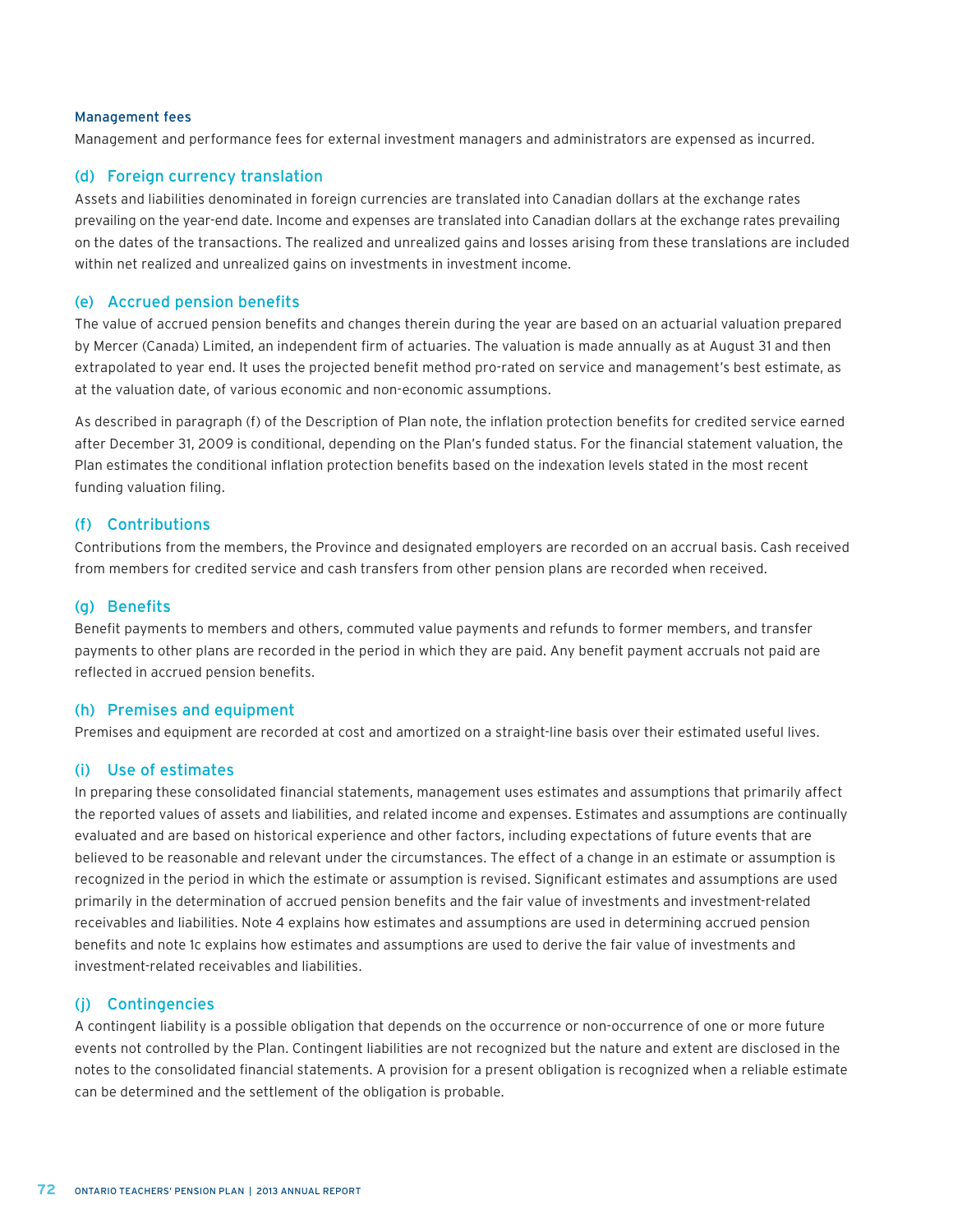# NOTE 2. INVESTMENTS

The Plan invests, directly or through derivatives, in fixed income, equities, natural resources and real asset investments in accordance with the Board's policy of asset diversification.

# (a) Investments<sup>1</sup> before allocating the effect of derivative contracts

The schedule below summarizes the Plan's investments and investment-related liabilities, including net accrued interest and dividends of \$253 million (2012 – \$258 million), before allocating the effect of derivative contracts:

| as at December 31                          |                   | 2013         |               | 2012         |
|--------------------------------------------|-------------------|--------------|---------------|--------------|
| (Canadian \$ millions)                     | <b>Fair Value</b> | Cost         | Fair Value    | Cost         |
| <b>Fixed income</b>                        |                   |              |               |              |
| <b>Bonds</b>                               | \$<br>38,220      | \$<br>38,145 | \$<br>37,555  | \$<br>34,494 |
| Short-term investments                     | 9,312             | 9,324        | 9,176         | 9,240        |
| Alternative investments <sup>2</sup>       | 7,704             | 6,196        | 7,048         | 6,259        |
| Canadian real-rate products                | 18,598            | 15,263       | 21,963        | 15,105       |
| Non-Canadian real-rate products            | 8,485             | 8,207        | 8,798         | 7,138        |
|                                            | 82,319            | 77,135       | 84,540        | 72,236       |
| Equity                                     |                   |              |               |              |
| Publicly traded                            |                   |              |               |              |
| Canadian                                   | 3,292             | 3,130        | 4,895         | 4,987        |
| Non-Canadian                               | 30,891            | 23,031       | 28,423        | 26,210       |
| Non-publicly traded                        |                   |              |               |              |
| Canadian                                   | 2,089             | 2,107        | 1,496         | 1,529        |
| Non-Canadian                               | 16,988            | 13,575       | 12,390        | 11,708       |
|                                            | 53,260            | 41,843       | 47,204        | 44,434       |
| <b>Natural resources</b>                   |                   |              |               |              |
| Timberland <sup>3</sup>                    | 2,446             | 2,078        | 2,173         | 2,092        |
| Sector investment <sup>4</sup>             | 166               | 154          |               |              |
|                                            | 2,612             | 2,232        | 2,173         | 2,092        |
| Real assets <sup>3</sup>                   |                   |              |               |              |
| Real estate (note 5)                       | 23,572            | 14,461       | 21,227        | 12,804       |
| Infrastructure                             | 11,684            | 9,458        | 9,646         | 8,077        |
|                                            | 35,256            | 23,919       | 30,873        | 20,881       |
|                                            | 173,447           | 145,129      | 164,790       | 139,643      |
| Investment-related receivables             |                   |              |               |              |
| Securities purchased under agreements      |                   |              |               |              |
| to resell                                  | 21,851            | 21,692       | 7,200         | 7,193        |
| Cash collateral deposited under securities |                   |              |               |              |
| borrowing arrangements                     | 1,279             | 1,279        | 1,167         | 1,167        |
| Derivative-related, net                    | 1,532             | 604          | 1,574         | 675          |
|                                            | 24,662            | 23,575       | 9,941         | 9,035        |
| <b>Investments</b>                         | \$198,109         | \$168,704    | \$<br>174,731 | \$148,678    |

1 For additional details, refer to the Major Investments on page 100.

2 Comprised primarily of hedge funds and managed futures accounts.

3 Beginning January 1, 2013, timberland, previously classified as real assets, is included in natural resources. 2012 comparative figures have been reclassified to reflect the change.

4 Sector investment includes oil and gas assets.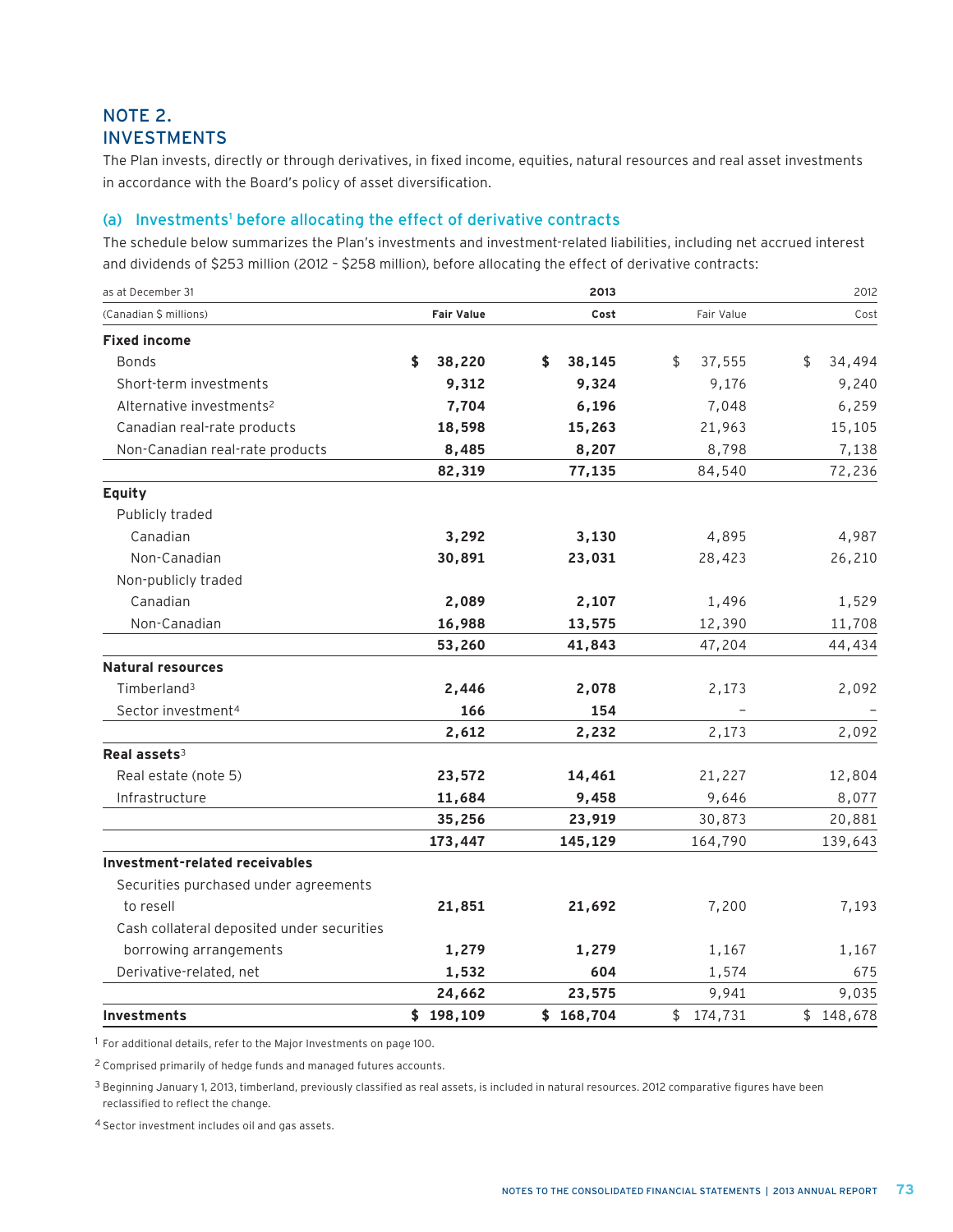| as at December 31                     |                   | 2013          |                 | 2012            |
|---------------------------------------|-------------------|---------------|-----------------|-----------------|
| (Canadian \$ millions)                | <b>Fair Value</b> | Cost          | Fair Value      | Cost            |
| Investment-related liabilities        |                   |               |                 |                 |
| Securities sold under agreements      |                   |               |                 |                 |
| to repurchase                         | \$<br>(37, 875)   | \$ (37,957)   | (35, 674)<br>\$ | (35, 775)<br>\$ |
| Securities sold but not yet purchased |                   |               |                 |                 |
| Fixed income                          | (13, 861)         | (14, 818)     | (4, 713)        | (4, 766)        |
| Equities                              | (1, 269)          | (1, 110)      | (1, 193)        | (1, 101)        |
| Real estate (note 5)                  | (4, 333)          | (4,029)       | (4, 371)        | (3, 952)        |
| Cash collateral received under credit |                   |               |                 |                 |
| support annexes                       | (317)             | (317)         | (263)           | (263)           |
| Derivative-related, net               | (1, 551)          | (685)         | (1, 254)        | (541)           |
|                                       | (59, 206)         | (58, 916)     | (47, 468)       | (46, 398)       |
| Net investments (note 2d)             | \$138,903         | 109,788<br>S. | \$<br>127,263   | 102,280<br>\$   |

# (b) Fair value hierarchy

The schedule below presents the Plan's investments and investment-related liabilities within the fair value hierarchy as outlined in note 1c:

|                                                  |              |                    |              | December 31, 2013 |
|--------------------------------------------------|--------------|--------------------|--------------|-------------------|
| (Canadian \$ millions)                           | Level 1      | Level <sub>2</sub> | Level 3      | Total             |
| Fixed income                                     | \$<br>66,593 | \$<br>4,529        | \$<br>11,197 | \$<br>82,319      |
| Equity                                           | 32,372       | 995                | 19,893       | 53,260            |
| Natural resources <sup>5</sup>                   |              |                    | 2,612        | 2,612             |
| Real assets <sup>5</sup>                         | 965          | 280                | 34,011       | 35,256            |
| Net investment-related receivables/(liabilities) | (14, 107)    | (18, 779)          | (1,658)      | (34, 544)         |
| Net investments                                  | \$<br>85,823 | \$<br>(12, 975)    | \$<br>66,055 | \$<br>138,903     |
|                                                  |              |                    |              | December 31, 2012 |
| (Canadian \$ millions)                           | Level 1      | Level 2            | Level 3      | Total             |
| Fixed income                                     | \$<br>66,815 | \$<br>6,612        | \$<br>11,113 | \$<br>84,540      |
| Equity                                           | 31,609       | 413                | 15,182       | 47,204            |
| Natural resources <sup>5</sup>                   |              |                    | 2,173        | 2,173             |
| Real assets <sup>5</sup>                         | 1,191        | 361                | 29,321       | 30,873            |
| Net investment-related receivables/(liabilities) | (4, 831)     | (31, 043)          | (1,653)      | (37, 527)         |
| Net investments                                  | \$<br>94,784 | \$<br>(23, 657)    | \$<br>56,136 | \$<br>127,263     |

5 Beginning January 1, 2013, timberland, previously classified as real assets, is included in natural resources. 2012 comparative figures have been reclassified to reflect the change.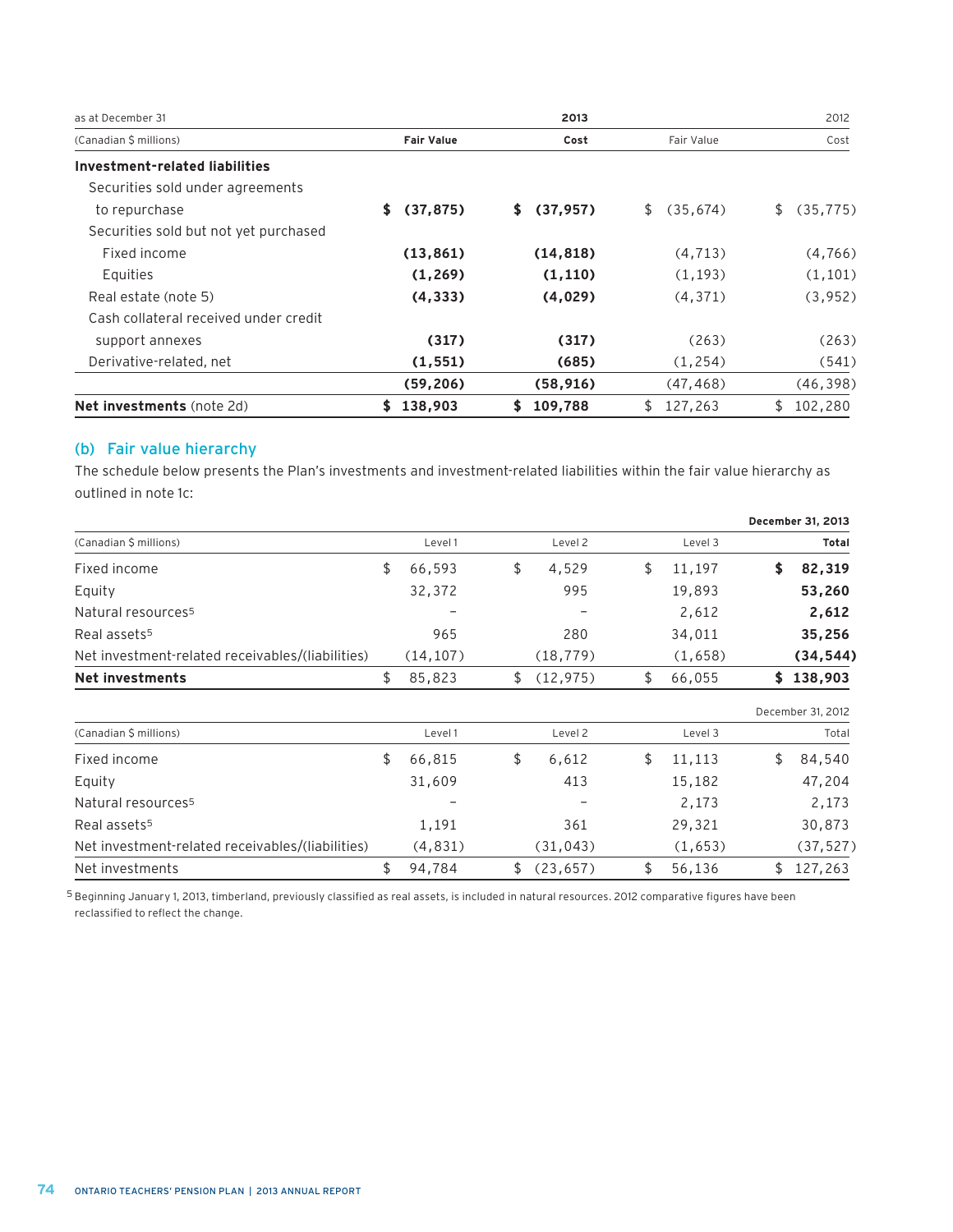The schedule below presents a reconciliation of investments and net investment-related receivables/(liabilities) measured at fair value using significant unobservable inputs (Level 3) during the year. Realized and unrealized gains/(losses) are included in investment income.

|                            |                          |              |                      |              |                                                             |    | 2013      |
|----------------------------|--------------------------|--------------|----------------------|--------------|-------------------------------------------------------------|----|-----------|
| (Canadian \$ millions)     | Fixed Income             | Equity       | Natural<br>Resources | Real Assets  | Net Investment-<br>Related<br>Receivables/<br>(Liabilities) |    | Total     |
| Balance, beginning of year | \$<br>11,113             | \$<br>15,182 | \$<br>2,173          | \$<br>29,321 | \$<br>(1,653)                                               | S  | 56,136    |
| Purchases                  | 3,710                    | 3,742        | 155                  | 3,958        | 2,783                                                       |    | 14,348    |
| Sales                      | (4, 498)                 | (2,781)      | (11)                 | (1,966)      | (2,885)                                                     |    | (12, 141) |
| Transfers in <sup>6</sup>  | $\overline{\phantom{0}}$ | -            | -                    |              | 2                                                           |    | 2         |
| Transfers out <sup>6</sup> |                          | (174)        |                      |              |                                                             |    | (174)     |
| Gains/(losses) included in |                          |              |                      |              |                                                             |    |           |
| investment income          |                          |              |                      |              |                                                             |    |           |
| Realized                   | 267                      | 740          | (4)                  | 817          | (19)                                                        |    | 1,801     |
| Unrealized                 | 605                      | 3,184        | 299                  | 1,881        | 114                                                         |    | 6,083     |
| Balance, end of year       | \$<br>11,197             | \$<br>19,893 | \$<br>2,612          | \$<br>34,011 | \$<br>(1,658)                                               | \$ | 66,055    |

|                             |                 |              |                                   |                          |                                                             | 2012         |
|-----------------------------|-----------------|--------------|-----------------------------------|--------------------------|-------------------------------------------------------------|--------------|
| (Canadian \$ millions)      | Fixed Income    | Equity       | Natural<br>Resources <sup>8</sup> | Real Assets <sup>8</sup> | Net Investment-<br>Related<br>Receivables/<br>(Liabilities) | Total        |
| Balance, beginning of year  | \$<br>10,195    | \$<br>13,572 | \$<br>2,166                       | \$<br>22,608             | \$<br>294                                                   | \$<br>48,835 |
| Purchases                   | 3,123           | 4,928        |                                   | 5,309                    | 9,752                                                       | 23,112       |
| Sales                       | (2,697)         | (4, 819)     |                                   | (4,626)                  | (9,801)                                                     | (21, 943)    |
| Transfers in <sup>6,7</sup> | $\qquad \qquad$ |              | -                                 | 4,228                    | (4, 228)                                                    |              |
| Transfers out <sup>6</sup>  |                 |              |                                   |                          | 2,592                                                       | 2,592        |
| Gains/(losses) included in  |                 |              |                                   |                          |                                                             |              |
| investment income           |                 |              |                                   |                          |                                                             |              |
| Realized                    | 16              | 1,295        |                                   | 12                       | 224                                                         | 1,547        |
| Unrealized                  | 476             | 206          |                                   | 1,790                    | (486)                                                       | 1,993        |
| Balance, end of year        | \$<br>11,113    | \$<br>15,182 | \$<br>2,173                       | \$<br>29,321             | \$<br>(1,653)                                               | \$<br>56,136 |

6 Transfers in and transfers out of Level 3 are due to the change in the availability of observable inputs used for fair value measurement of investment assets or related liabilities. Similarly, the transfers between Level 2 and Level 1 of \$250 million in 2013 are due to the change in the applicability of non-observable inputs. See note 1c Fair Value Hierarchy.

7 The real estate portfolio is presented on a consolidated basis starting in 2012, when the real estate liabilities were reclassified from real assets to investment-related liabilities.

8 Beginning January 1, 2013, timberland, previously classified as real assets, is included in natural resources. 2012 comparative figures have been reclassified to reflect the change.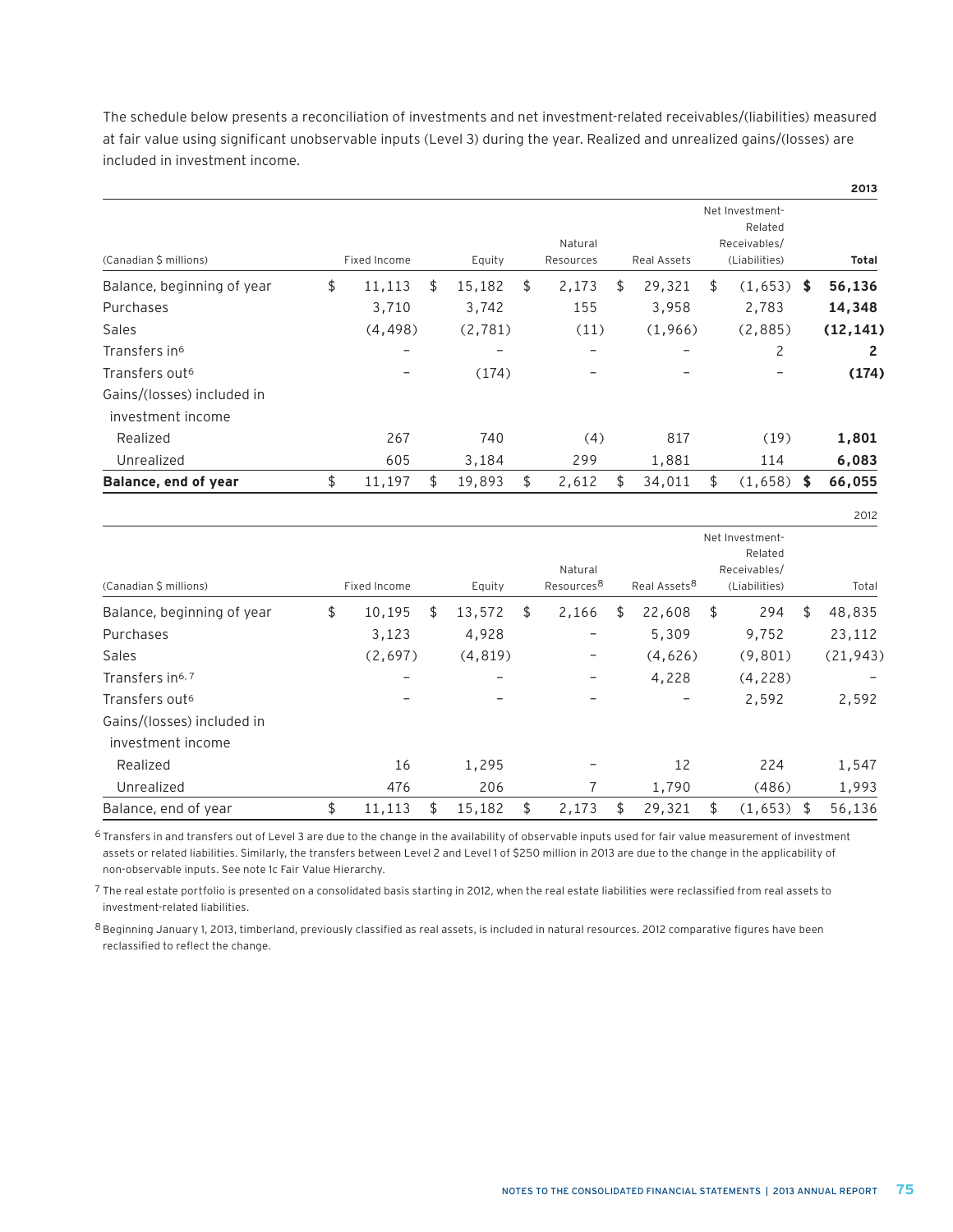### (c) Derivative contracts

Derivative contracts are financial contracts, the value of which is derived from the value of underlying assets, commodities, indices, interest rates or currency rates. Derivative contracts are transacted either in the over-the-counter (OTC) market or on regulated exchanges.

Notional amounts of derivative contracts represent the contractual amount to which a rate or price is applied for computing the cash to be paid or received. Notional amounts are the basis upon which the returns from, and the fair value of, the contracts are determined. They do not necessarily indicate the amounts of future cash flow involved or the current fair value of the derivative contracts and, therefore, do not indicate the Plan's exposure to credit or market risks. The derivative contracts become favourable (assets) or unfavourable (liabilities) as a result of fluctuations in either market rates or prices relative to their terms. The aggregate notional amounts and fair values of derivative contracts can fluctuate significantly.

Derivative contracts, transacted either in the OTC market or on regulated exchanges, include:

#### **Swaps**

Swaps are OTC contracts in which two counterparties exchange a series of cash flows based on agreed upon rates to a notional amount. The various swap agreements that the Plan enters into are as follows:

Equity and commodity swaps are contracts in which one counterparty agrees to either pay or receive from the other cash flows based on changes in the value of either an equity or commodity index, a basket of stocks or commodities, or a single stock or commodity.

Interest rate swaps are agreements where two counterparties exchange a series of payments based on different interest rates applied to a notional amount. With the new Dodd–Frank regulations, certain interest rate swaps traded with U.S. counterparties in the OTC market are now centrally cleared at regulated clearing houses.

Currency swaps involve the exchange of fixed payments in one currency for the receipt of fixed payments in another currency.

### Forwards and futures

Futures are standardized contracts traded on regulated future exchanges, whereas forward contracts are negotiated agreements that are transacted between counterparties in the OTC market. Examples of futures and forwards are described below:

Equity and commodity futures are contractual obligations to either buy or sell at a fixed value (the contracted price) of an equity or commodity index, a basket of stocks, a single stock or commodities at a predetermined future date.

Interest rate futures are contractual obligations to either buy or sell an interest-rate sensitive financial instrument on a predetermined future date at a specified price.

Currency forwards and futures are contractual obligations to exchange one currency for another at a specified price or settlement at a predetermined future date.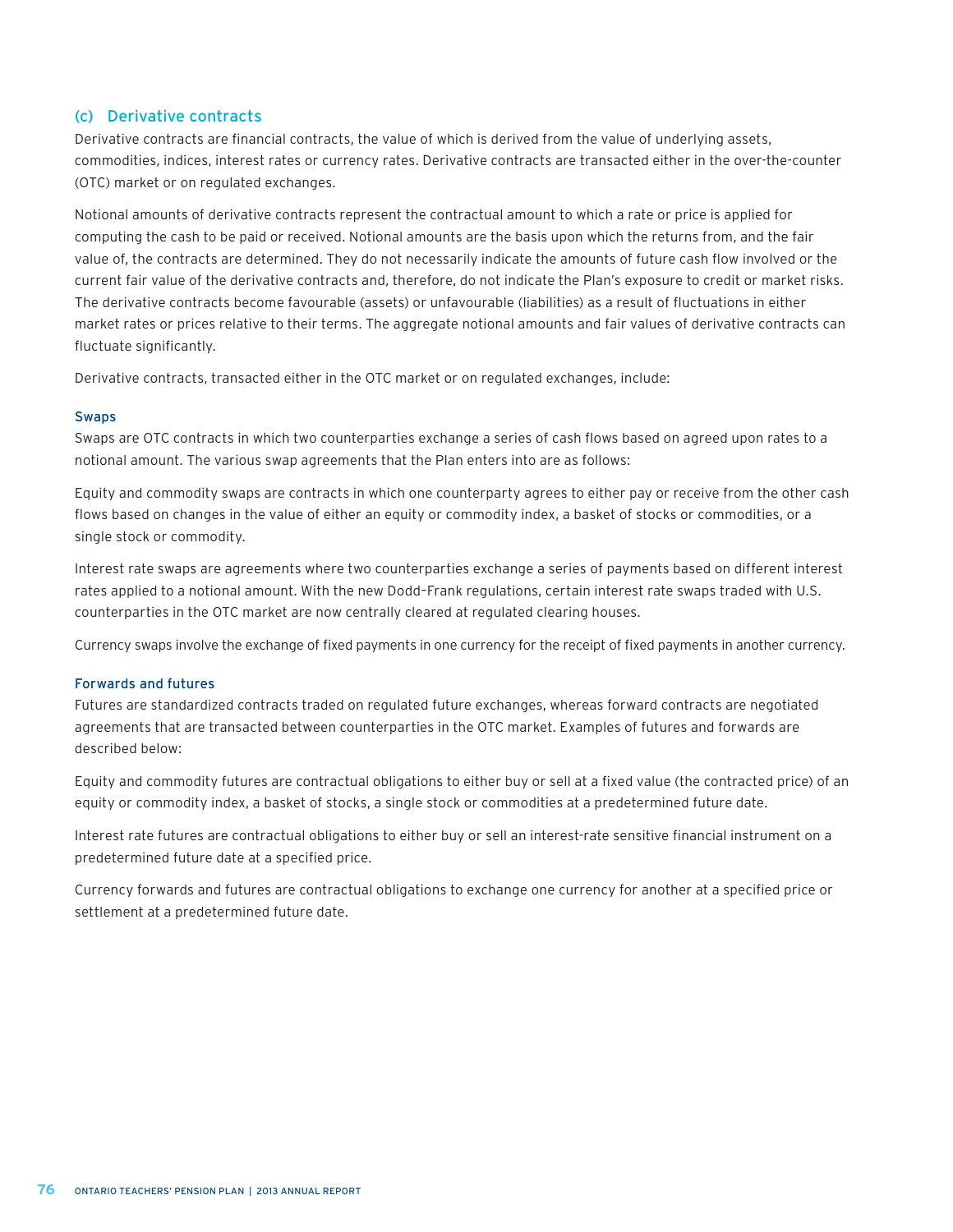### **Options**

Options may be either acquired in standardized amounts on regulated exchanges or customized and acquired in the OTC market. They are contractual agreements under which the seller (writer) grants the purchaser the right, but not the obligation, either to buy (call option) or sell (put option) a security, exchange rate, interest rate, or other financial instrument or commodity at a predetermined price, at or by a specified future date. The seller (writer) of an option can also settle the contract by paying the cash settlement value of the purchaser's right. The seller (writer) receives a premium from the purchaser for this right. The various option agreements that the Plan enters into include equity and commodity options, interest rate options, and foreign currency options.

#### Credit derivatives

Credit derivatives are OTC contracts that transfer credit risk related to an underlying financial instrument (referenced asset) from one counterparty to another. Examples of credit derivatives include credit default swaps, total return swaps, and loan participations.

Credit default swaps provide protection against the decline in value of the referenced asset as a result of specified events such as payment default or insolvency. These swaps are similar in structure to an option whereby the purchaser pays a premium to the seller of the credit default swap in return for payment related to the deterioration in the value of the referenced asset. The referenced asset for credit default swaps is a debt instrument. With the new Dodd–Frank regulations, certain credit default swaps traded with U.S. counterparties in the OTC market are now centrally cleared at regulated clearing houses.

Total return swaps are contracts in which one counterparty agrees to pay or receive from the other cash flows based on changes in the value of the referenced asset.

#### Other derivative products

The Plan also transacts in other derivative products including statistic swaps and dividend swaps in the OTC market. An investor may trade the statistic swaps with the objective of adding value or hedging for risks associated with the magnitude of movement, i.e., volatility, variance, correlation, covariance of some underlying products, such as exchange rates, or stock indexes. Dividend swaps are an OTC contract where an investor agrees to match all dividends paid out by an underlying stock or index over a specified time period. In return, the dividend payer receives a fixed amount at expiry called the dividend swap rate.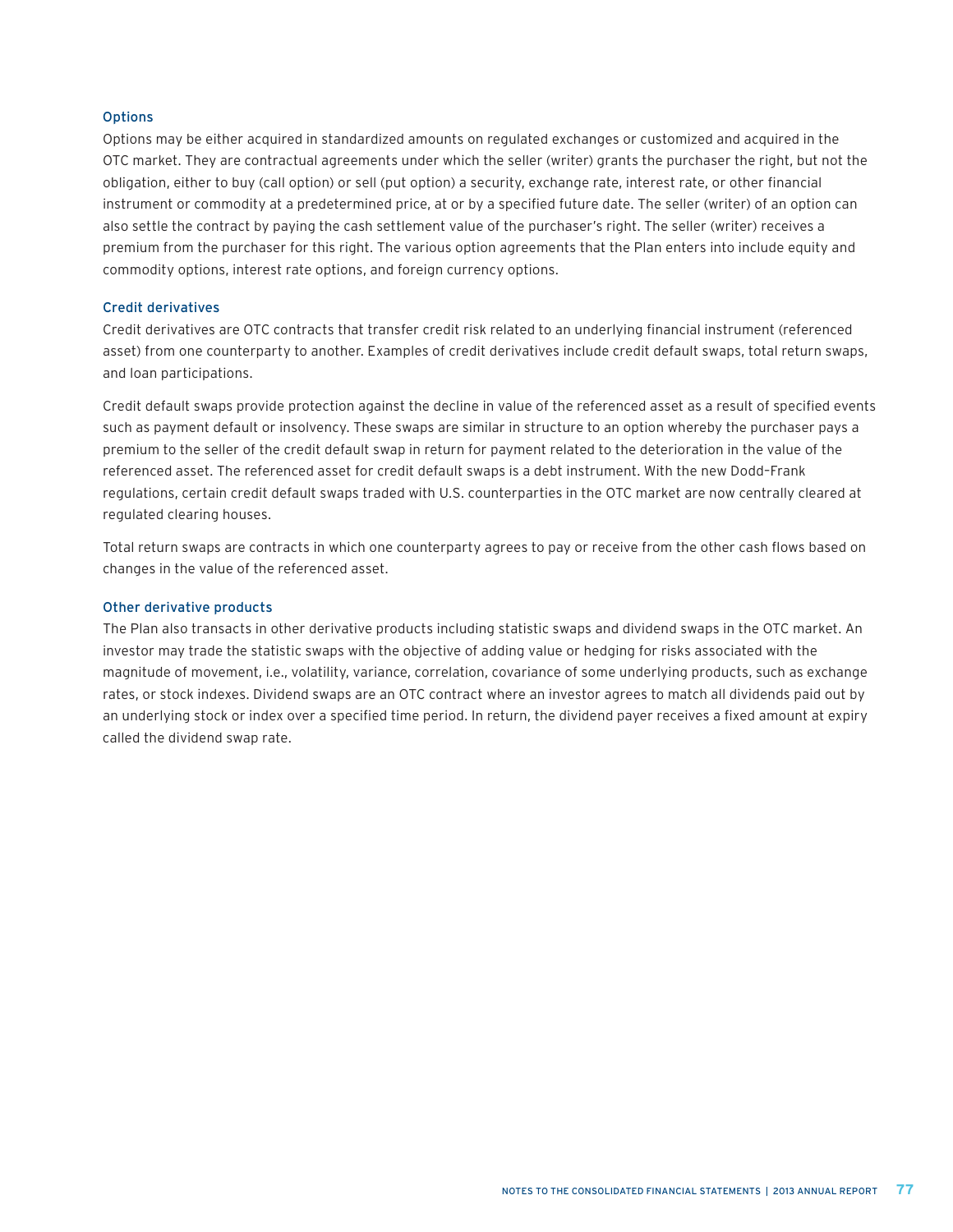The following schedule summarizes the notional amounts and fair value of the Plan's derivative contracts held as at December 31:

|                                  | - written   | 1,450     |            | 989       |                |
|----------------------------------|-------------|-----------|------------|-----------|----------------|
| OTC                              | - purchased | 8,932     | 100        | 4,538     | 27             |
|                                  | - written   | 16,961    | (95)       | 9,416     | (24)           |
|                                  |             | 267,465   | 14         | 165,537   | 65             |
| <b>Currency derivatives</b>      |             |           |            |           |                |
| Swaps                            |             | 4,751     | 1          | 1,856     | $\overline{7}$ |
| Forwards <sup>9</sup>            |             | 47,044    | (118)      | 51,305    | 46             |
| Futures                          |             | 126       |            | 104       |                |
| Options: OTC                     | - purchased | 7,402     | 85         | 11,824    | 140            |
|                                  | - written   | 6,306     | (56)       | 9,506     | (114)          |
|                                  |             | 65,629    | (88)       | 74,595    | 79             |
| <b>Credit derivatives</b>        |             |           |            |           |                |
| Credit default swaps - purchased |             | 9,294     | (193)      | 7,199     | (3)            |
|                                  | - written   | 7,259     | 52         | 4,058     | (138)          |
| Total return swaps               |             | 48        | 3          | 4         |                |
|                                  |             | 16,601    | (138)      | 11,261    | (141)          |
| <b>Other derivatives</b>         |             |           |            |           |                |
| Statistic swaps                  |             | 3,746     | (32)       | 4,533     | (41)           |
| Dividend swaps                   |             | 361       | (11)       | 404       | (13)           |
|                                  |             | 4,107     | (43)       | 4,937     | (54)           |
|                                  |             | 390,677   | (144)      | 291,297   | 206            |
| Net cash collateral paid under   |             |           |            |           |                |
| derivative contracts             |             |           | 125        |           | 114            |
| Notional and net fair value of   |             |           |            |           |                |
| derivative contracts             |             | \$390,677 | \$<br>(19) | \$291,297 | \$<br>320      |

9 Excludes currency forwards related to real estate assets as disclosed in note 5.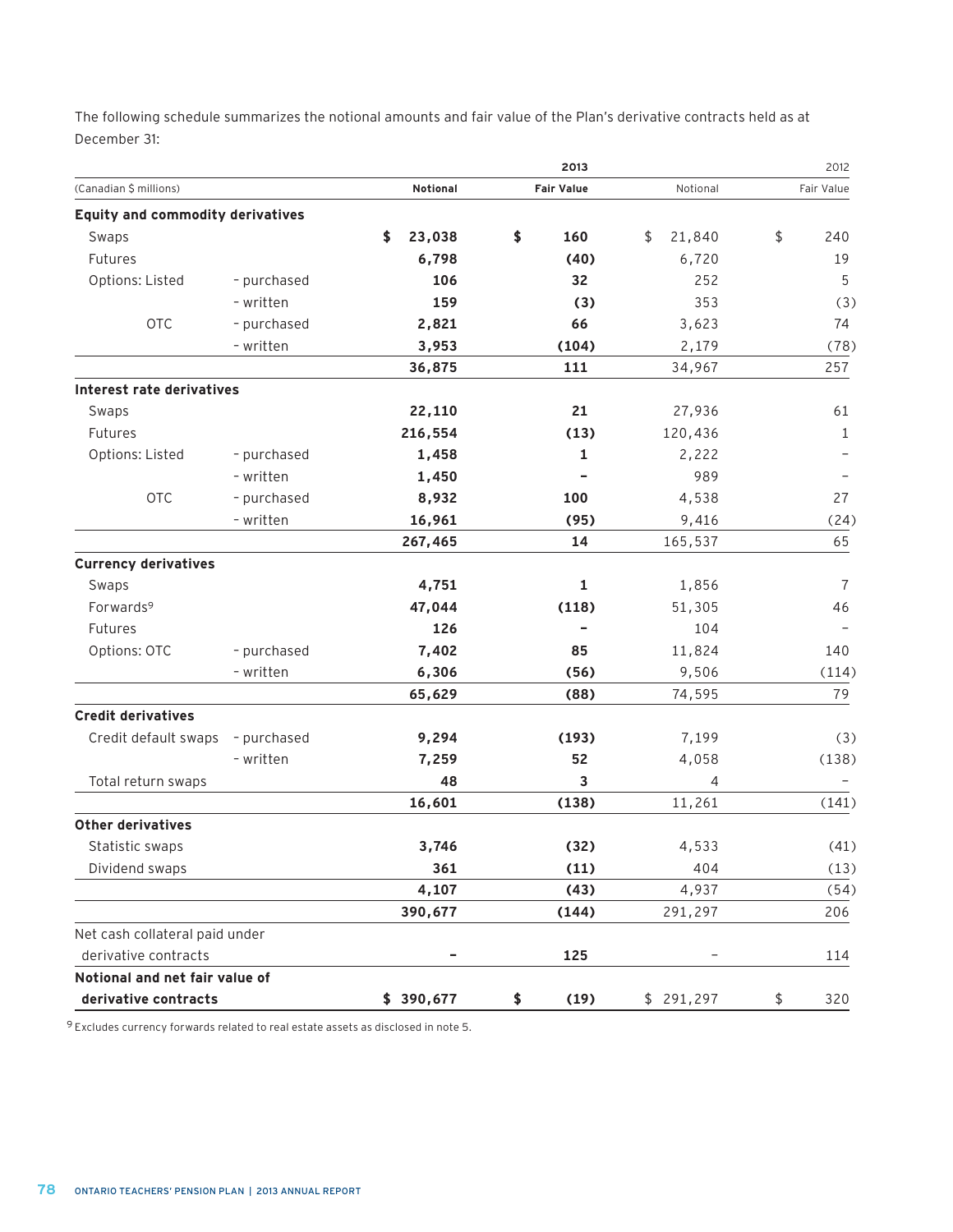The net fair value of derivative contracts as at December 31 in the previous table is represented by:

| (Canadian \$ millions)                              |         | 2013 | 2012     |
|-----------------------------------------------------|---------|------|----------|
| Derivative-related receivables                      | 1.494   |      | 1,470    |
| Cash collateral paid under derivative contracts     |         | 139  | 169      |
| Derivative-related liabilities                      | (1,638) |      | (1, 264) |
| Cash collateral received under derivative contracts |         | (14) | (55)     |
|                                                     |         | (19) | 320      |

### (d) Investment asset mix

Direct investments, derivative contracts, and investment-related receivables and liabilities are classified by asset mix category based on the intent of the investment strategies of the underlying portfolios of the Plan. The Plan's net investments are summarized in Canadian dollars below as at December 31:

|                                     |                      | 2013             |                      | 2012           |
|-------------------------------------|----------------------|------------------|----------------------|----------------|
|                                     | <b>Effective Net</b> |                  | <b>Effective Net</b> |                |
|                                     | Investments          |                  | Investments          |                |
|                                     | at Fair Value        | <b>Asset Mix</b> | at Fair Value        | Asset Mix      |
|                                     | (\$ millions)        | %                | (\$ millions)        | $\%$           |
| <b>Equity</b>                       |                      |                  |                      |                |
| Canadian                            | 10,863<br>\$         | 8%               | \$<br>11,395         | 9%             |
| Non-Canadian                        | 51,034               | 37               | 48,116               | 38             |
|                                     | 61,897               | 45               | 59,511               | 47             |
| <b>Fixed income</b>                 |                      |                  |                      |                |
| <b>Bonds</b>                        | 30,529               | 22               | 28,866               | 23             |
| Real-rate products                  | 26,368               | 19               | 31,145               | 25             |
|                                     | 56,897               | 41               | 60,011               | 48             |
| <b>Natural resources</b>            |                      |                  |                      |                |
| Commodities <sup>10</sup>           | 8,215                | 6                | 6,974                | 5              |
| Timberland <sup>11</sup>            | 2,446                | 2                | 2,173                | 2              |
| Sector investment <sup>12</sup>     | 166                  |                  |                      |                |
|                                     | 10,827               | 8                | 9,147                | $\overline{7}$ |
| Real assets <sup>11</sup>           |                      |                  |                      |                |
| Real estate (note 5)                | 19,239               | 14               | 16,856               | 13             |
| Infrastructure                      | 11,684               | 8                | 9,646                | 8              |
|                                     | 30,923               | 22               | 26,502               | 21             |
| Absolute return strategies          |                      |                  |                      |                |
| Internal absolute return strategies | 6,009                | 4                | 6,659                | 5              |
| Alternative investments             | 6,195                | 4                | 5,611                | 4              |
|                                     | 12,204               | 8                | 12,270               | 9              |
| <b>Money market</b>                 | (33, 845)            | (24)             | (40, 178)            | (32)           |
| <b>Net investments</b>              | \$138,903            | 100%             | \$<br>127,263        | 100%           |

<sup>10</sup> Beginning January 1, 2013, commodities, previously classified as a separate class, are included in natural resources. 2012 comparative figures have been reclassified to reflect the change.

<sup>11</sup> Beginning January 1, 2013, timberland, previously classified as real assets, is included in natural resources. 2012 comparative figures have been reclassified to reflect the change.

12 Sector investment includes oil and gas assets.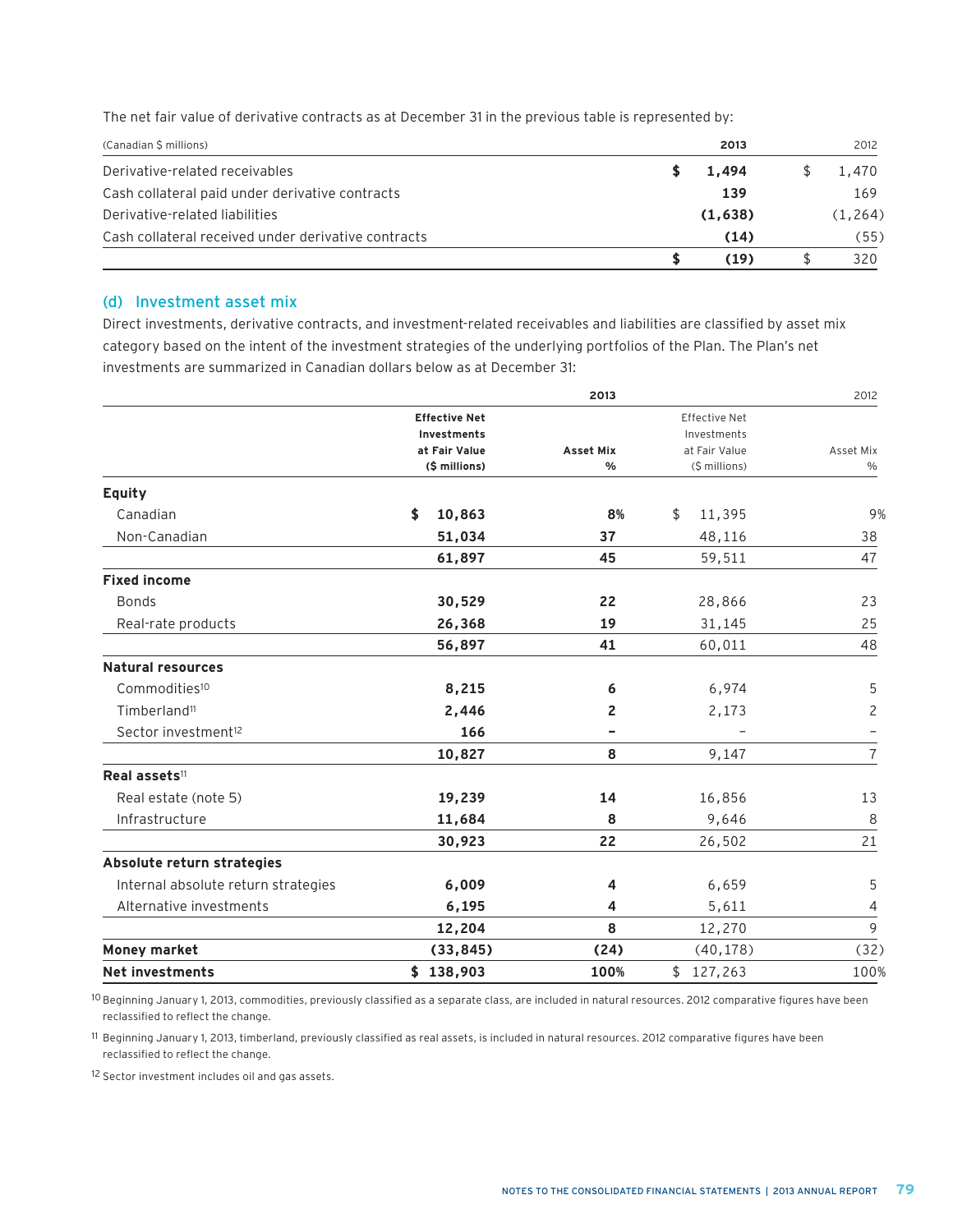## (e) Risk management

### **Objectives**

The Plan's primary long-term risk is that the Plan's assets will fall short of its liabilities (i.e., benefits owed to members). Therefore, the objective of investment risk management is to achieve a diversifying of risks and returns in a fashion that minimizes the likelihood of an overall reduction in total fund value and maximizes the opportunity for gains over the entire portfolio. This is achieved through asset diversification so that the market and credit exposure to any single issuer and to any single component of the capital markets is reduced to an acceptable level.

The Plan also manages its liquidity risk so that there is sufficient liquidity to enable the Plan to meet all of its future obligations as they become payable, which includes meeting short-term marked-to-market payments resulting from the Plan's derivative exposure, and to give the Plan the ability to adjust the asset mix in response to the changes in the market conditions.

### Policies

To apply risk management to investments in a consistent manner, the Plan has a number of policies, for example:

• Statement of Investment Policies and Procedures – The statement, posted on the Plan's website, addresses the manner in which the fund shall be invested. The statement is subject to the board's review at least annually; the last review date was November 28, 2013. No significant changes were made to the statement at that time. The long-term rate of return goal is set at the actuarial assumed discount rate contained in the funding valuation using the goingconcern basis. The Plan's investments are selected and held in accordance with the criteria and limitations set forth in the statement and in accordance with all relevant legislation. The statement includes a long-term asset mix policy:

| Exposure                   | Minimum | Goal  | Maximum |
|----------------------------|---------|-------|---------|
| Equities                   | 39%     | 44%   | 49%     |
| Fixed income               | 36%     | 48%   | 56%     |
| Natural resources          | 3%      | 8%    | 13%     |
| Real assets                | 18%     | 23%   | 28%     |
| Money market <sup>13</sup> | (26)%   | (23)% | (16)%   |
|                            |         | 100%  |         |

<sup>13</sup> The money market asset class provides funding for investments in other asset classes.

- Board Investment Policy This policy applies to the total fund and aggregate asset classes. The policy addresses the risks that are relevant and material at the total fund level. The policy specifies asset mix and risk budget allocation and lists investment constraints such as maximum exposures permitted for a single issuer, liquidity requirements, and currency management. The board approves this policy and reviews it regularly.
- Investment Division Policy This policy addresses the manner in which the Investment Division is organized for the purpose of undertaking the investment and risk management of the fund and for day-to-day operations management. This policy specifies the oversight role and activities of the senior committees within the Investment Division.
- Portfolio policies for each investment department These policies are developed to apply to the individual portfolios within each asset class managed by the Investment Division. Portfolio policies include the departments' investment strategies, operating procedures, trading limits and approval requirements, risk factors and a description of how the risks will be managed and reporting requirements for each portfolio manager, particularly relating to reporting deviations from the approved portfolio policy. All portfolio policies are reviewed annually and approved by the Executive Vice-President of the Investment Division and the Senior Vice-President responsible for the department.
- Trade Authorization and Execution Operation Policy This policy provides guidance on trading with authorized counterparties.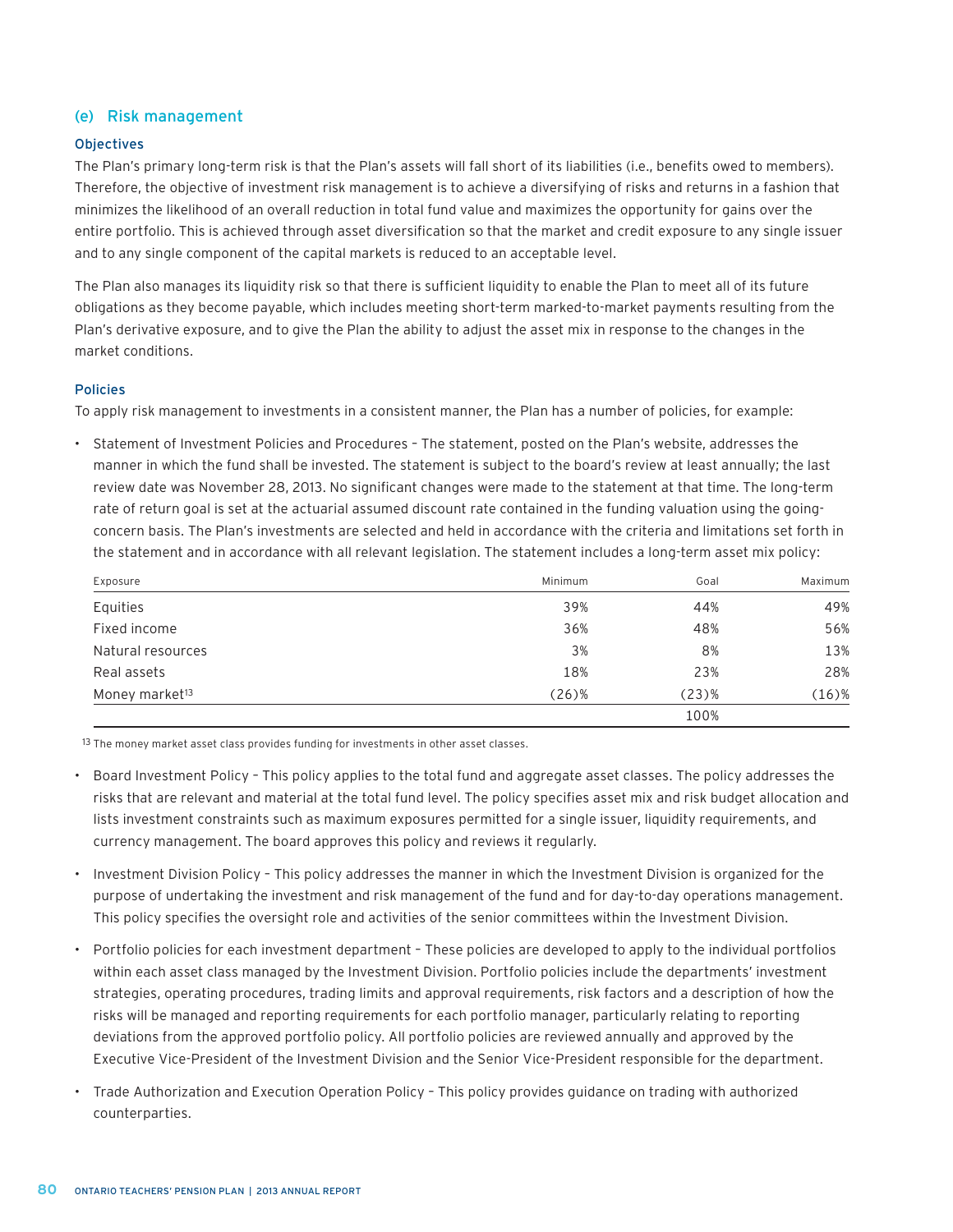- Investment Division Counterparty Credit Policy This policy applies to investments with credit risk exposure that arises from entering into certain counterparty agreements. The policy provides constraints on counterparty credit exposure and procedures for obtaining authorization to trade with a new counterparty.
- Pre-Investment Approval Policy This policy formalizes the procedures to ensure the data needed for trade capture, pricing, risk management, and accounting is accurate, complete, and can be entered into the Plan's systems of record on a timely basis prior to commencement of trading.

### Processes

The Plan uses risk budgeting to allocate risk across the investment asset classes. The risk budget is presented to the board annually for review and approval. Each investment department is responsible for managing the investment risks associated with the investments they manage within the risk budget allocated to them. Each department is subject to compliance with the Statement of Investment Policies and Procedures, the Board Investment Policy (which includes the risk budget allocated to them), Investment Division Policy, Trade Authorization and Execution Operation Policy, Pre-Investment Approval Policy and the applicable portfolio policies. In addition, the Fixed Income Department is responsible for maintaining the liquidity positions in accordance with the Plan's policies on liquidity. The Finance Division independently measures the investment risk exposure and the liquidity position of the Plan and provides the information to the Investment Division and the Investment Committee of the board.

Each investment department has an investment committee, or an equivalent, which meets regularly to assess the investment risks associated with the portfolios it manages and determines action plans, if required. Individual managers in each investment department receive limited authority to invest from the board by sub-delegation from senior management. Trading limits and approval requirements are set out in the portfolio policies for the department. For investments not traded on exchanges, such as alternative investments and private equity investments, the investment departments conduct due diligence before acquisition and use it as a tool to monitor the investments after acquisition. The objective is to obtain as much transparency as possible for the departments to assess the risk exposure arising from these private and alternative investments.

The senior representatives from each investment department form the Investment Risk Committee (IRC) which focuses on managing investment risks at a total fund level. The Chief Financial Officer attends all meetings of the committee as an observer. This committee brings together the experience, investment and operational business judgment required for assessing and managing market, credit and liquidity risks on a regular basis. It monitors the currency positions, interest rate risk and liquidity risk at the total fund level. The committee meets every other week, or more frequently as required. Reporting to the IRC are the Investment Division Counterparty Credit Committee, the Investment Division Liquidity Committee, the Emerging Markets Committee, and the Responsible Investment Committee.

The Enterprise Risk Management Committee oversees investment and non-investment risks faced by the Plan. The committee is chaired by the Chief Executive Officer and includes senior representatives from all divisions. The Enterprise Risk Management Committee meets regularly and reports to the board semi-annually and more frequently as necessary.

### (f) Credit risk

The Plan is exposed to the risk that a counterparty defaults or becomes insolvent. Credit risk is the risk of loss associated with a counterparty's inability to fulfill its payment obligations. A credit risk may arise directly from an obligor, an issuer of securities, or indirectly from a guarantor of a credit obligation.

### Credit risk management

The Plan actively manages its credit exposures. When over exposures are detected – either in individual exposures or in groups of exposures – the Plan takes action to mitigate the risks. Such actions may include reducing the exposures and using credit derivatives.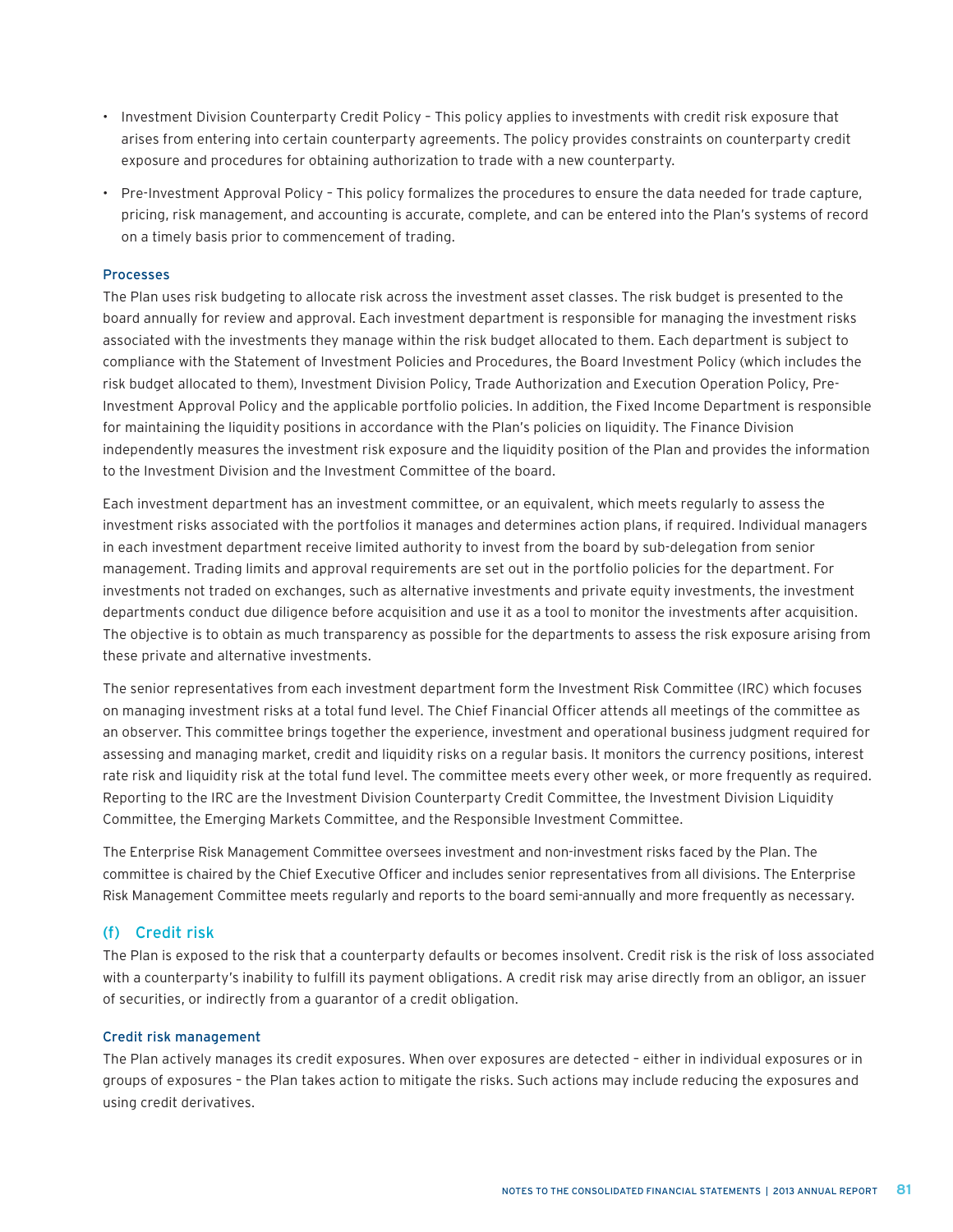Except for debt issued or guaranteed without significant conditions by the Government of Canada, by the government of a province or territory of Canada (with an investment grade credit rating), or by the Government of the United States of America, the Plan's total investment in securities of a single issuer across all asset classes shall not exceed 3% of the market value of the total fund without the approval of the board. Debt exposure to a single issuer or with a single guarantor shall not exceed 2% of the market value of the Plan without approval of the board. Further, not more than 10% of the market value of the Plan may be made up of non-investment grade or unrated investments.

The Plan enters into agreements with counterparties to limit its exposure to credit losses. An International Swaps and Derivatives Association (ISDA) Master Agreement is executed with most OTC derivative counterparties, which allows both parties to settle obligations on a net basis when termination or other pre-determined events occur. The Plan also negotiates collateral agreements known as Credit Support Annex (CSA) with key counterparties to further mitigate counterparty credit risk. A CSA gives the Plan the power to realize collateral posted by counterparties in the event of a default by such counterparties.

Since collateral is an important mitigant of counterparty credit risk, the Plan routinely obtains collateral from its counterparties, not only under OTC derivative contracts but also under reverse repurchase agreements. Note 2i provides further details on securities collateral.

The Plan has a credit risk assessment process to approve prospective new counterparties and to monitor authorized counterparties for derivative contracts, repurchase and reverse repurchase agreements, prime broker relationships and futures and options clearing. The Plan deals primarily with counterparties that have an investment grade credit rating. Policies are in place to limit the maximum exposures to any individual counterparty for derivative contracts or repurchase and reverse repurchase agreements, prime broker relationships and futures and options clearing.

#### Maximum exposure to credit risk before collateral held

The Plan assumes credit risk exposure through debt investments and amounts receivable from the Province of Ontario and brokers. The maximum exposure to credit risk related to these financial instruments is their fair value as presented in the consolidated statements of financial position and note 2a. The Plan is also exposed to credit risk of counterparties to its OTC derivative transactions. Counterparty credit risk exposure for OTC derivatives is measured as the positive fair value of the contractual obligations with the counterparties.

To monitor credit risk, the Plan produces, on a quarterly basis, a concentration report by credit rating of all credit sensitive financial securities.

Counterparties are assigned a credit rating as determined by the Plan's internal credit risk management function. Counterparty credit ratings are also compared to their external ratings as provided by recognized credit rating agencies on a daily basis.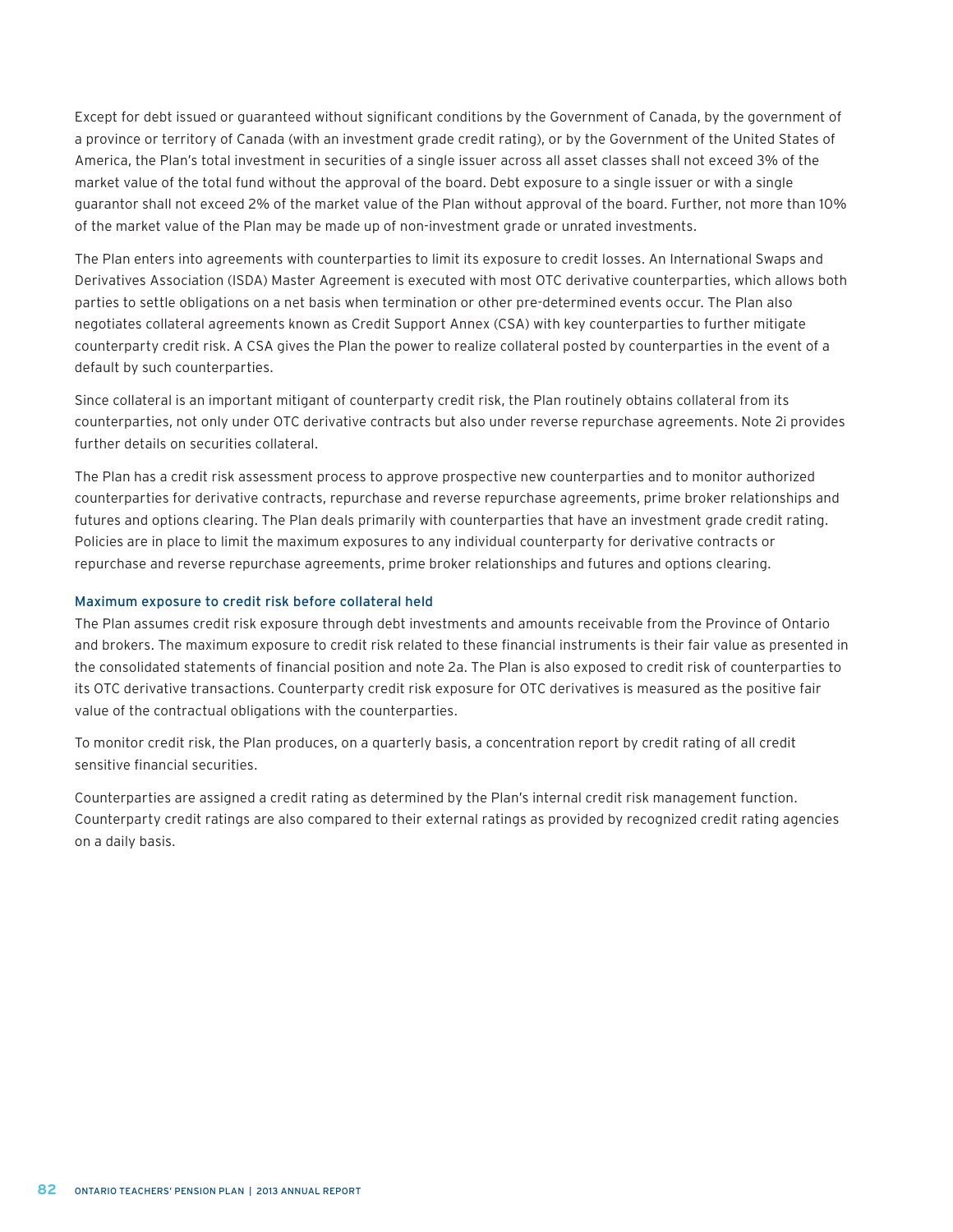The credit risk exposure of debt investments and OTC derivatives, by credit rating category, without taking account of any collateral held or other credit enhancements as at December 31 is as follows:

|                                      |                                               |                                     |                                                                           |                                         | 2013                             |
|--------------------------------------|-----------------------------------------------|-------------------------------------|---------------------------------------------------------------------------|-----------------------------------------|----------------------------------|
| Credit rating (Canadian \$ millions) | <b>Bonds and</b><br>Short-Term<br>Investments | <b>Real-Rate</b><br><b>Products</b> | <b>Securities</b><br><b>Purchased</b><br>under<br>Agreements<br>to Resell | <b>Loans</b> and<br><b>Private Debt</b> | <b>OTC</b><br><b>Derivatives</b> |
| $AA/R-1$ (high)                      | \$<br>32,509                                  | \$<br>14,876                        | \$<br>$-$                                                                 | \$<br>$\qquad \qquad -$                 | \$<br>$\qquad \qquad -$          |
| $AA/R-1$ (mid)                       | 8,055                                         | 9,295                               | 2,785                                                                     |                                         | 31                               |
| $A/R-1$ (low)                        | 2,246                                         | 2,653                               | 11,261                                                                    |                                         | 215                              |
| BBB/R-2                              | 1,104                                         | 16                                  |                                                                           |                                         |                                  |
| Below BBB/R-2                        | 1,348                                         | $\overline{\phantom{a}}$            |                                                                           |                                         |                                  |
| Unrated <sup>14</sup>                | 2,270                                         | 243                                 | 7,805                                                                     | 4,991                                   |                                  |
| <b>Total</b>                         | \$<br>47,532                                  | 27,083                              | 21,851                                                                    | 4,991                                   | \$<br>246                        |

|                                      |                                        |    |                       |                                                             |    |                           | 2012                      |
|--------------------------------------|----------------------------------------|----|-----------------------|-------------------------------------------------------------|----|---------------------------|---------------------------|
| Credit rating (Canadian \$ millions) | Bonds and<br>Short-Term<br>Investments |    | Real-Rate<br>Products | Securities<br>Purchased<br>under<br>Agreements<br>to Resell |    | Loans and<br>Private Debt | <b>OTC</b><br>Derivatives |
| $AA/R-1$ (high)                      | \$<br>32,518                           | \$ | 17,508                | \$<br>$\overline{\phantom{0}}$                              | \$ | $\overline{\phantom{0}}$  | \$                        |
| $AA/R-1$ (mid)                       | 7,123                                  |    | 9,850                 | 855                                                         |    |                           | 78                        |
| $A/R-1$ (low)                        | 2,308                                  |    | 3,098                 | 2,452                                                       |    | -                         | 311                       |
| BBB/R-2                              | 1,075                                  |    | 23                    |                                                             |    |                           |                           |
| Below BBB/R-2                        | 1,287                                  |    |                       |                                                             |    |                           |                           |
| Unrated <sup>14</sup>                | 2,420                                  |    | 282                   | 3,893                                                       |    | 2,932                     |                           |
| Total                                | \$<br>46,731                           | S  | 30,761                | \$<br>7,200                                                 | S  | 2,932                     | \$<br>390                 |

<sup>14</sup> Unrated comprises securities that are either privately held, managed externally, or not rated by the rating agencies.

The Plan is also exposed to credit risk through off-balance sheet arrangements. For off-balance sheet guarantees, the maximum exposure to credit risk is the maximum amount that the Plan would have to pay if the guarantees were to be called upon. For loan commitments and risk participation agreements, the maximum exposure is the committed amount under the agreements. For credit derivatives, the maximum exposure is the notional amount of written credit derivatives as presented in note 2c.

| as at December 31 (Canadian \$ millions)      | 2013   | 2012  |
|-----------------------------------------------|--------|-------|
| Guarantees                                    | 424    | 324   |
| Loan commitments                              | 169    | 10    |
| Risk participation agreements                 | $\sim$ | 28    |
| Notional amount of written credit derivatives | 7,259  | 4,058 |
| Total off-balance sheet credit risk exposure  | 7,852  | 4,420 |

While the Plan's maximum exposure to credit risk is the carrying value of the assets, or, in the case of off-balance sheet items, the amount guaranteed or committed, in most cases the likely exposure is far less due to collateral, credit enhancements (e.g., guarantees in favour of the Plan) and other actions taken to mitigate the Plan's exposure, as described previously.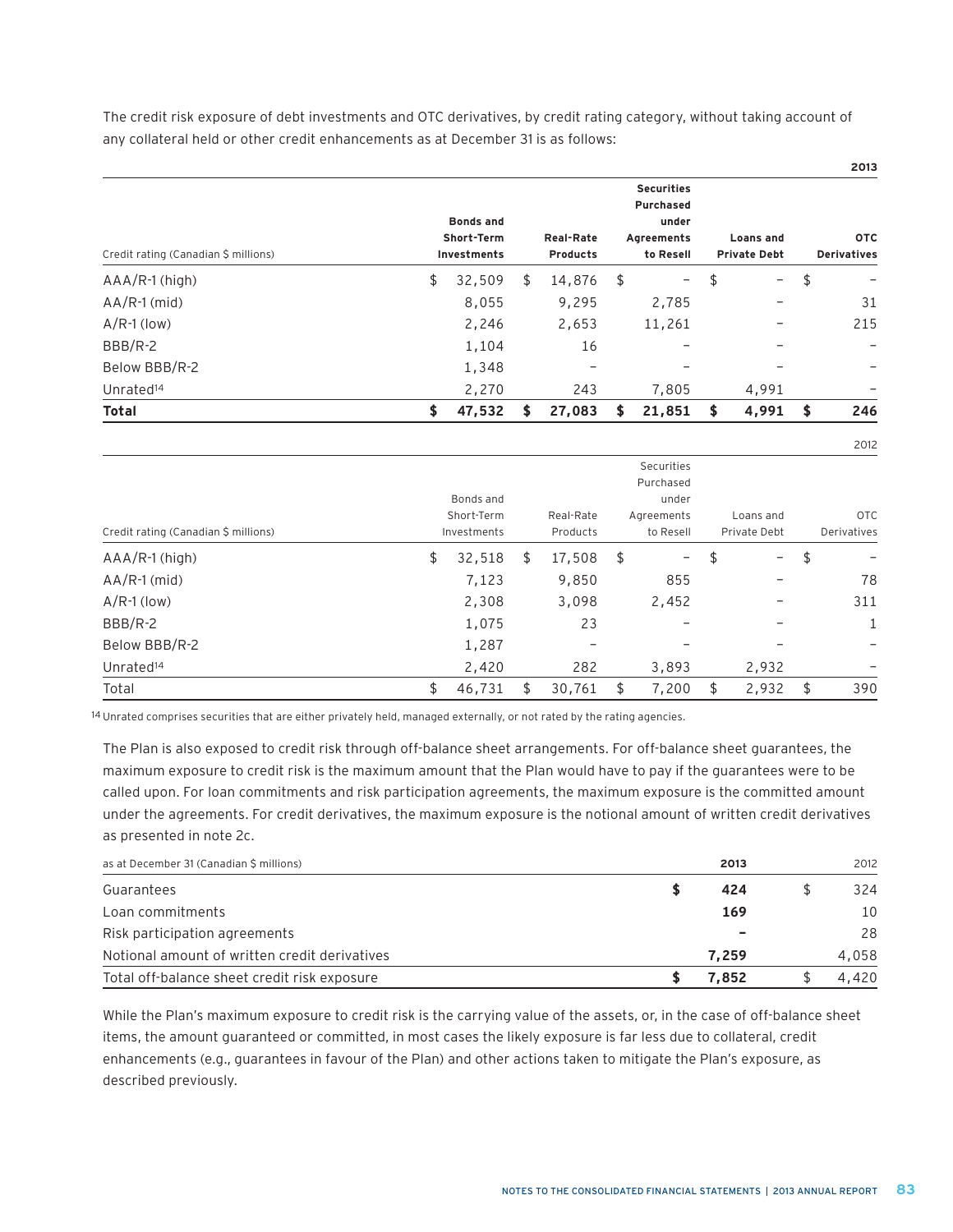#### Credit risk concentrations

As at December 31, 2013, the Plan has a significant concentration of credit risk with the Government of Canada, the Province of Ontario and the U.S. Treasury. This concentration relates primarily to holding Government of Canada issued securities of \$43.8 billion (2012 – \$45.4 billion), U.S. Treasury issued securities of \$0.8 billion (2012 – \$8.7 billion), Province of Ontario bonds of \$4.6 billion (2012 – \$4.1 billion), receivable from the Province of Ontario (see note 3) of \$3.0 billion (2012 – \$2.8 billion) and future provincial funding requirements of the Plan.

### (g) Market risk

Market risk is the risk of loss that results from fluctuations in equity and commodity prices, interest and foreign exchange rates, and credit spreads. The Plan is exposed to market risk from its investing activities. The level of market risk to which the Plan is exposed varies depending on market conditions, expectations of future price movements, the occurrence of certain catastrophic events (e.g., hurricanes and earthquakes) affecting the prices of insurance linked securities, expectations of future yield movements and the composition of the asset mix.

#### Market risk management

The Plan manages market risk primarily through diversifying the investments across industry sectors, investment strategies and on a global basis. A variety of derivative contracts are also utilized to manage the Plan's market risk exposures.

#### Market and credit risk measurement

The Plan uses a statistical Value-at-Risk (VaR)-type approach, the expected tail loss (ETL) methodology, to measure investment risk comprising of market and credit risk over a one-year horizon at a 99% confidence level. The ETL methodology captures more of the effect of extreme loss events than VaR for the same confidence level as it is the average of all the losses in the tail.

Total Asset Risk is prepared using the ETL methodology. This risk captures the investment risk exposure by asset class reflecting the risk of potential losses in net assets due to both market and credit risk factors. Statistically, the Plan would expect to see losses in excess of the risk exposure on the report only 1% of the time over a one-year period, subject to certain assumptions and limitations discussed below.

The ETL methodology is a statistical approach that accounts for market volatility and credit risk as well as risk diversification achieved by investing in various products and markets. Risks are measured consistently across all markets and products and can be aggregated to arrive at a single risk number. The one-year 99% ETL number used by the Plan is generated using a historical simulation and bootstrap sampling approach that reflects the expected annual return on the portfolio in the worst 1% of the cases. The Plan currently uses the previous 27 years of market data. When sufficient historical data is not available, proxies and statistical methods are used to complete the data series.

There are limitations to the ETL methodology in use. For example, historical data may not provide the best estimate of future changes. It may fail to capture the correlation in asset returns in extreme adverse market movements which have not occurred in the historical window. The bootstrap sampling approach and long historical window, however, mitigate this limitation to some extent by enabling the generation of a set of scenarios that include extreme adverse events. Another limitation is that the Plan computes the risk relative to asset positions at the close of the business day. Positions may change substantially during the course of a trading day. These limitations and the nature of the ETL measure mean that the Plan's losses may exceed the risk exposure amounts indicated in any risk reports.

The Plan continuously monitors and enhances the risk calculation methodology, striving for better estimation of risk exposure. A number of initiatives were completed in the past year that significantly improved the accuracy of calculated risk measures. Existing risk methodologies were modified to incorporate more accurate risk models and more reliable risk data.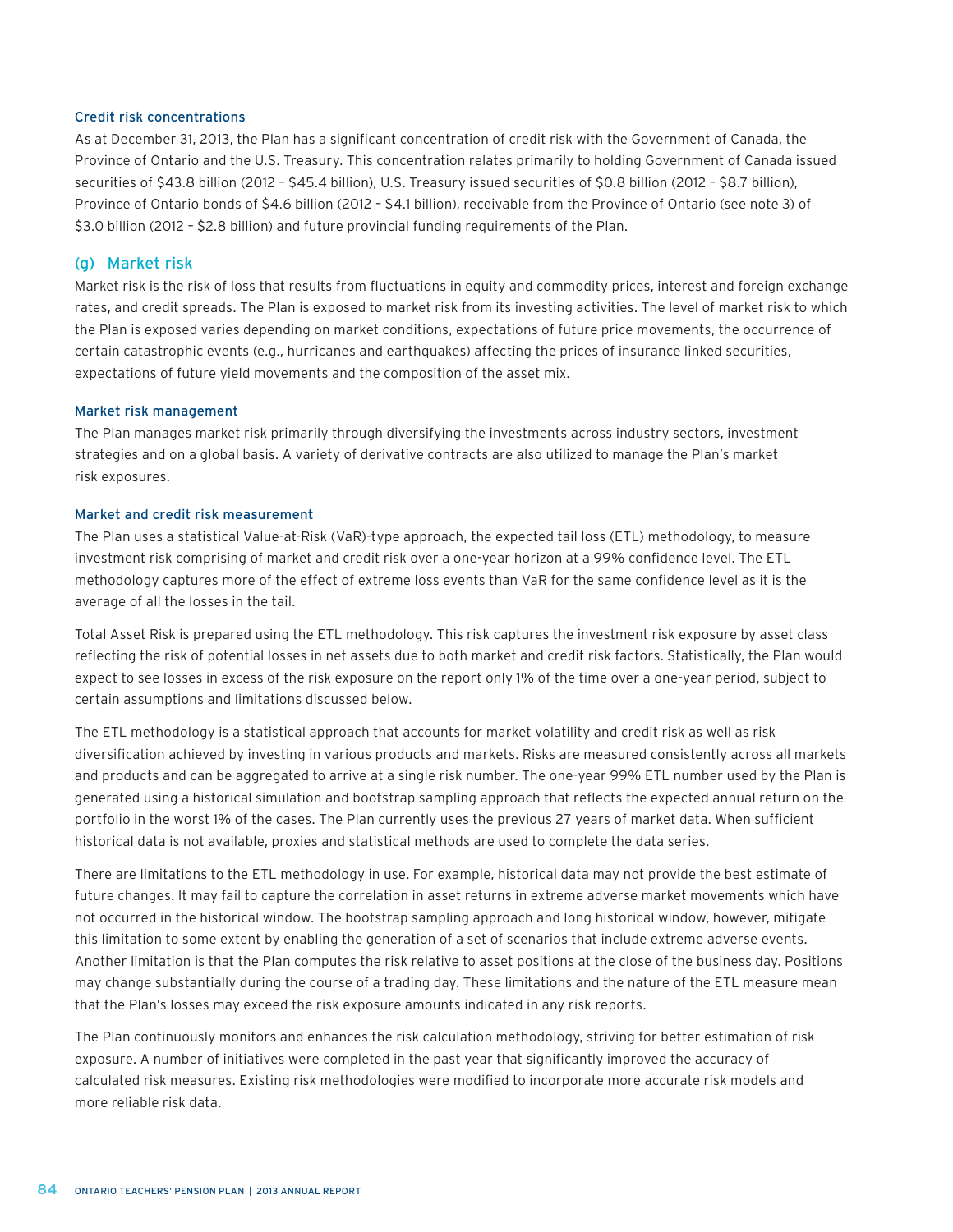The table below shows the year over year change in Total Asset Risk ETL of the Plan as at December 31.

| (Canadian \$ billions) <sup>15</sup>        | 2013       | 2012       |
|---------------------------------------------|------------|------------|
| <b>Equity</b>                               |            |            |
| Canadian                                    | \$<br>4.0  | \$<br>4.5  |
| Non-Canadian                                | 16.5       | 16.0       |
| <b>Fixed income</b>                         |            |            |
| <b>Bonds</b>                                | 2.5        | 2.0        |
| Real-rate products                          | 4.5        | 5.0        |
| <b>Natural resources</b>                    |            |            |
| Commodities                                 | 5.0        | 4.0        |
| Timberland                                  | 0.5        | 0.5        |
| <b>Real assets</b>                          |            |            |
| Real estate                                 | 1.0        | 1.0        |
| Infrastructure                              | 2.0        | 1.5        |
| Absolute return strategies                  | 1.5        | 1.5        |
| <b>Money market</b>                         | 4.5        | 4.5        |
| Total Asset Risk ETL Exposure <sup>16</sup> | \$<br>26.0 | \$<br>26.5 |

15 Rounded to the nearest \$0.5 billion.

<sup>16</sup> Total Asset Risk ETL Exposure does not equal the sum of ETL exposure for each asset class because diversification reduces total risk exposure.

### Interest rate risk

Interest rate risk refers to the effect on the market value of the Plan's assets and liabilities due to fluctuations in interest rates. The value of the Plan's assets is affected by short-term changes in nominal and real interest rates. Pension liabilities are exposed to fluctuations in long-term interest rates as well as expectations for salary escalation.

The Plan manages the interest rate risk by using interest rate derivatives as detailed in note 2c to the consolidated financial statements. After giving effect to the derivative contracts and investment-related receivables and liabilities discussed in note 2c, a 1% increase in nominal interest rates would result in a decline in the value of the Plan's investments in fixed income securities of 6% or \$1.9 billion (2012 - 6% or \$1.8 billion). Similarly, a 1% increase in real interest rates would result in a decline in the value of the Plan's investments in real-rate products of 14% or \$3.8 billion (2012 – 17% or \$5.2 billion).

As at December 31, 2013, holding the inflation and salary escalation assumptions constant, a 1% decrease in the assumed long-term real rates of return would result in an increase in the pension liabilities of approximately 19% or \$28.9 billion (2012 – 21% or \$35.3 billion).

### Foreign currency risk

Foreign currency exposure arises from the Plan's holdings of foreign currency–denominated investments and related derivative contracts.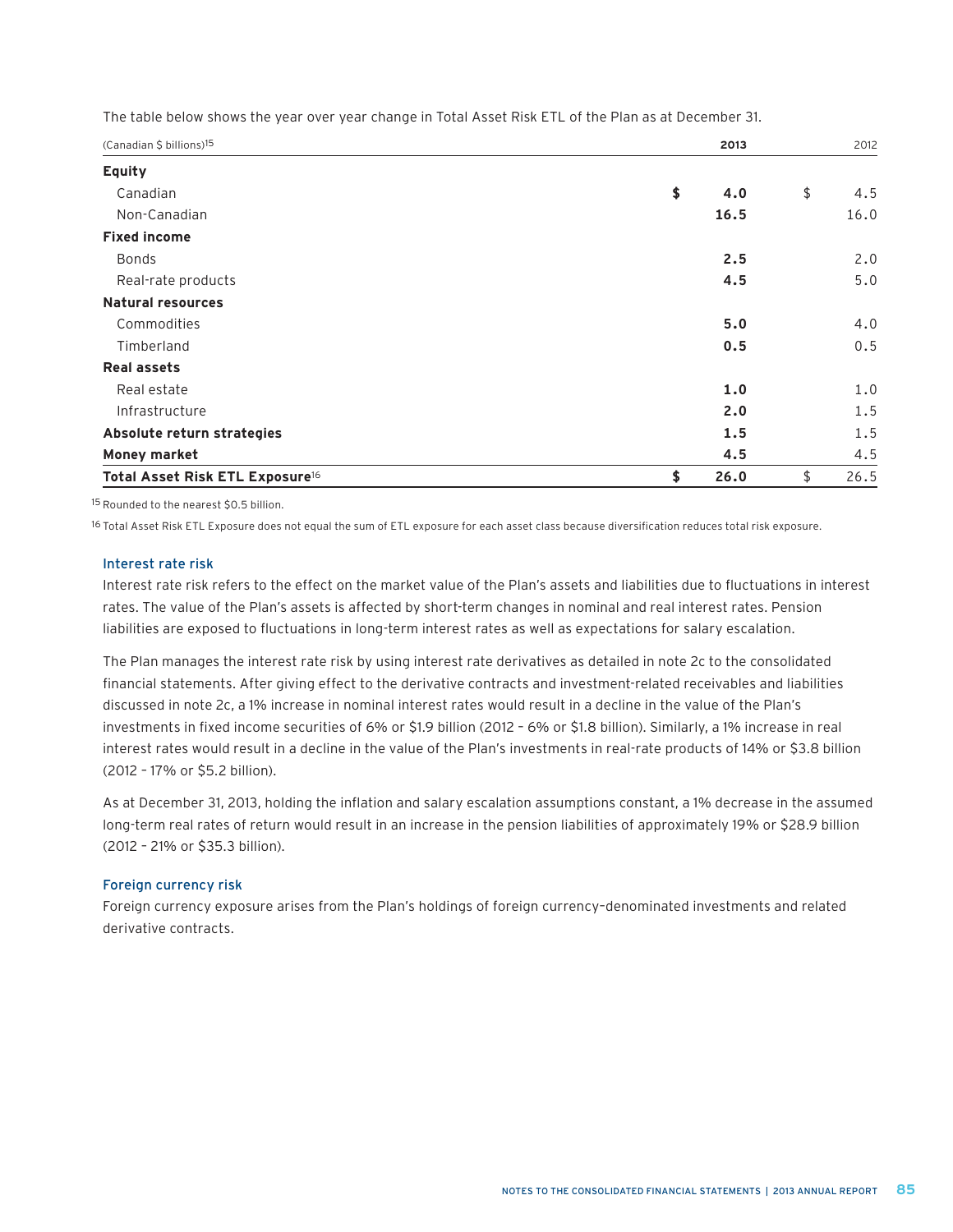| (Canadian \$ millions)        | 2013                |              | 2012   |  |
|-------------------------------|---------------------|--------------|--------|--|
| Currency                      | <b>Net Exposure</b> | Net Exposure |        |  |
| United States Dollar          | \$<br>27,796        | \$           | 23,065 |  |
| <b>British Pound Sterling</b> | 7,587               |              | 6,970  |  |
| Euro                          | 6,977               |              | 6,644  |  |
| Chinese Renminbi              | 2,701               |              | 2,634  |  |
| Chilean Peso                  | 2,517               |              | 2,496  |  |
| Japanese Yen                  | 2,331               |              | 2,590  |  |
| Brazilian Real                | 2,266               |              | 3,078  |  |
| South Korean Won              | 1,815               |              | 1,392  |  |
| Danish Krona                  | 1,640               |              | 1,211  |  |
| Australian Dollar             | 1,540               |              | 1,983  |  |
| Swiss Franc                   | 1,022               |              | 441    |  |
| Other                         | 6,489               |              | 7,836  |  |
|                               | \$<br>64,681        | \$           | 60,340 |  |

As at December 31, the Plan had investments exposed to foreign currency. In Canadian dollars this exposure is as follows:

As at December 31, with all other variables and underlying values held constant, a 5% increase/decrease in the value of the Canadian dollar against major foreign currencies would result in an approximate decrease/increase in the value of net investments as follows:

| (Canadian \$ millions) | 2013                                            |                                          | 2012  |  |
|------------------------|-------------------------------------------------|------------------------------------------|-------|--|
| Currency               | <b>Change in Net</b><br><b>Investment Value</b> | Change in Net<br><b>Investment Value</b> |       |  |
| United States Dollar   | 1,390                                           | \$                                       | 1,153 |  |
| British Pound Sterling | 379                                             |                                          | 348   |  |
| Euro                   | 349                                             |                                          | 332   |  |
| Chinese Renminbi       | 135                                             |                                          | 132   |  |
| Other                  | 981                                             |                                          | 1,052 |  |
|                        | 3,234                                           | \$                                       | 3,017 |  |

# (h) Liquidity risk

Liquidity risk refers to the risk that the Plan does not have sufficient cash to meet its current payment liabilities and acquire investments in a timely and cost-effective manner. Liquidity risk is inherent in the Plan's operations and can be impacted by a range of situation specific and market-wide events including, but not limited to, credit events and significant movements in the market.

### Liquidity risk management

The liquidity position of the Plan is analyzed daily to ensure the Plan maintains at least 1.25% of its assets in unencumbered Canadian treasury bills. The Plan also manages its liquidity by holding additional unencumbered Government of Canada securities (bonds, treasury bills and real-rate bonds) and U.S. Government securities that are available for repurchase agreements so that the Plan is able to withstand the liquidity effects of a market stress event and pay its contractual cash flows and projected cash requirements over a one-year horizon with a 99% probability. The Plan's liquidity position is periodically tested by simulations of major events such as significant movements in the market.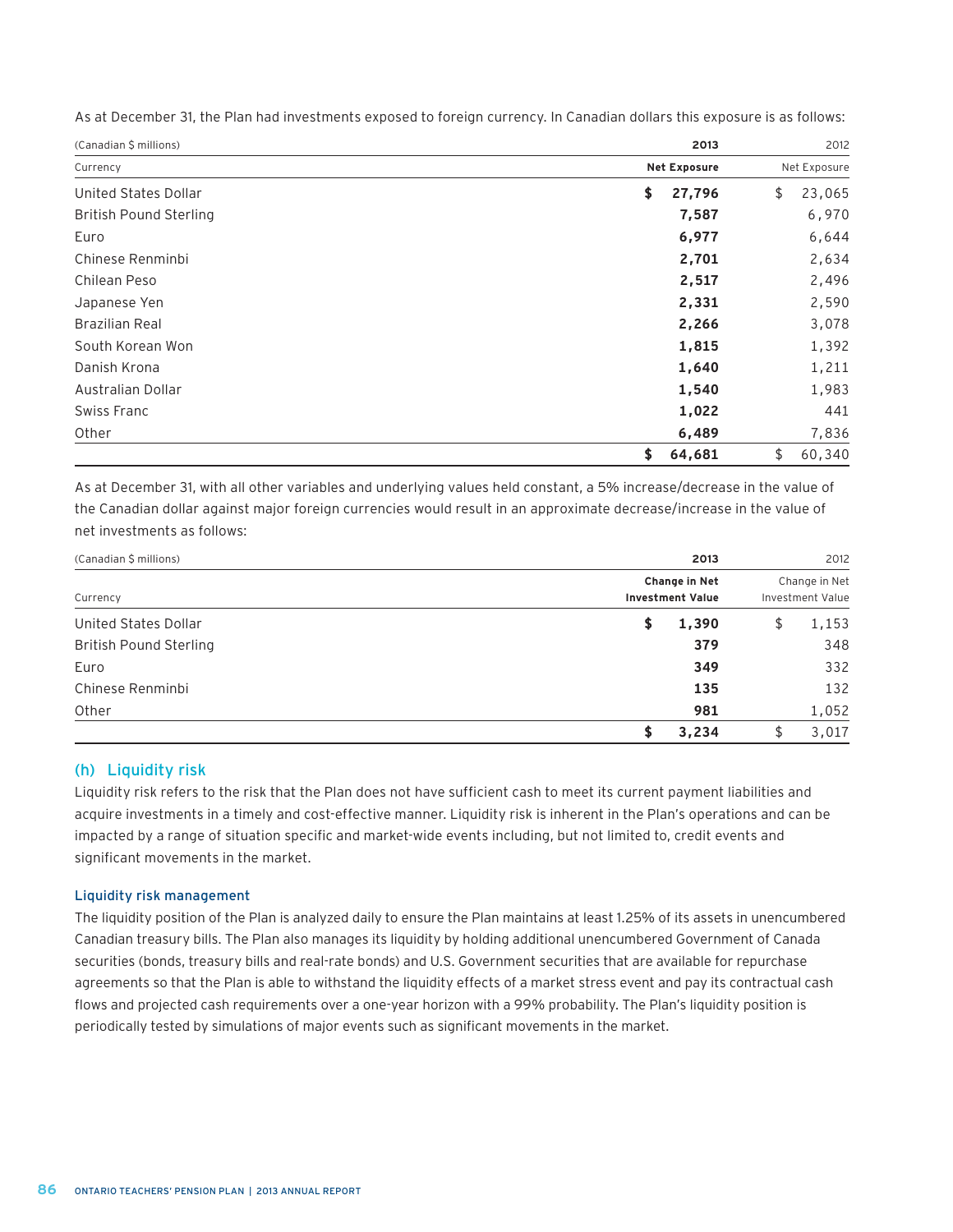### Liquid assets

The Plan maintains a portfolio of highly marketable assets including Canada and U.S. government bonds that can be sold or funded on a secured basis as protection against any unforeseen interruption to cash flow. The fair value of the Canada and U.S. government bonds is \$44,544 million as at December 31, 2013 (2012 – \$54,072 million). The Plan also has a net position of publicly traded equities of \$32,914 million (2012 – \$32,125 million) which are listed on major recognized stock exchanges. These securities are readily realizable and convertible to cash.

#### Contractual maturity

The Plan's liabilities include accrued pension benefits, investment-related liabilities, due to brokers, accounts payable and accrued liabilities. Due to brokers, accounts payable and accrued liabilities are all due within one year. As the Plan may settle derivatives at fair value before contractual maturity, they are considered to mature within one year.

| (Canadian \$ millions)                |                 |                   |                 |                |  |  |
|---------------------------------------|-----------------|-------------------|-----------------|----------------|--|--|
|                                       | Within One Year | One to Five Years | Over Five Years | Total          |  |  |
| Securities sold under agreements      |                 |                   |                 |                |  |  |
| to repurchase                         | \$<br>(35, 873) | \$<br>(2,002)     | \$              | \$(37, 875)    |  |  |
| Securities sold but not yet purchased |                 |                   |                 |                |  |  |
| Fixed income                          | (13, 861)       |                   |                 | (13, 861)      |  |  |
| Equities                              | (1, 269)        |                   |                 | (1, 269)       |  |  |
| Real estate                           | (722)           | (2, 289)          | (1, 322)        | (4, 333)       |  |  |
| Cash collateral received under credit |                 |                   |                 |                |  |  |
| support annexes                       | (317)           |                   |                 | (317)          |  |  |
| Derivative-related, net               | (1, 551)        |                   |                 | (1, 551)       |  |  |
| <b>Total</b>                          | (53, 593)<br>\$ | \$<br>(4, 291)    | \$<br>(1, 322)  | (59, 206)<br>S |  |  |
|                                       |                 |                   |                 |                |  |  |
| (Canadian \$ millions)                |                 |                   |                 | 2012           |  |  |

The Plan's investment-related liabilities by maturity as at December 31 are as follows:

| (Canadian \$ millions)                |                  |                   |                 | 2012            |
|---------------------------------------|------------------|-------------------|-----------------|-----------------|
|                                       | Within One Year  | One to Five Years | Over Five Years | Total           |
| Securities sold under agreements      |                  |                   |                 |                 |
| to repurchase                         | (30, 661)<br>\$. | \$<br>(5,013)     | \$              | \$<br>(35, 674) |
| Securities sold but not yet purchased |                  |                   |                 |                 |
| Fixed income                          | (4, 713)         |                   |                 | (4, 713)        |
| Equities                              | (1, 193)         |                   |                 | (1, 193)        |
| Real estate                           | (539)            | (1, 597)          | (2, 235)        | (4, 371)        |
| Cash collateral received under credit |                  |                   |                 |                 |
| support annexes                       | (263)            |                   |                 | (263)           |
| Derivative-related, net               | (1, 254)         |                   |                 | (1, 254)        |
| Total                                 | (38, 623)<br>\$  | \$<br>(6, 610)    | \$<br>(2, 235)  | (47, 468)<br>\$ |

### (i) Securities collateral

The Plan pledges and receives cash and security collateral in the ordinary course of managing net investments. Security collateral consists primarily of Canadian and U.S. government securities. Generally, additional collateral is provided if the value of the securities falls below a predetermined level. The securities transferred are recognized as assets when the Plan retains substantially all risks and rewards, including credit risk, settlement risk and market risk. The Plan is not allowed to either pledge the same securities with other financial institutions or sell them to another entity unless the Plan substitutes such securities with other eligible securities.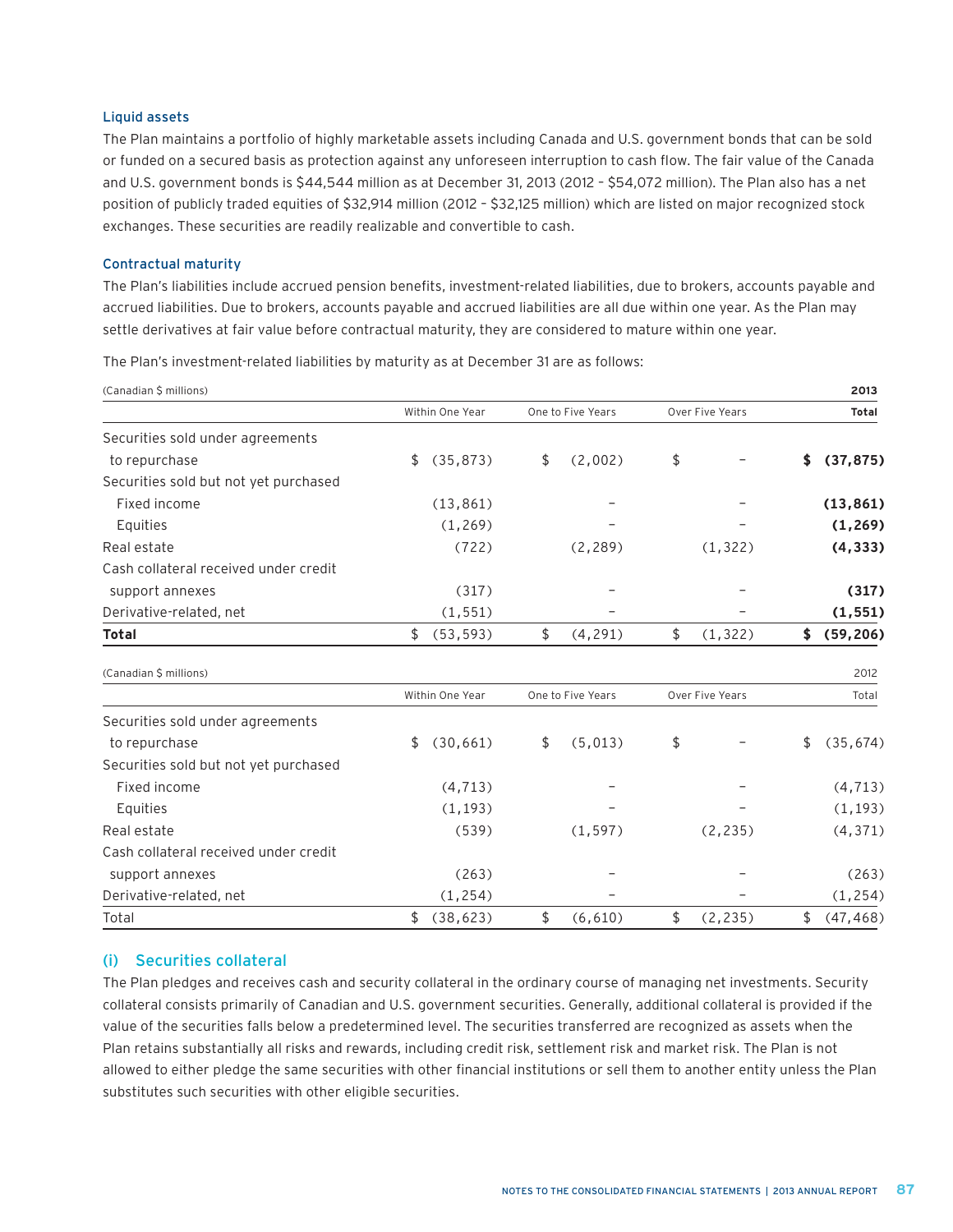As at December 31, 2013, securities transferred as collateral for securities sold under agreements to repurchase amount to \$37,635 million (2012 – \$35,986 million) with an associated liability of \$37,875 million (2012 – \$35,674 million). Securities transferred as collateral or margin for derivative-related liabilities amount to \$900 million (2012 – \$651 million) with an associated liability of \$1,638 million (2012 - \$1,264 million). Security collateral for securities sold but not yet purchased amounts to \$194 million (2012 – \$149 million) which, together with related cash collateral, has an associated liability of \$1,269 million (2012 – \$1,193 million).

Canadian and U.S. government securities with a fair value of \$22,301 million (2012 – \$8,140 million) have been received from various financial institutions as collateral. The collateral is not recognized as the Plan's asset since the risks and rewards of the ownership remain with the counterparties. The Plan holds the collateral received as long as the Plan is not a defaulting party or an affected party in connection with a specified condition listed on the contractual agreements and there is no early termination of the contractual agreement. The Plan is permitted to either sell or repledge the collateral in the absence of default by the owner of the collateral but it has neither sold nor repledged any collateral as of December 31, 2013 and 2012.

## (j) Securities borrowing

The Plan does not recognize any securities borrowed as its investment assets because the risks and rewards of the borrowed securities remain with the lenders. The security collateral posted by the Plan, related to the securities borrowed, continues to be recognized as the Plan's assets because the Plan retains all associated risks and rewards. As at December 31, 2013, securities with a fair value of \$10 million (2012 – \$ nil) were borrowed and collateral with a fair value of \$11 million (2012 - \$ nil) were posted by the Plan.

# NOTE 3. RECEIVABLE FROM THE PROVINCE OF ONTARIO

The receivable from the Province consists of required matching contributions and interest thereon.

| as at December 31 (Canadian \$ millions) | 2013  | 2012  |
|------------------------------------------|-------|-------|
| Contributions receivable                 | 2.914 | 2,777 |
| Accrued interest receivable              | 51    | 54    |
|                                          | 2.965 | 2,831 |

The receivable as at December 31, 2013 from the Province of Ontario consists of \$1,461 million, which was received in January 2014, and an estimated \$1,504 million to be received with interest in January 2015. The receivable as at December 31, 2012 from the Province consisted of \$1,393 million, which was received in January 2013, and an initial estimate of \$1,438 million to be received in January 2014. The difference between the initial estimates and the actual amount received was due to interest.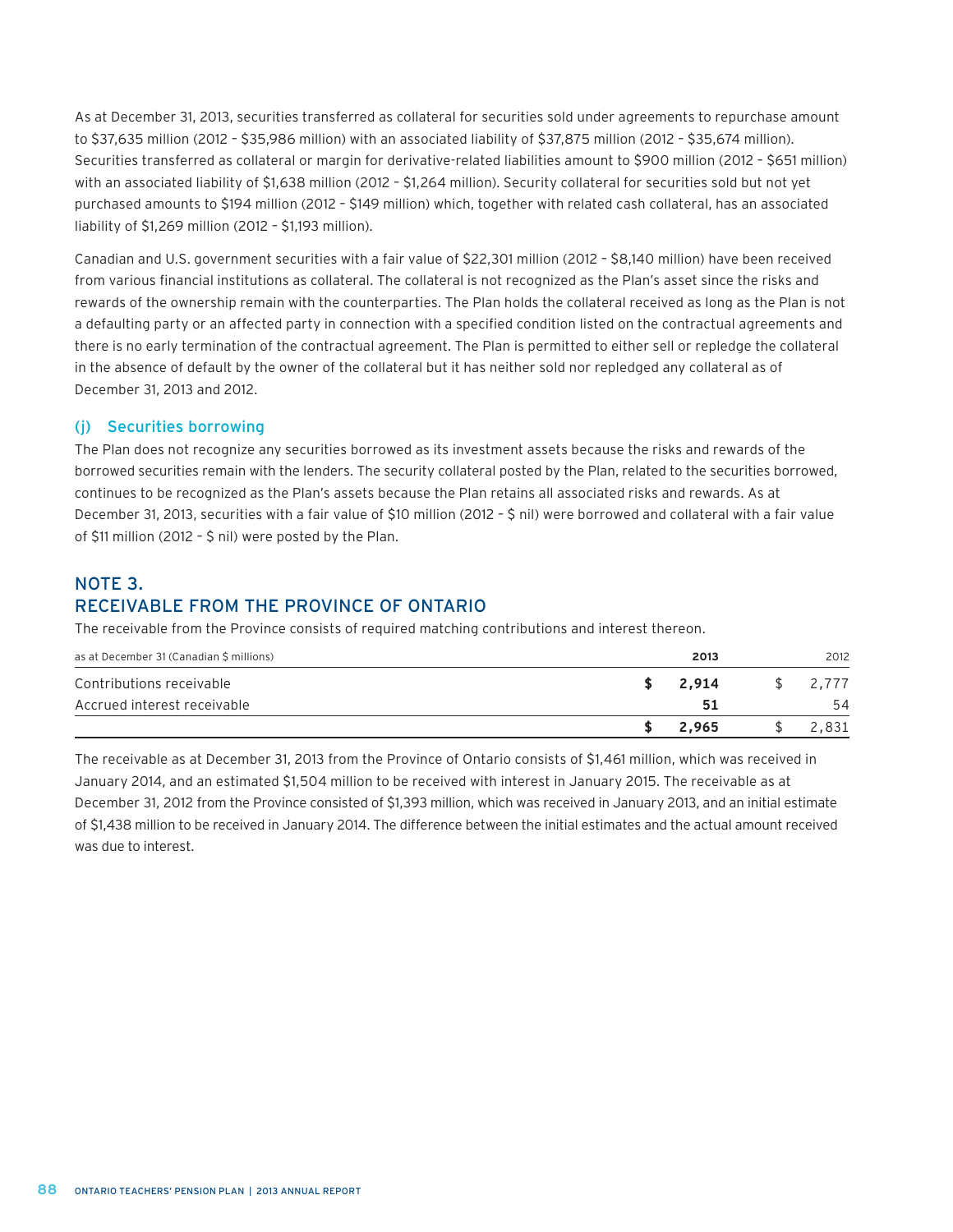# NOTE 4. ACCRUED PENSION BENEFITS

## (a) Actuarial assumptions

The actuarial assumptions used in determining the value of accrued pension benefits of \$148,571 million (2012 -\$166,009 million) reflect management's best estimate of future economic events and involve both economic and noneconomic assumptions. The non-economic assumptions include considerations such as mortality as well as withdrawal and retirement rates. The primary economic assumptions include the discount rate, the salary escalation rate and the inflation rate. The discount rate is based on the market rate, as at the valuation date, of long-term Government of Canada bonds, which have characteristics similar to the Plan's liabilities, plus a spread to reflect the credit risk of the Province of Ontario. The spread equals the prevailing spread as at December 31 between the Government of Canada and the Province of Ontario long-term nominal bonds. The inflation rate is the difference between the yield on Government of Canada long-term nominal bonds and Government of Canada real-return bonds. The salary escalation rate incorporates the inflation rate assumption and long-term expectation of growth in real wages.

A summary of the primary economic assumptions is as follows:

| as at December 31      | 2013  | 2012  |
|------------------------|-------|-------|
| Discount rate          | 4.20% | 3.40% |
| Salary escalation rate | 3.00% | 3.00% |
| Inflation rate         | 2.00% | 2.00% |
| Real rate              | 2.20% | 1.40% |

The primary economic assumptions were changed as a result of changes in capital markets during 2013 and the Elementary Teachers' Federation of Ontario (ETFO) salary agreement reached in 2013 noted below. Other primary economic assumptions remain unchanged from the prior year. These changes in economic assumptions resulted in a net decrease in the value of accrued pension benefits of \$21,973 million (2012 - \$5,699 million decrease inclusive of the impact of the legislated salary freeze noted below).

The primary economic assumptions incorporate the Province of Ontario's two-year legislated teachers' salary freeze for 2012 and 2013 that was announced in 2012. The primary economic assumptions also incorporate that the ETFO will receive an additional 2% in the salary escalation rate effective September 1, 2014 based on an agreement reached with the Province in 2013.

No changes to the non-economic assumptions were adopted in 2013. The non-economic assumptions were updated in 2012 to reflect recent experience of Plan members related to retirement, termination and mortality rates and expected rates of improvement in future mortality. This had a \$3,026 million increase in the accrued pension benefits in 2012. The changes in economic and non-economic assumptions resulted in a net decrease in the value of accrued pension benefits of \$21,973 million (2012 – \$2,673 million decrease).

# (b) Plan provisions

Credited service earned after December 31, 2009 is subject to conditional inflation protection as described in paragraph (f) of the Description of Plan note. The inflation protection benefits vary between 50% and 100% of the change in the Consumer Price Index (CPI) for credited service earned between January 1, 2010 and December 31, 2013 and vary between 0% and 100% of the change in the CPI for credited service earned after 2013. The conditional inflation protection provision can only be invoked or updated when a funding valuation is filed. The Ontario government and designated employers participating in the Plan will make extra contributions to the Plan to match the inflation protection benefits members forgo up to a maximum forgone inflation of 50% of CPI.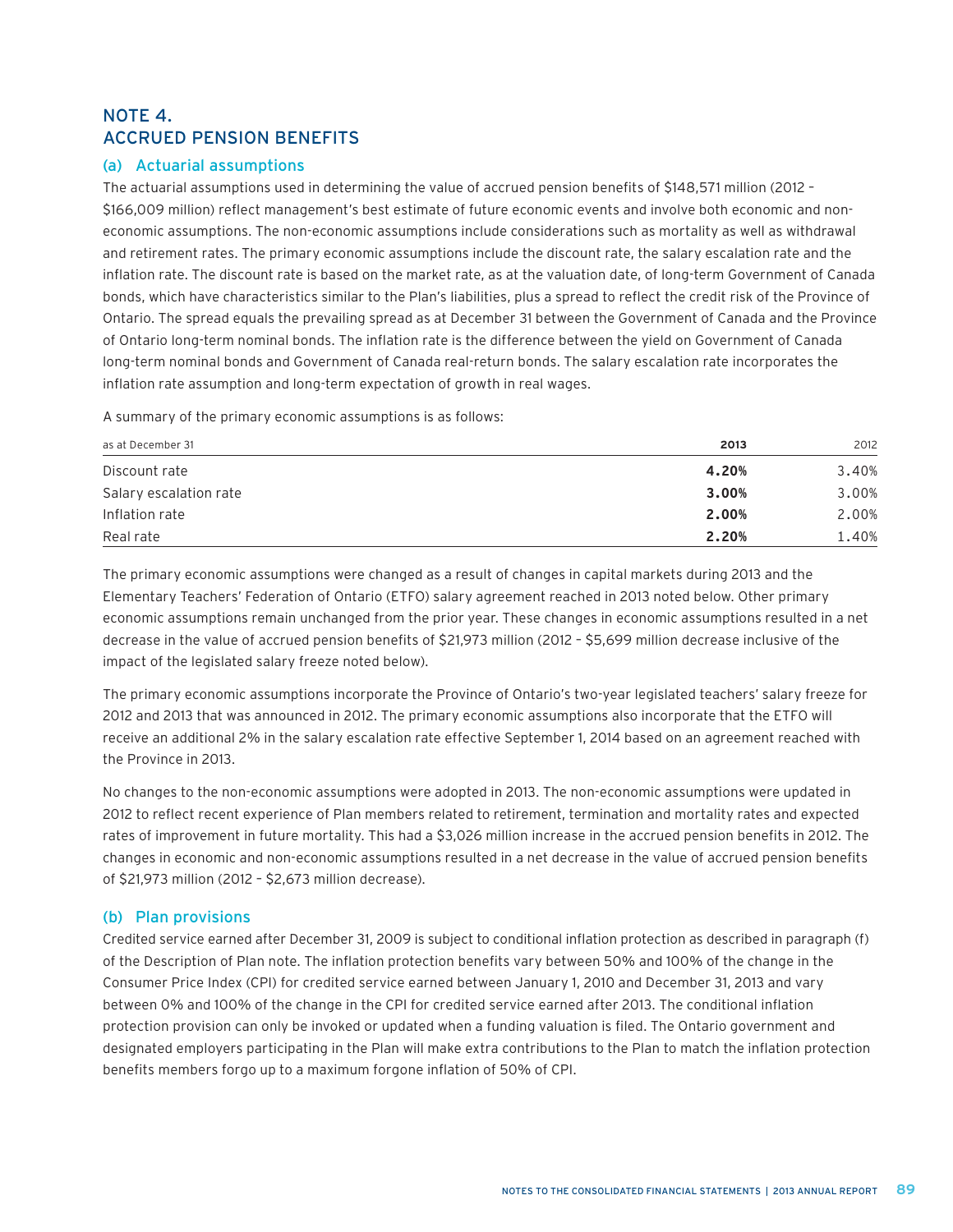For the financial statement valuation, future pension payments for the credited service earned are indexed at the levels stated in the most recent funding valuation filing. The indexation levels from the most recent filing as at January 1, 2012 are as follows:

| Credited Service               | Inflation Protection Level |
|--------------------------------|----------------------------|
| Earned before 2010             | 100% of CPI                |
| Earned during 2010-2013        | 50% of CPI                 |
| Earned after 2013 <sup>1</sup> | 45% of CPI                 |

 $1$  Does not impact accrued pension benefits at December 31, 2013 as there is no credited service accrued in respect of periods after 2013.

Effective July 1, 2012, the Ontario pension regulations were amended, providing for immediate vesting of accrued benefits for members who terminate on or after July 1, 2012. The changes to plan provisions resulted in an increase in the value of accrued pension benefits of \$107 million as at December 31, 2012.

### (c) Experience gains and losses

Experience gains on the accrued pension benefits of \$949 million (2012 - \$286 million losses) arose from differences between the actuarial assumptions and actual results.

# NOTE 5. INVESTMENT IN REAL ESTATE

The Plan's real estate portfolio is comprised of real estate–related investments that are either owned or managed on behalf of the Plan by The Cadillac Fairview Corporation Limited (CFCL), a wholly-owned subsidiary. The Plan consolidates the fair value of the assets and liabilities of CFCL and the investment holding companies managed by CFCL. Investment holding companies and investment entities, including the joint ventures, managed by external parties, are recognized as the Plan's investments measured at fair value and presented on a non-consolidated basis.

The Plan guarantees three debentures issued by a real estate trust it consolidates. No payments have been made by the Plan into the real estate trust or related to the three debentures. The debentures are comprised of \$1.25 billion 3.24% Series A Debentures maturing on January 25, 2016, \$0.75 billion 4.31% Series B Debentures maturing on January 25, 2021 and \$0.6 billion 3.64% Series C Debentures maturing on May 9, 2018. The debentures, included in the Plan's real estate investment–related liabilities, may be redeemed by the issuer at any time prior to maturity.

The tables below provide information on the real estate portfolio. Intercompany transactions and balances are eliminated upon consolidation. The first table presents major components of the net investment in real estate. The second table presents major components of net real estate income: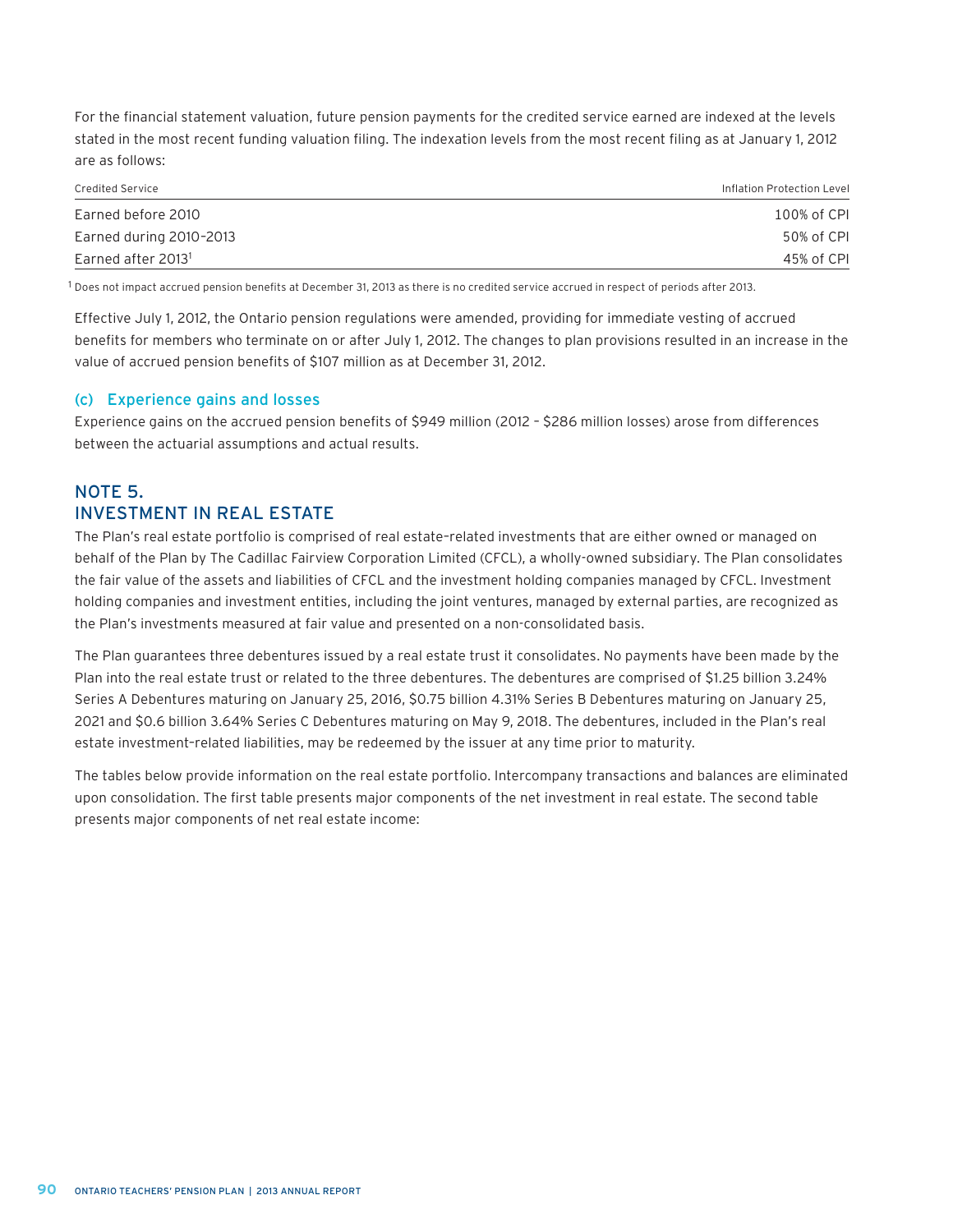| as at December 31             |                   | 2013         |              | 2012         |
|-------------------------------|-------------------|--------------|--------------|--------------|
| (Canadian \$ millions)        | <b>Fair Value</b> | Cost         | Fair Value   | Cost         |
| Assets <sup>1,2</sup>         |                   |              |              |              |
| Real estate properties        | \$<br>20,860      | \$<br>13,013 | \$<br>18,320 | \$<br>11,259 |
| Investments                   | 2,534             | 1,283        | 2,681        | 1,338        |
| Other assets                  | 178               | 165          | 226          | 207          |
| Total assets                  | 23,572            | 14,461       | 21,227       | 12,804       |
| Liabilities <sup>1, 2</sup>   |                   |              |              |              |
| Long-term debt                | 3,626             | 3,454        | 3,704        | 3,457        |
| Other liabilities             | 707               | 575          | 667          | 495          |
| Total liabilities             | 4,333             | 4,029        | 4,371        | 3,952        |
| Net investment in real estate | \$<br>19,239      | \$<br>10,432 | \$<br>16,856 | \$<br>8,852  |

1 U.S. Dollar and British Pound Sterling net assets have been hedged by way of foreign currency forward contracts for a notional amount of \$1,286 million (2012 – \$1,143 million) with a combined fair value of (\$30) million (2012 – \$4 million).

2 Joint ventures managed by external parties hold real estate properties and have liabilities. The net asset value of these joint ventures is included in investments, representing assets of \$2,116 million (2012 – \$1,897 million) and liabilities of \$970 million (2012 – \$920 million).

| (Canadian \$ millions)              | 2013        | 2012        |
|-------------------------------------|-------------|-------------|
| <b>Revenue</b>                      |             |             |
| Rental                              | \$<br>1,700 | \$<br>1,678 |
| Investment and other                | 78          | 96          |
|                                     | 1,778       | 1,774       |
| <b>Expenses</b>                     |             |             |
| Property operating                  | 724         | 746         |
| General and administrative          | 35          | 39          |
| Other <sup>3</sup>                  | 21          | 13          |
|                                     | 780         | 798         |
| Operating income                    | 998         | 976         |
| Interest expense                    | (139)       | (148)       |
| Income (note 6)                     | 859         | 828         |
| Net investment gain <sup>4, 5</sup> | 1,394       | 2,064       |
| Net real estate income              | \$<br>2,253 | \$<br>2,892 |

3 Includes transaction costs of \$11 million (2012 – \$13 million).

4 Includes unrealized net gain of \$803 million (2012 – \$1,704 million).

5 These amounts are included in net realized and unrealized gains on investments shown in note 6.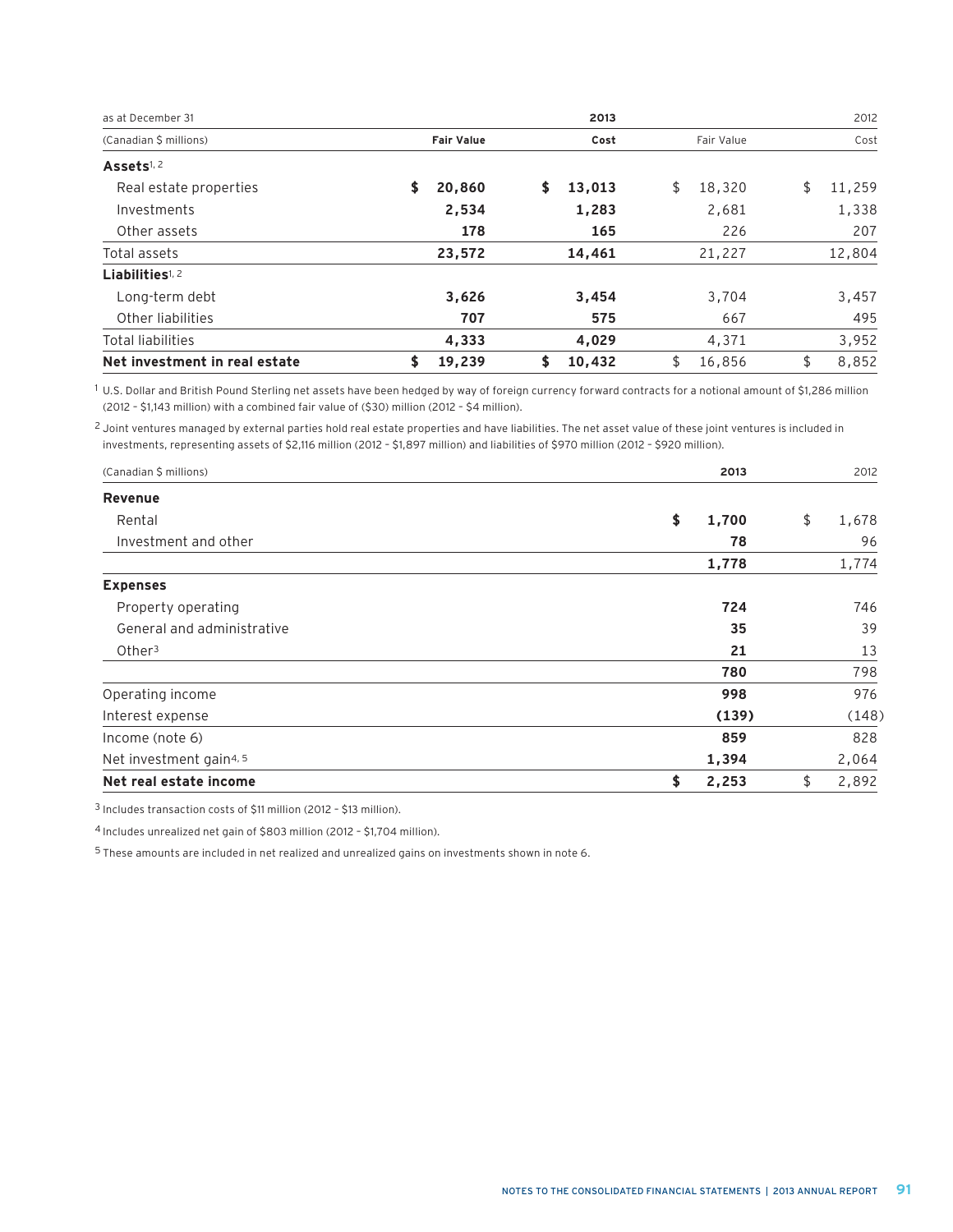# NOTE 6. INVESTMENT INCOME

# (a) Investment income/(loss) before allocating net realized and unrealized gains on investments, management fees and transaction costs to asset classes

Investment income, before allocating the net realized and unrealized gains on investments, management fees and transaction costs to asset classes, for the year ended December 31, is as follows:

| (Canadian \$ millions)                                          | 2013         | 2012         |
|-----------------------------------------------------------------|--------------|--------------|
| <b>Fixed income interest</b>                                    |              |              |
| Debentures                                                      | \$           | \$<br>31     |
| Short-term investments                                          | (152)        | (87)         |
| <b>Bonds</b>                                                    | 1,237        | 1,485        |
| Net repo interest expense                                       | (143)        | (104)        |
| Net swap interest expense                                       | (101)        | (91)         |
| Canadian real-rate products                                     | 468          | 460          |
| Non-Canadian real-rate products                                 | 163          | 164          |
|                                                                 | 1,472        | 1,858        |
| <b>Equity dividend income</b>                                   |              |              |
| Canadian equity                                                 | 170          | 148          |
| Non-Canadian equity                                             | 982          | 1,121        |
|                                                                 | 1,152        | 1,269        |
| <b>Natural resources</b>                                        |              |              |
| Timberland <sup>1</sup>                                         | 50           | 68           |
| Sector investment <sup>2</sup>                                  | 22           |              |
|                                                                 | 72           | 68           |
| Real assets <sup>1</sup>                                        |              |              |
| Real estate (note 5)                                            | 859          | 828          |
| Infrastructure                                                  | 704          | 469          |
|                                                                 | 1,563        | 1,297        |
|                                                                 | 4,259        | 4,492        |
| Net realized and unrealized gain on investments <sup>3, 4</sup> | 10,017       | 10,792       |
| <b>Management fees</b>                                          | (257)        | (216)        |
| <b>Transaction costs</b>                                        | (301)        | (316)        |
| <b>Investment income</b>                                        | \$<br>13,718 | \$<br>14,752 |

 $^1$  Beginning January 1, 2013, timberland, previously classified as real assets, is included in natural resources. 2012 comparative figures have been reclassified to reflect the change.

2 Sector investment includes oil and gas assets.

3 Includes net foreign currency losses of \$852 million (2012 – gains of \$53 million).

4 Includes unrealized net gains of \$4,132 million (2012 – \$5,972 million).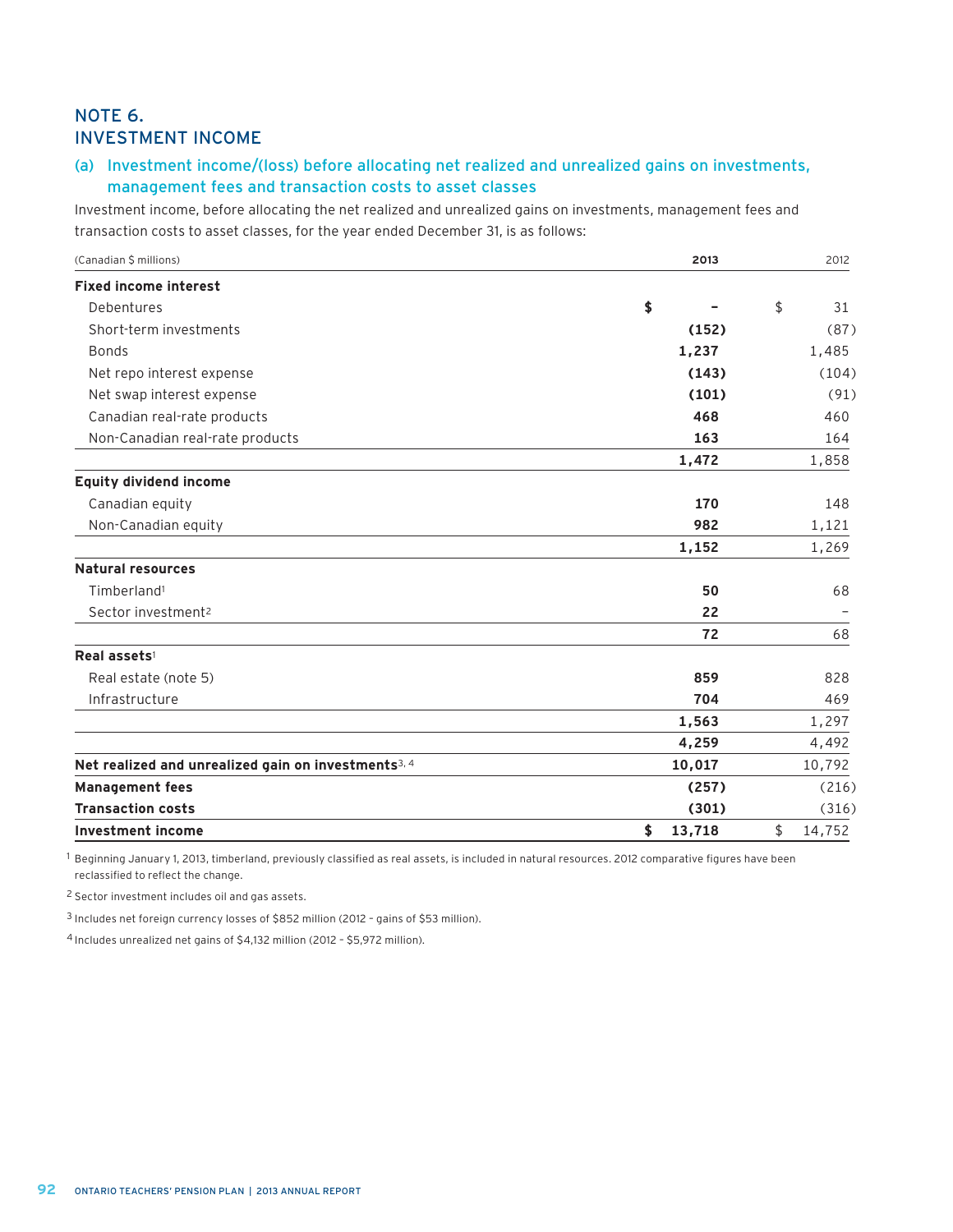## (b) Investment income/(loss)

Investment income/(loss) by asset class, after allocating net realized and unrealized gains and losses on investments, management fees, and transaction costs for the year ended December 31, is as follows:

| (Canadian \$ millions)         | 2013    | 2012        |
|--------------------------------|---------|-------------|
| Fixed income                   | (4,623) | \$<br>3,738 |
| Canadian equity                | 1,261   | 740         |
| Non-Canadian equity            | 13,134  | 6,623       |
| Natural resources <sup>5</sup> | 41      | 14          |
| Real assets <sup>5</sup>       | 3,905   | 3,637       |
|                                | 13,718  | 14,752      |

5 Beginning January 1, 2013, timberland, previously classified as real assets, is included in natural resources. 2012 comparative figures have been reclassified to reflect the change.

# NOTE 7. INVESTMENT RETURNS AND RELATED BENCHMARK RETURNS

Investment returns and related benchmark returns by investment asset class for the year ended December 31 are as follows:

|                                |            | 2013             |            | 2012       |
|--------------------------------|------------|------------------|------------|------------|
|                                |            | Investment       |            | Investment |
|                                | Investment | <b>Benchmark</b> | Investment | Benchmark  |
| (percent)                      | Returns    | Returns          | Returns    | Returns    |
| Fixed income                   | (7.9)%     | $(8.1)\%$        | 5.1%       | 4.5%       |
| Canadian equity                | 12.2       | 13.1             | 5.2        | 8.1        |
| Non-Canadian equity            | 31.3       | 29.9             | 16.5       | 14.5       |
| Natural resources <sup>1</sup> | 4.2        | 4.2              | (0.4)      | 0.4        |
| Real assets <sup>1</sup>       | 14.6       | 10.6             | 15.7       | 10.3       |
| Total Plan                     | 10.9%      | 9.3%             | 13.0%      | 11.0%      |

<sup>1</sup> Beginning January 1, 2013, timberland, previously classified as real assets, is included in natural resources. Commodities are not presented separately in 2013 but included in natural resources. 2012 comparative figures have been reclassified to reflect the changes.

Investment returns have been calculated using a time-weighted rate of return methodology.

The Plan identifies benchmarks to evaluate the investment management performance. The performance of each asset class is measured against benchmarks that simulate the results based on the investment strategies employed by the investment managers identified for the asset class.

The Total Plan return is measured against a Canadian dollar–denominated composite benchmark produced by aggregating returns from each of the policy asset class benchmarks, using the Plan's asset mix policy weights.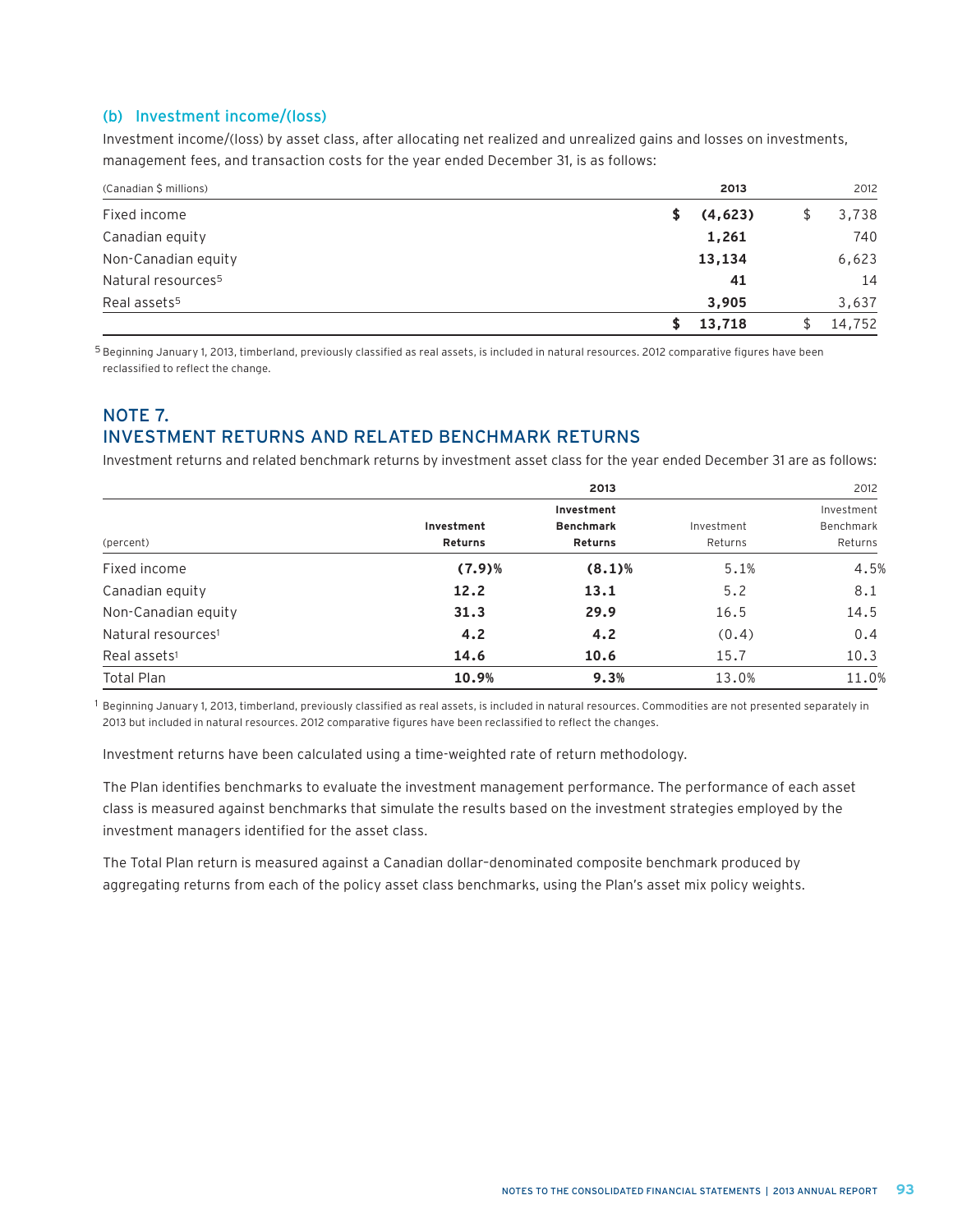# NOTE 8. STATUTORY ACTUARIAL VALUATIONS

Statutory actuarial valuations are prepared periodically to determine the funding requirements of the Plan. In 2013, active members were required to contribute 11.15% (2012 – 10.8%) of the portion of their salaries covered by the CPP and 12.75% (2012 – 12.4%) of salaries above this level. Member contributions are matched by the Province and designated employers. In addition, the Funding Management Policy established by the co-sponsors provides procedures for the co-sponsors to determine contributions and benefits.

Under an agreement between the co-sponsors, contribution rates are as follows:

| (percent) |                | <b>Contribution Rate</b> |  |  |
|-----------|----------------|--------------------------|--|--|
|           | Covered by CPP | Not Covered by CPP       |  |  |
| 2012      | 10.80%         | 12.40%                   |  |  |
| 2013      | 11.15%         | 12.75%                   |  |  |
| 2014      | 11.50%         | 13.10%                   |  |  |

The actuarial methods used to prepare statutory actuarial valuations are different than those used to prepare a financial statement actuarial valuation and the amounts disclosed in these consolidated financial statements. The statutory actuarial valuations use a valuation method which takes into account future benefits to be earned and future contributions to be made by members of the Plan as at the valuation date.

The most recent statutory actuarial valuation that has been filed with regulatory authorities was prepared as at January 1, 2012 by Mercer (Canada) Limited and disclosed a funding surplus of \$209 million, after adopting conditional inflation protection of 60% for post-2009 service to be paid in 2013, 50% for 2010 to 2013 service to be paid after 2013, and 45% for post-2013 service to be paid after 2014, as well as the contribution increases summarized above which will be payable over the 15-year period commencing January 1, 2012.

# NOTE 9. **CONTRIBUTIONS**

| (Canadian \$ millions)             | 2013        |    | 2012  |
|------------------------------------|-------------|----|-------|
| <b>Members</b>                     |             |    |       |
| Current service <sup>1</sup>       | \$<br>1,483 | \$ | 1,418 |
| Optional credit                    | 28          |    | 28    |
|                                    | 1,511       |    | 1,446 |
| <b>Province of Ontario</b>         |             |    |       |
| Current service                    | 1,464       |    | 1,395 |
| Interest                           | 37          |    | 39    |
| Optional credit                    | 26          |    | 24    |
|                                    | 1,527       |    | 1,458 |
| Other employers                    | 29          |    | 28    |
| Transfers from other pension plans | 14          |    | 12    |
|                                    | 43          |    | 40    |
|                                    | 3,081<br>\$ | \$ | 2,944 |

1 Contributions past due are less than \$1 million in 2013 and 2012.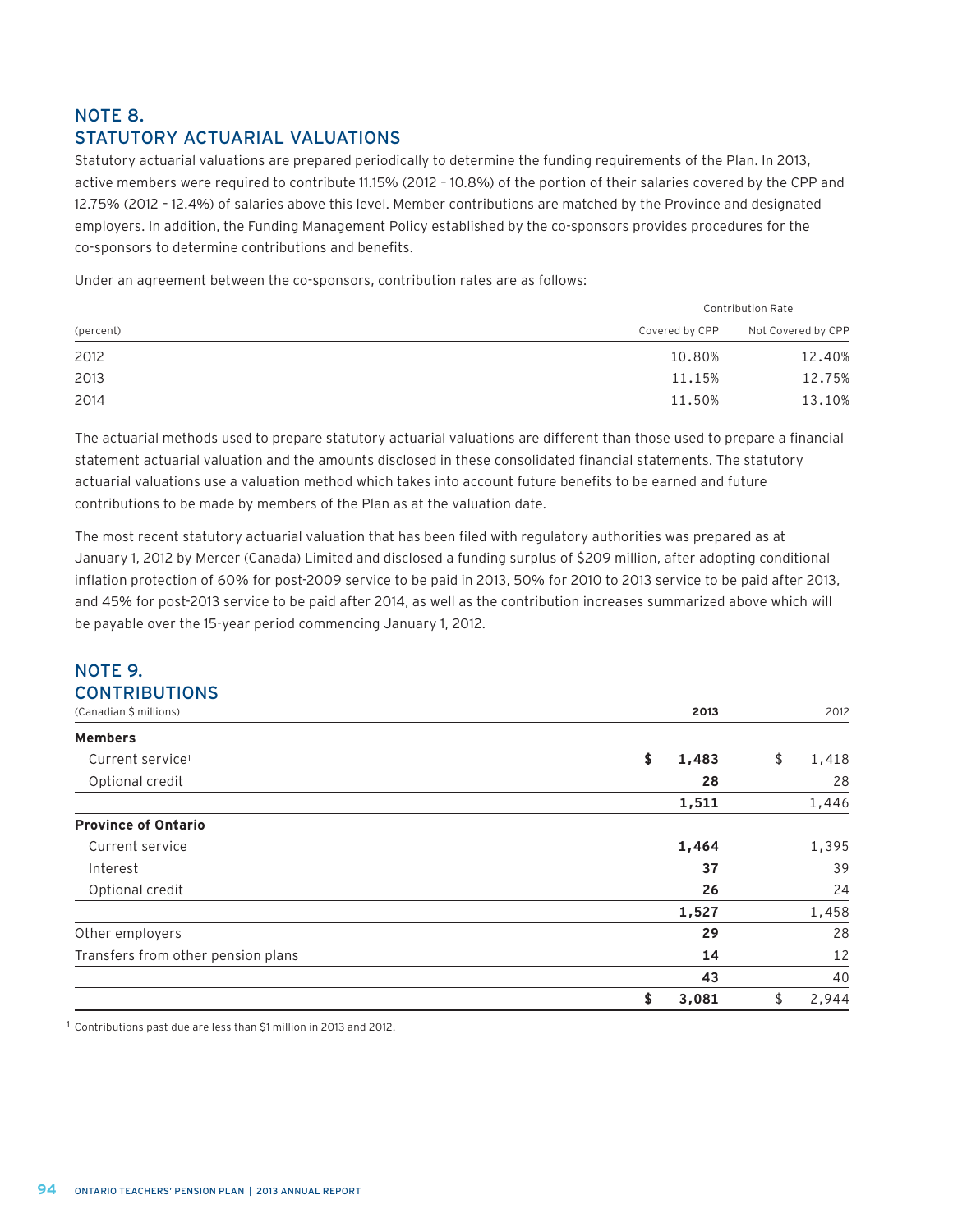# NOTE 10. BENEFITS PAID

| (Canadian \$ millions)   | 2013  | 2012        |
|--------------------------|-------|-------------|
| Retirement pensions      | 4,744 | \$<br>4,550 |
| Death benefits           | 311   | 287         |
| Disability pensions      | 28    | 29          |
| Commuted value transfers | 41    | 45          |
| Family law transfers     | 17    | 6           |
| Transfers to other plans | 8     | 6           |
| Refunds                  |       |             |
|                          | 5,150 | \$<br>4,924 |

# NOTE 11. ADMINISTRATIVE EXPENSES

### (a) Investment expenses

| (Canadian \$ millions)               | 2013  | 2012        |
|--------------------------------------|-------|-------------|
| Salaries, incentives and benefits    | 232.1 | \$<br>179.7 |
| Premises and equipment               | 37.7  | 35.3        |
| Professional and consulting services | 46.8  | 41.3        |
| Information services                 | 18.5  | 16.4        |
| Communication and travel             | 13.2  | 13.4        |
| Custodial fees                       | 8.9   | 9.0         |
| Statutory audit fees                 | 1.6   | 1.7         |
| Board and committee remuneration     | 0.7   | 0.7         |
| Other                                | 4.8   | 4.0         |
|                                      | 364.3 | \$<br>301.5 |

### (b) Member services expenses

| (Canadian \$ millions)               | 2013 | 2012       |
|--------------------------------------|------|------------|
| Salaries, incentives and benefits    | 30.0 | \$<br>28.2 |
| Premises and equipment               | 8.8  | 8.9        |
| Professional and consulting services | 4.3  | 4.4        |
| Communication and travel             | 1.0  | 1.1        |
| Statutory audit fees                 | 0.1  | 0.1        |
| Board and committee remuneration     | 0.1  | 0.1        |
| Other                                | 0.8  | 0.8        |
|                                      | 45.1 | \$<br>43.6 |

## (c) Compensation of key management personnel

Key management personnel are defined as those persons having authority and responsibility for planning, directing and controlling the activities of the Plan, being the board members, the Executive Team and the Senior Vice–Presidents of the Investment Division.

The compensation of the key management personnel is included in the administrative expenses of the Plan. There are no other related party transactions between the key management personnel and the Plan.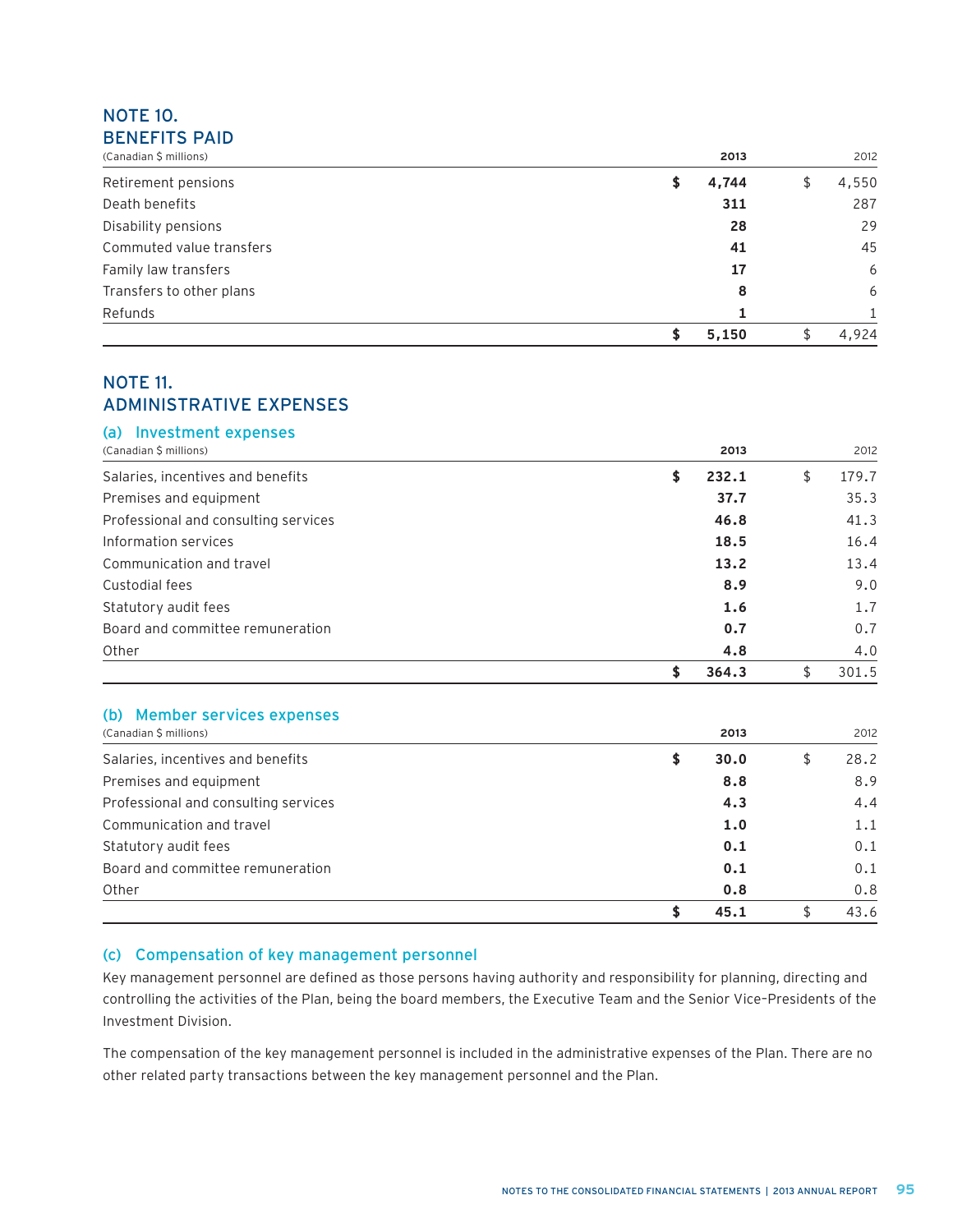The compensation of the key management personnel<sup>1</sup> as at December 31 is summarized below:

| (Canadian \$ millions)       | 2013 | 2012 |
|------------------------------|------|------|
| Short-term employee benefits | 14.8 | 12.4 |
| Post-employment benefits     | 0.6  | 3.6  |
| Termination benefits         | 2.6  |      |
| Other long-term benefits     | 21.4 | 17.0 |
| Total                        | 39.4 | 33.0 |

 $1$  The table does not include compensation of either officers or directors of The Cadillac Fairview Corporation Limited.

### (d) Employees' post-employment benefits

The employees of the Plan are members of the defined benefit plans, of either the Ontario Public Service Employees Union (OPSEU) Pension Plan or Public Service Pension Plan (PSPP). The expected contributions from the Plan in 2014 are approximately \$10.5 million. Some employees are also members of the Public Service Supplementary Plan (PSSP). These three pension plans are sponsored by the Province of Ontario and information is available on www.optrust.com and www.opb.ca. As the employer, the Plan matches the employees' contributions to these pension plans. Some senior management employees also participate in a non-registered, unfunded Supplemental Employee Retirement Plan (SERP) managed by the Plan to provide the employees non-indexed retirement benefits equal to 2% of the employee's pensionable earnings times the number of years of service, less the initial annual pension to which the employee is entitled under the PSPP and PSSP, combined. The contributions expensed by the Plan during the year were \$7.9 million (2012 - \$12.7 million). Contributions are included in the salaries, incentives and benefits expenses.

# NOTE 12. CAPITAL

The funding surpluses or deficits determined regularly in the funding valuations prepared by an independent actuary are described as the Plan's capital in the consolidated financial statements. The actuary's funding valuation is used to measure the long-term health of the Plan. The actuary tests the Plan's ability to meet its obligations to all current Plan members and their survivors. Using an assumed rate of return, the actuary projects the Plan's benefits to estimate the current value of the liability (see note 4), which is compared to the sum of the Plan assets, the future contributions for all current Plan members and the present value of the contribution increases for future members. The result of the comparison is either a surplus or a deficit.

The objective of managing the Plan's capital is to ensure the Plan is fully funded to pay the plan benefits over the long term. The co-sponsors change the benefit and contribution levels to eliminate any deficits. The Funding Management Policy set by the co-sponsors in the Partners' Agreement provides guidance on how the co-sponsors manage the Plan's capital.

A funding valuation, including a plan to eliminate any deficit, is required to be filed with the pension regulator at least every three years. A preliminary funding valuation is performed by the actuary when the valuation is not filed with the regulator assisting the co-sponsors in managing the Plan's capital.

The most recent funding valuation filed is disclosed in note 8.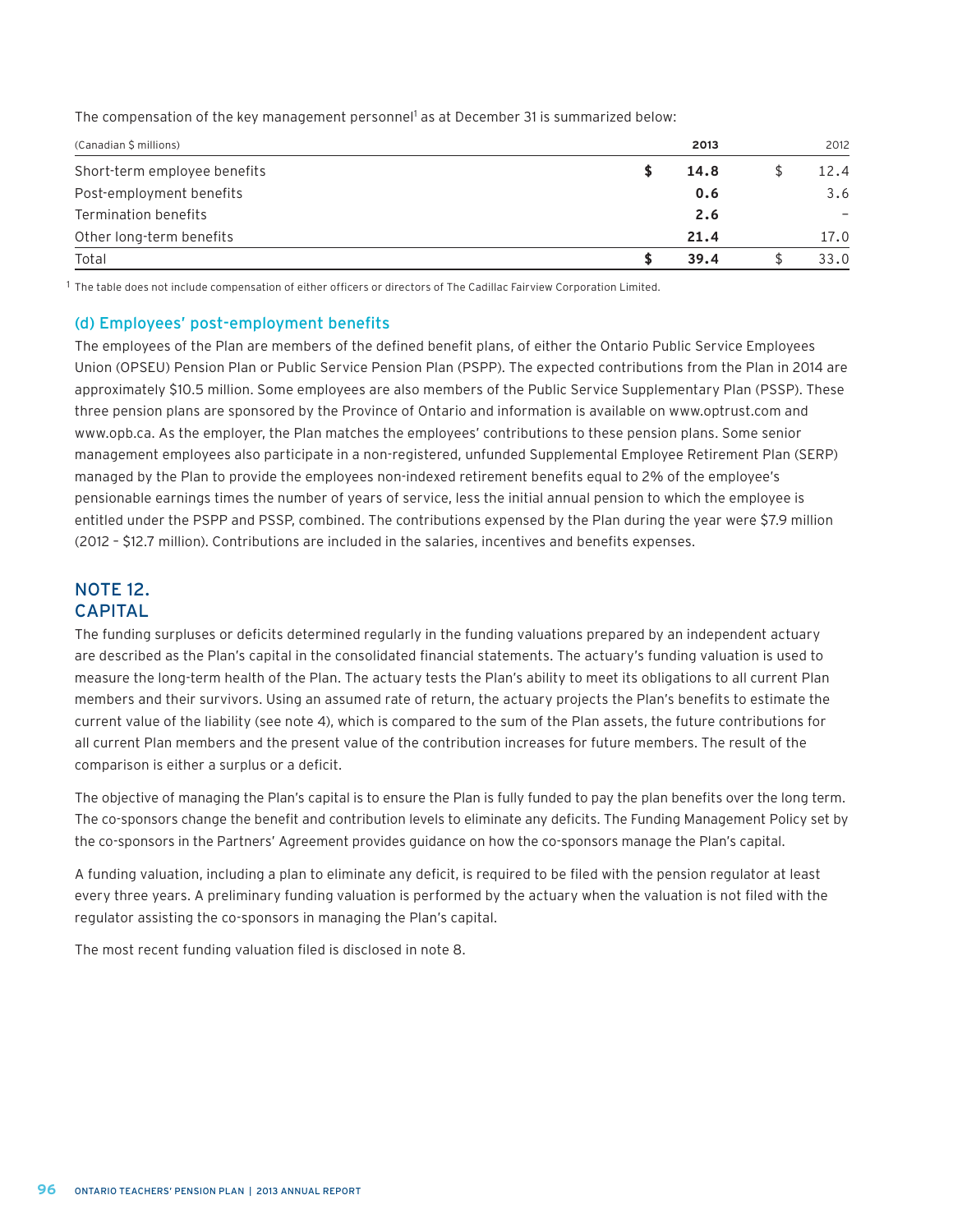# NOTE 13. RETIREMENT COMPENSATION ARRANGEMENT (RCA)

Restrictions in the ITA on the payment of certain benefits from a registered plan for periods of service after 1991 may impact some Plan members. To address affected members, the RCA was established by agreement between the co-sponsors as a supplementary plan to provide these benefits.

The RCA is administered under a trust separate from the assets of the Plan. The Board has been appointed by the co-sponsors to act as the trustee of the RCA.

Because the RCA is a separate trust and the Plan does not control the RCA, the net assets available for benefits and the value of accrued benefits and deficit, referred to below, have not been included in the consolidated financial statements of the Plan.

The RCA is funded on a pay-as-you-go basis from a portion of the contributions made to the Plan by members, the Province and designated employers. The portion is based on a limit on contributions to the Plan with contributions above the limit being remitted to the RCA. The limit is determined annually by the Plan's independent actuary such that the RCA contributions are expected to be sufficient to pay the benefits over the next 12 months. At the beginning of 2014, the actuary determined that the limit should increase from \$14,200 to \$15,900. Due to the funding policy adopted by the co-sponsors, the net assets available for benefits will continue to be substantially less than the accrued benefits.

In addition, because it is difficult to predict the benefits expected to be paid over the next 12 months, it is possible that the assets may be insufficient to pay the benefits. In such a case, the payment of benefits will be temporarily suspended and contributions raised in order to fund the payments that are due under the RCA.

The RCA financial statements are in compliance with Section 4600 and IFRS. A summary of the financial statements for the RCA is as follows:

| December 31 (Canadian \$ thousands)                        | 2013         | 2012          |
|------------------------------------------------------------|--------------|---------------|
| <b>Statements of financial position</b>                    |              |               |
| NET ASSETS AVAILABLE FOR BENEFITS                          |              |               |
| Assets                                                     | \$<br>27,948 | \$<br>18,912  |
| Liabilities                                                | (3, 583)     | (1,744)       |
|                                                            | \$<br>24,365 | \$<br>17,168  |
| <b>ACCRUED BENEFITS AND DEFICIT</b>                        |              |               |
| Accrued benefits                                           | \$344,356    | \$<br>380,095 |
| Deficit                                                    | (319, 991)   | (362, 927)    |
|                                                            | \$<br>24,365 | \$<br>17,168  |
| Statements of changes in net assets available for benefits |              |               |
| Contributions                                              | \$<br>13,807 | \$<br>7,693   |
| Investment income                                          | 70           | 70            |
|                                                            | 13,877       | 7,763         |
| Benefits paid                                              | 6,591        | 6,060         |
| Expenses                                                   | 89           | 92            |
|                                                            | 6,680        | 6,152         |
| Increase in net assets                                     | \$<br>7,197  | \$<br>1,611   |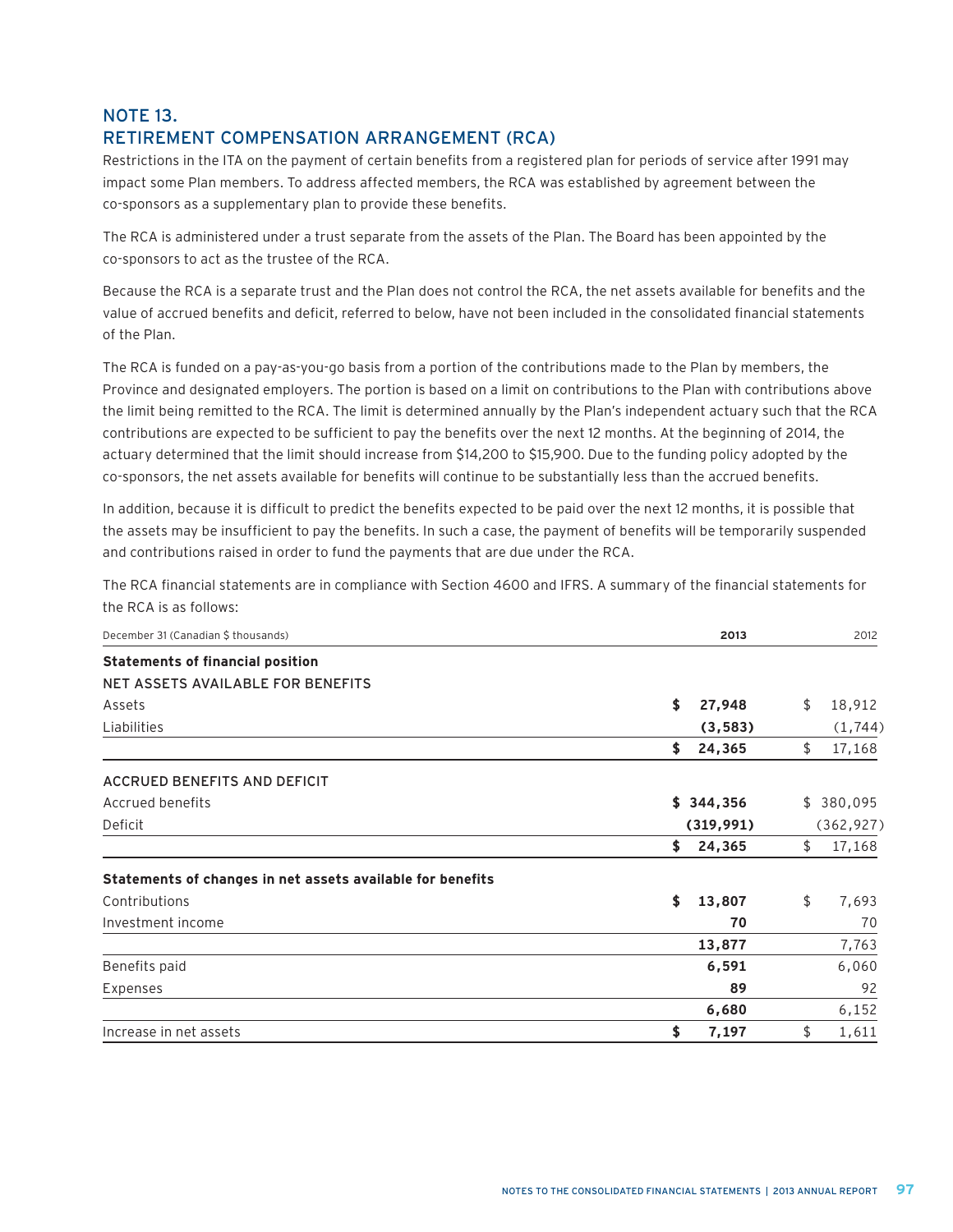The actuarial assumptions and the accrual of conditional inflation protection used in determining the value of accrued benefits are consistent with the Plan except that the assumed discount rate has been adjusted to reflect the effect of the 50% refundable tax under the RCA.

The estimate of the value of accrued benefits is highly sensitive to salary increases, both actual and assumed. Any changes to the salary assumptions will have a significant effect on the liabilities for future benefits. In addition, significant uncertainty exists in projecting the liabilities of the RCA due to changes in the number of future participants as well as changes to the income tax regulations relating to pensions.

# NOTE 14. **COMMITMENTS**

The Plan has committed to enter into investment and other transactions, which may be funded over the next several years in accordance with the terms and conditions agreed to. As at December 31, 2013, these commitments totalled \$8,151 million (2012 – \$6,940 million).

# NOTE 15. GUARANTEES AND INDEMNIFICATIONS

The Plan provides guarantees to third parties related to certain companies the Plan invests in and will be called upon to satisfy the guarantees if the companies fail to meet their obligations. The Plan expects most guarantees to expire unused. No payments have been made by the Plan in either 2013 or 2012 under these guarantees.

The Plan guarantees loan and credit agreements which will expire by 2017. The Plan's maximum exposure is \$116 million as at December 31, 2013 (2012 – \$139 million). The companies have drawn \$115 million under the agreements (2012 – \$128 million).

The Plan guarantees lease agreements for a subsidiary with expiry dates ranging from 2017 to 2059. The Plan's maximum exposure is \$92 million as at December 31, 2013 (2012 – \$84 million). There were no default lease payments in either 2013 or 2012.

The Cadillac Fairview Corporation Limited manages the real estate investments and has provided guarantees relating to the completion of the construction of certain residential developments. The term of these guarantees spans the lives of the development projects, which range from one to three years. The maximum exposure cannot be determined because the projects are not yet complete. These guarantees amounted to \$217 million as at December 31, 2013 (2012 – \$101 million) and have not been recognized in the real estate liabilities.

# **Indemnifications**

The Plan provides that board members, employees and certain others are to be indemnified in relation to certain proceedings that may be commenced against them. In addition, in the normal course of operations, the Plan may, in certain circumstances, agree to indemnify a counterparty. Under these agreements, the Plan, its subsidiaries and joint ventures may be required to compensate counterparties for costs incurred as a result of various contingencies such as legal claims or changes in laws and regulations. The number of such agreements, the variety of indemnifications and their contingent character prevent the Plan from making a reasonable estimate of the maximum amount that would be required to pay all such counterparties.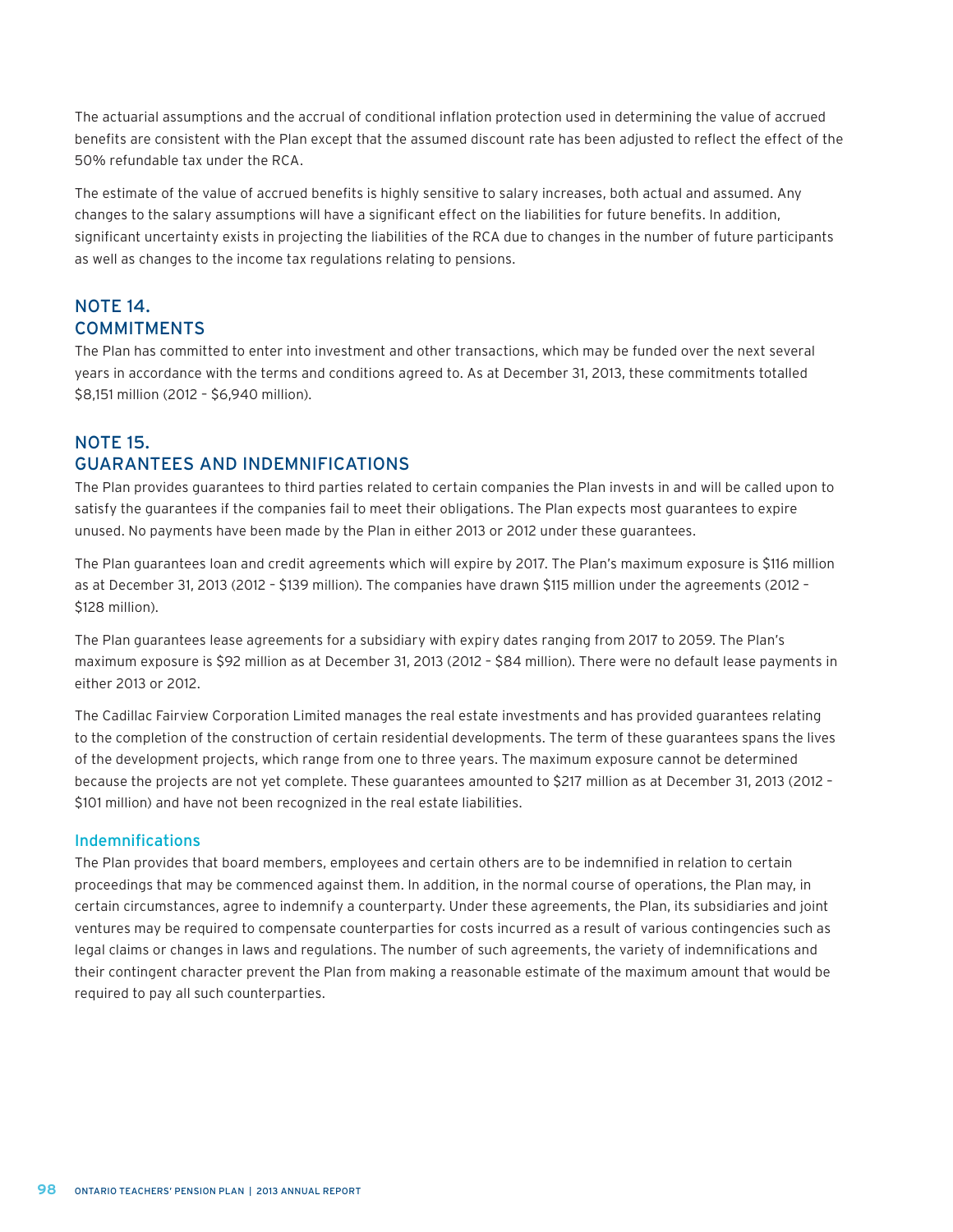# NOTE 16. **LITIGATION**

In 2007, the Board on behalf of the Plan made an equity commitment in respect of a proposed transaction pursuant to which a corporation (the Purchaser) organized by several investors was proposing to acquire BCE Inc. (BCE). The transaction was terminated in 2008 because not all of the conditions required under the definitive agreement could be satisfied. In connection with the BCE transaction, the following proposed class actions were filed.

A proposed class action was commenced in the Province of Saskatchewan in 2008 regarding the non-payment of second and third quarter common share dividends by BCE. A certification motion has not been scheduled. At this time, it is premature to estimate the Board's liability, if any.

A proposed class action was commenced in the Province of Ontario in 2011 by a former holder of BCE call options, claiming damages of \$30 million and punitive damages of \$5 million. The plaintiff alleges that certain statements reported anonymously in a news article misrepresented the status of the negotiations that eventually led to the definitive agreement between BCE and the Purchaser. At this time, it is premature to estimate the Board's liability, if any.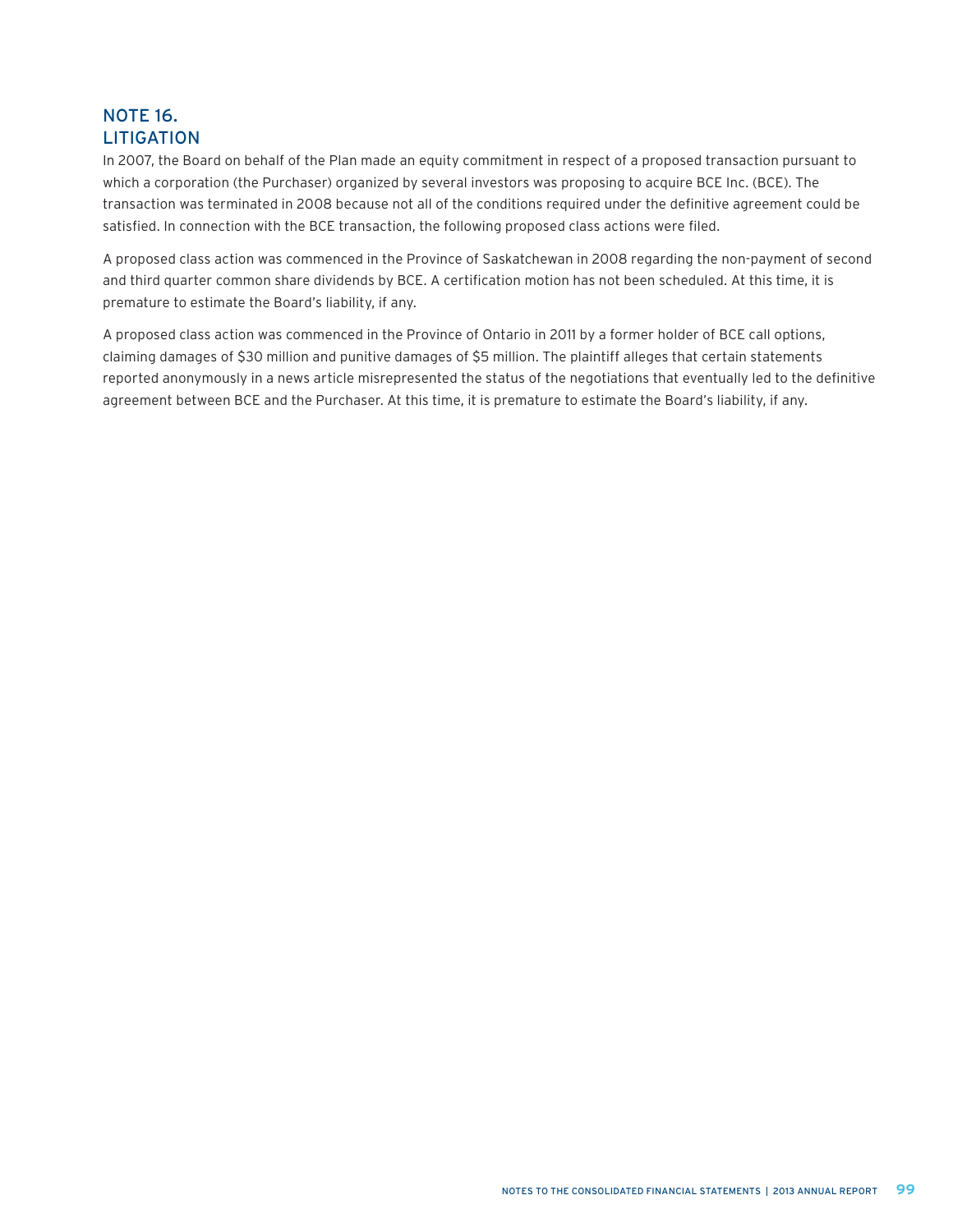# **MAJOR INVESTMENTS**

(as at December 31, 2013)

# FIXED INCOME AND SHORT-TERM INVESTMENTS OVER \$100 MILLION

| Type (\$ millions)                              | Maturity  | Coupon (%)     | Fair Value   | Cost         |
|-------------------------------------------------|-----------|----------------|--------------|--------------|
| Securities purchased under agreements to resell | 2014-2015 | $-0.40 - 2.43$ | \$<br>21,851 | \$<br>21,692 |
| Government of Canada bonds                      | 2014-2045 | $0.75 - 9.25$  | 21,494       | 21,046       |
| Canada treasury bills                           | 2014-2014 | $0.00 - 0.00$  | 7,407        | 7,396        |
| <b>Provincial bonds</b>                         | 2015-2045 | $0.00 - 8.50$  | 6,724        | 6,977        |
| International corporate bonds                   | 2014-2099 | $0.00 - 19.03$ | 3,096        | 3,107        |
| Canadian corporate bonds                        | 2014-2108 | $0.00 - 14.00$ | 1,229        | 1,256        |
| Bank notes                                      | 2014-2014 | $0.00 - 0.95$  | 799          | 797          |
| U.S. agency bonds                               | 2014-2023 | $0.35 - 5.48$  | 451          | 433          |
| U.S. treasury bills                             | 2014-2014 | $0.00 - 0.00$  | 139          | 136          |
| International sovereign debt                    | 2015-2060 | $0.70 - 12.00$ | (617)        | (579)        |
| U.S. treasury bonds                             | 2015-2043 | $0.25 - 6.25$  | (7, 580)     | (8,602)      |
| Securities sold under agreements to repurchase  | 2014-2015 | $-0.05 - 2.56$ | (37, 875)    | (37, 957)    |

# REAL-RETURN INVESTMENTS OVER \$100 MILLION

| Type (\$ millions)                   | Maturity  | Coupon (%)    | Fair Value | Cost   |
|--------------------------------------|-----------|---------------|------------|--------|
| Real-return Canada bonds             | 2021-2047 | $1.25 - 4.25$ | 14,863     | 13,065 |
| U.S. treasury inflation protection   | 2014-2043 | $0.13 - 3.88$ | 8,221      | 7.954  |
| Real-return Canadian corporate bonds | 2016-2046 | $0.00 - 5.33$ | 1,871      | 836    |
| Real-return provincial bonds         | 2021-2036 | $2.00 - 4.50$ | 1,730      | 1,243  |
| Real-return international bonds      | 2016-2062 | $0.10 - 5.95$ | 218        | 208    |
| Index-linked mortgages               | 2023-2030 | $4.63 - 5.53$ | 134        | 119    |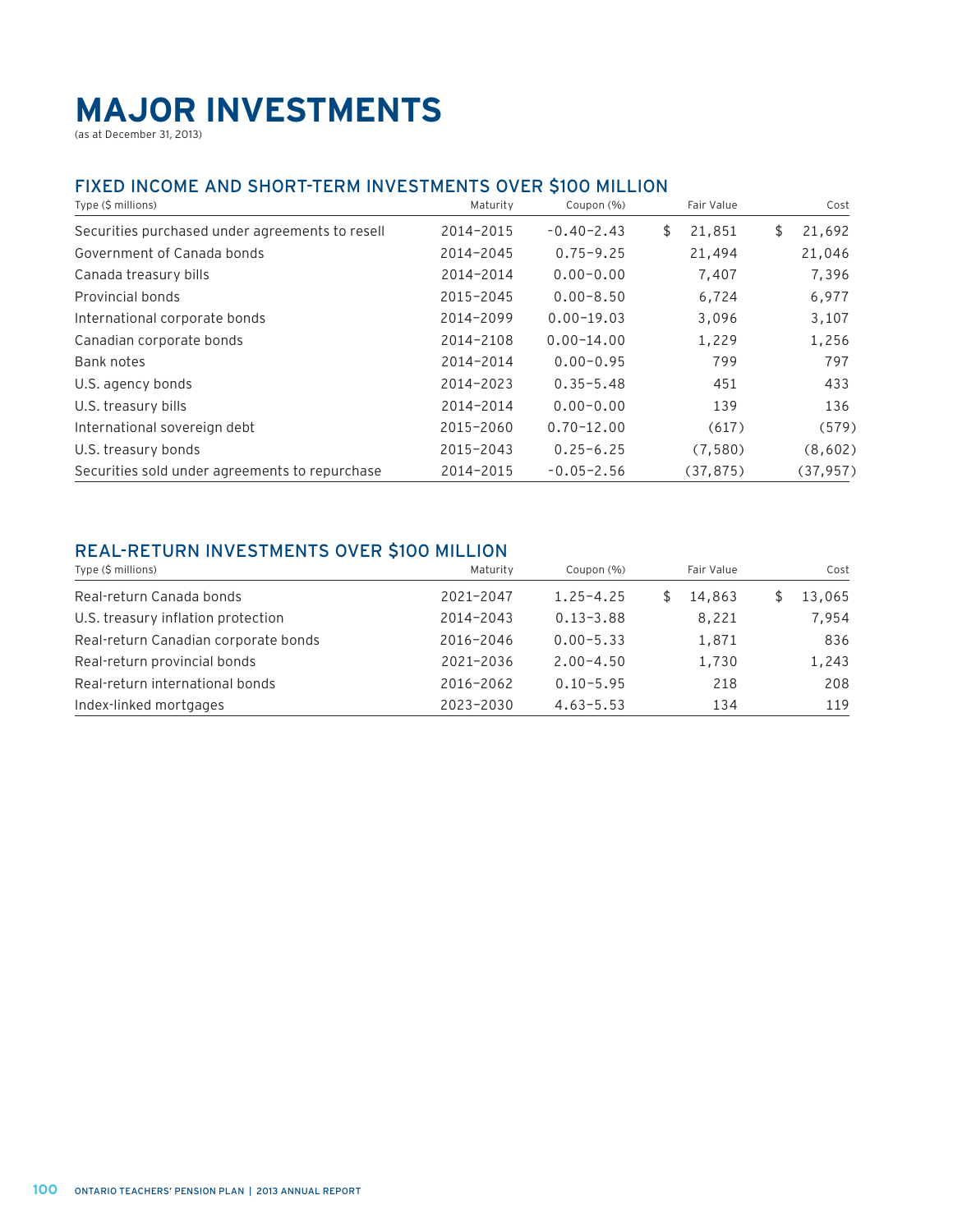# CORPORATE SHARES/UNITS OVER \$100 MILLION

(as at December 31, 2013) (millions)

| Security Name                                | Shares | Fair Value | Security Name                                | Shares | Fair Value |
|----------------------------------------------|--------|------------|----------------------------------------------|--------|------------|
| iShares MSCI Emerging Markets Index          | 34.7   | \$1,533.5  | Royal Bank of Canada                         | 2.2    | \$159.2    |
| Multiplan Empreendimentos                    |        |            | Western Digital Corporation                  | 1.8    | 157.6      |
| Imobiliarios S.A.                            | 54.8   | 1,236.7    | Nordea Bank AB                               | 10.7   | 153.9      |
| Hudson's Bay Company*                        | 30.7   | 558.5      | NuVista Energy Ltd.                          | 21.5   | 153.3      |
| Canadian Natural Resources Limited           | 12.7   | 458.6      | Twenty-First Century Fox, Inc.               | 4.1    | 152.2      |
| Michael Kors Holdings Limited                | 4.2    | 365.5      | <b>FedEx Corporation</b>                     | 1.0    | 150.1      |
| Bank of America Corporation                  | 21.6   | 357.7      | <b>General Electric Company</b>              | 5.0    | 149.6      |
| Hitachi, Ltd.                                | 43.5   | 350.0      | Koninklijke KPN N.V.                         | 43.0   | 147.7      |
| Apple Inc.                                   | 0.6    | 345.6      | American International Group, Inc.           | 2.7    | 146.2      |
| Airbus Group N.V.                            | 3.9    | 317.9      | General Mills, Inc.                          | 2.7    | 145.6      |
| Microsoft Corporation                        | 7.8    | 311.2      | Aircastle Limited                            | 6.9    | 140.2      |
| Nissan Shatai Co., Ltd.                      | 20.0   | 309.0      | SunTrust Banks, Inc.*                        | 3.6    | 137.2      |
| Wells Fargo & Company*                       | 7.0    | 308.4      | TripAdvisor, Inc.                            | 1.5    | 136.0      |
| Nippon Telegraph and                         |        |            | Viacom Inc.                                  | 1.5    | 135.0      |
| <b>Telephone Corporation</b>                 | 5.0    | 285.9      | The Dow Chemical Company                     | 2.8    | 134.5      |
| Samsung Electronics Co., Ltd.                | 0.2    | 280.8      | Amazon.com, Inc.                             | 0.3    | 132.5      |
| Volkswagen AG                                | 0.9    | 260.7      | Koninklijke (Royal) Philips Electronics N.V. | 3.4    | 132.3      |
| JPMorgan Chase & Co.*                        | 4.1    | 255.3      | Continental AG                               | 0.6    | 130.8      |
| Lafarge S.A.                                 | 3.2    | 251.9      | Shriram Transport Finance                    |        |            |
| <b>General Motors Company</b>                | 5.8    | 250.4      | Company Ltd.                                 | 11.3   | 130.7      |
| Daimler AG                                   | 2.7    | 249.3      | BNP Paribas S.A.                             | 1.6    | 129.1      |
| <b>CSX Corporation</b>                       | 8.0    | 246.0      | Telecom Italia S.p.A.                        | 120.7  | 127.4      |
| Google Inc.                                  | 0.2    | 241.3      | Holcim Ltd.                                  | 1.6    | 126.7      |
| <b>TMX Group Limited</b>                     | 4.6    | 237.0      | Bank of Nova Scotia                          | 1.9    | 124.5      |
| The Bank of New York Mellon Corporation      | 5.6    | 207.9      | Daiwa Securities Group Inc.                  | 11.7   | 124.5      |
| Capital One Financial Corporation*           | 2.6    | 206.2      | MMX Mineracao e Metalicos S.A.               | 113.7  | 124.4      |
| Grupo BTG Pactual                            | 16.6   | 205.9      | Baidu, Inc.                                  | 0.7    | 124.2      |
| The Walt Disney Company                      | 2.5    | 203.1      | Cheung Kong (Holdings) Limited               | 7.4    | 123.8      |
| Constellium N.V.                             | 8.0    | 197.2      | Republic Services, Inc.                      | 3.5    | 122.7      |
| Credit Suisse Group AG                       | 6.0    | 194.1      | Nestlé S.A.                                  | 1.6    | 121.6      |
| Vodafone Group Plc                           | 44.6   | 188.7      | DBS Group Holdings Ltd.                      | 8.4    | 121.4      |
| Metlife, Inc.                                | 3.3    | 186.7      | <b>DIRECTV</b>                               | 1.6    | 120.0      |
| Thermo Fisher Scientific Inc.                | 1.6    | 184.3      | Ivanhoe Mines Ltd.                           | 64.1   | 119.9      |
| Akzo Nobel N.V.                              | 2.2    | 183.2      | Aurizon Holdings Limited                     | 25.2   | 116.7      |
| <b>ACE Limited</b>                           | 1.7    | 182.4      | The Travelers Companies, Inc.                | 1.2    | 114.0      |
| CNH Industrial N.V.                          | 14.7   | 177.9      | Loews Corporation                            | 2.2    | 112.3      |
| Chesapeake Energy Corporation                | 6.2    | 177.6      | Total S.A.                                   | 1.7    | 110.1      |
| RTL Group S.A.                               | 1.3    | 175.0      | Tencent Holdings Limited                     | 1.6    | 107.9      |
| Sanofi-Aventis                               | 1.5    | 173.9      | Ferrovial, S.A.                              | 5.2    | 106.6      |
| Toronto-Dominion Bank, The                   | 2.4    | 171.0      | Canadian National Railway Company            | 1.7    | 105.1      |
| Sprint Corporation                           | 14.9   | 170.1      | <b>Exxon Mobil Corporation</b>               | 0.9    | 101.9      |
| Macdonald, Dettwiler and Associates Ltd. 2.1 |        | 169.4      | Nokia Corporation                            | 11.9   | 101.8      |
| Idea Cellular Limited                        | 58.8   | 168.6      | Applied Materials, Inc.                      | 5.4    | 101.5      |
| Novartis AG                                  | 1.9    | 164.0      | <b>HSBC Holdings plc</b>                     | 8.7    | 101.4      |
| Cemex Latam Holdings S.A.                    | 20.0   | 163.0      | Hewlett-Packard Company                      | 3.4    | 100.2      |
|                                              |        |            |                                              |        |            |

\* Includes fair market value of warrants and subscription receipts.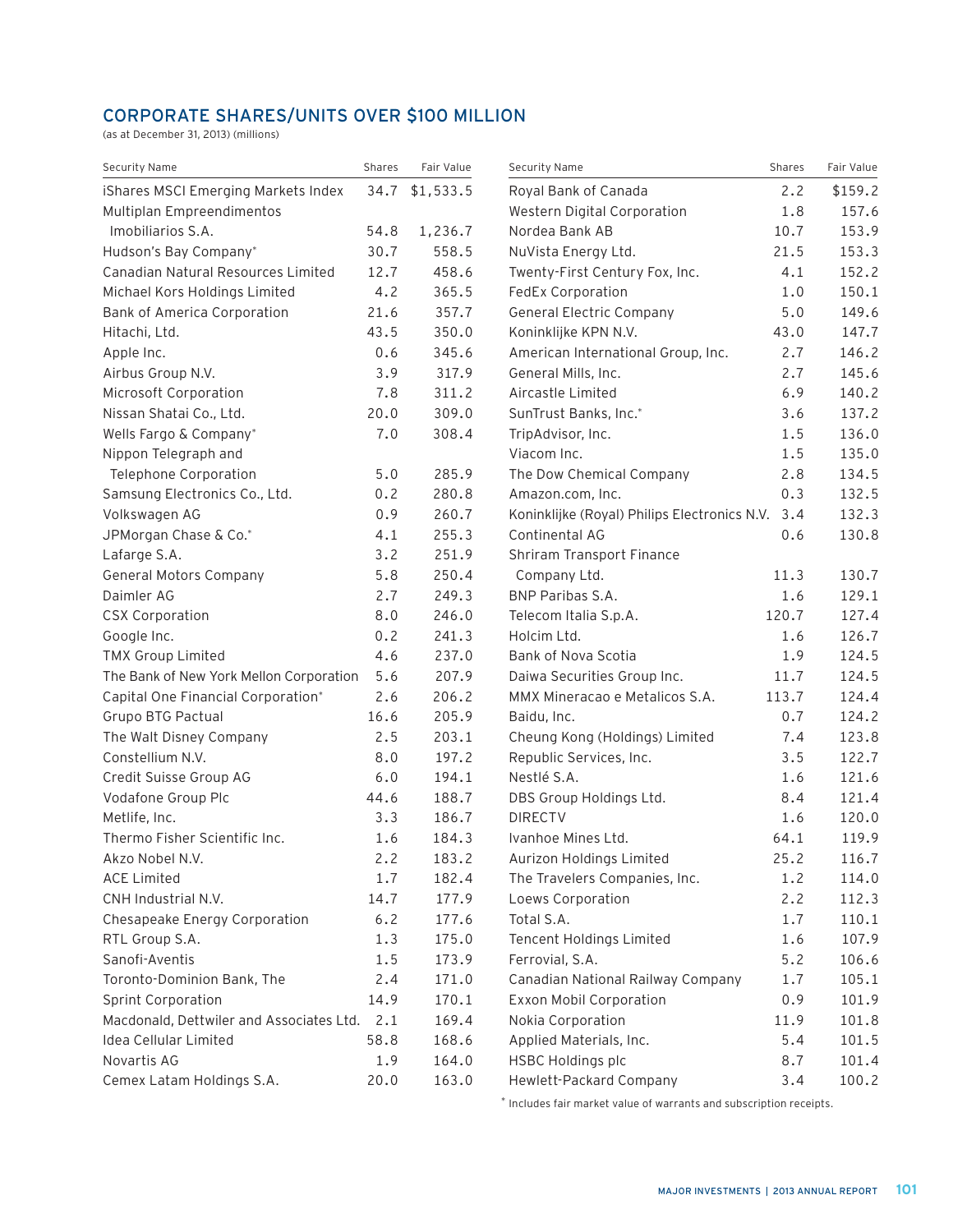# REAL ESTATE PROPERTIES OVER \$100 MILLION

(as at December 31, 2013)

|                                           | <b>Total Square</b>       |                          |
|-------------------------------------------|---------------------------|--------------------------|
| Property                                  | Footage<br>(in thousands) | Effective %<br>Ownership |
| <b>Canadian Regional Shopping Centres</b> |                           |                          |
| Champlain Place, Dieppe                   | 670                       | 100%                     |
| Chinook Centre, Calgary                   | 1,215                     | 100%                     |
| Fairview Mall, Toronto                    | 876                       | 50%                      |
| Fairview Park Mall, Kitchener             | 746                       | 100%                     |
| Fairview Pointe Claire, Montreal          | 1,053                     | 50%                      |
| Le Carrefour Laval, Montreal              | 1,293                     | 100%                     |
| Les Galeries D'Anjou, Montreal            | 1.145                     | 50%                      |
| Les Promenades St. Bruno, Montreal        | 1,136                     | 100%                     |
| Lime Ridge Mall, Hamilton                 | 806                       | 100%                     |
| Market Mall, Calgary                      | 971                       | 50%                      |
| Markville Shopping Centre, Markham        | 1,013                     | 100%                     |
| Masonville Place, London                  | 687                       | 100%                     |
| Pacific Centre, Vancouver                 | 797                       | 100%                     |
| Polo Park Mall, Winnipeg                  | 1,232                     | 100%                     |
| Richmond Centre, Richmond                 | 777                       | 50%                      |
| Rideau Centre, Ottawa                     | 1,149                     | 100%                     |
| Sherway Gardens, Toronto                  | 980                       | 100%                     |
| Shops at Don Mills, Toronto               | 469                       | 100%                     |
| The Promenade, Toronto                    | 705                       | 100%                     |
| Toronto-Dominion Centre, Toronto          | 157                       | 100%                     |
| Toronto Eaton Centre, Toronto             | 1,730                     | 100%                     |

| Property                                  | <b>Total Square</b><br>Footage<br>(in thousands) | Effective %<br>Ownership |
|-------------------------------------------|--------------------------------------------------|--------------------------|
| <b>Canadian Office Properties</b>         |                                                  |                          |
| 635 8th Avenue, Calgary                   | 275                                              | 100%                     |
| Encor Place, Calgary                      | 359                                              | 100%                     |
| Granville Square, Vancouver               | 402                                              | 100%                     |
| <b>HSBC Building, Vancouver</b>           | 395                                              | 100%                     |
| <b>Pacific Centre Office</b>              |                                                  |                          |
| Complex, Vancouver                        | 1,532                                            | 100%                     |
| PricewaterhouseCoopers                    |                                                  |                          |
| Place, Vancouver                          | 241                                              | 100%                     |
| RBC Centre, Toronto                       | 1,226                                            | 50%                      |
| Shell Centre, Calgary                     | 692                                              | 100%                     |
| Simcoe Place, Toronto                     | 759                                              | 25%                      |
| Toronto-Dominion Centre Office            |                                                  |                          |
| Complex, Toronto                          | 4,101                                            | 100%                     |
| <b>Toronto Eaton Centre Office</b>        |                                                  |                          |
| Complex, Toronto                          | 1,897                                            | 100%                     |
| Waterfront Centre, Vancouver              | 410                                              | 100%                     |
| Yonge Corporate Centre, Toronto           | 669                                              | 100%                     |
| <b>U.S. Regional Shopping Centres</b>     |                                                  |                          |
| Lakewood Mall, Lakewood, California       | 2,115                                            | 49%                      |
| Los Cerritos Center, Cerritos, California | 1,327                                            | 49%                      |
| Queens Center, Queens, New York           | 942                                              | 49%                      |
| Stonewood Center, Downey, California      | 920                                              | 49%                      |
| Washington Square, Tigard, Oregon         | 1,317                                            | 49%                      |
| <b>U.K. Office Properties</b>             |                                                  |                          |
| Thomas More Square Estate, London         | 568                                              | 50%                      |
| <b>Properties Under Development</b>       |                                                  |                          |
| Deloitte Tower, Montreal                  | n/a                                              | 100%                     |
| City Centre Office, Calgary               | n/a                                              | 100%                     |
| Ice Residential, Toronto                  | n/a                                              | 50%                      |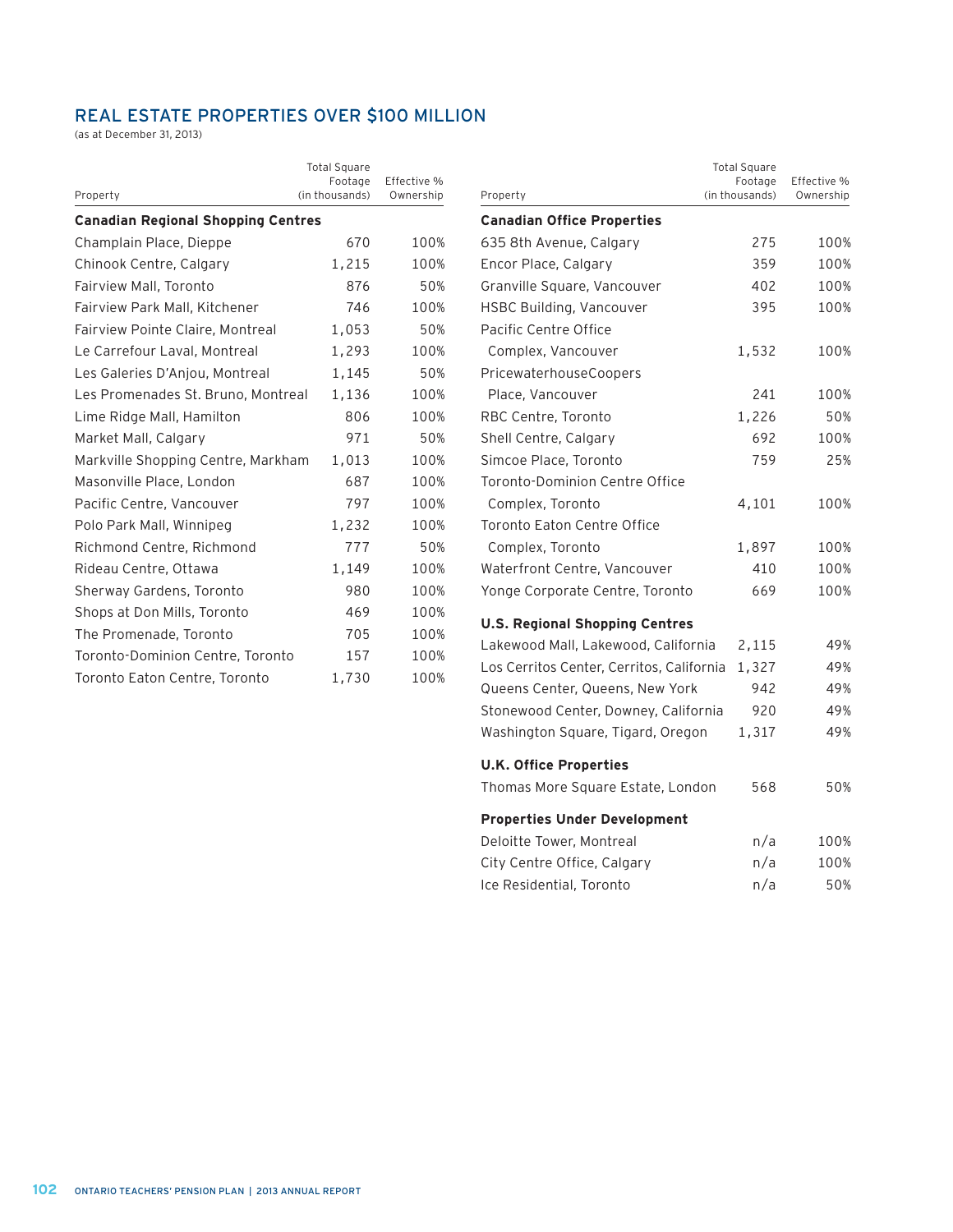# PRIVATE COMPANIES AND PARTNERSHIPS OVER \$100 MILLION

(as at December 31, 2013)

360buy Jingdong Inc. Acorn Care and Education Limited Actera Partners L.P. Alexander Forbes Limited Alliance Laundry Systems, LLC ANV Holdings BV Apollo Overseas Partners (Delaware 892) VI, L.P. Apollo Overseas Partners (Delaware 892) VII, L.P. AQR Offshore Multi-Strategy Fund VII Ltd. Aquiline Financial Services Fund (Offshore) L.P. ARC Energy Fund 5 Canadian Limited Partnership Ares Corporate Opportunities Fund III, L.P. Asia Opportunity Fund III, L.P. Autonomy Global Macro Fund Limited Avaya Inc. Baybridge Seniors Housing Inc. BC European Capital IX LP BC European Capital VIII-1 BDCM Intermediate Company A BDCM Offshore Opportunity Fund II, Ltd. Birmingham International Airport Blue Coat Systems, Inc. Bridgewater Pure Alpha Fund II Ltd. Bristol Airports (Bermuda) Limited BroadStreet Capital Partners, Inc. Burton's Biscuit Company Busy Bees Benefits Holdings Limited Camelot Group plc Canada Guaranty Mortgage Insurance Company Copenhagen Airport A/S Coway Holdings, Inc. CPG International Inc. DaVinciRe Holdings Ltd. Dematic S.A. Downsview Managed Account Platform Inc.

Easton-Bell Sports, LLC Empresa de Servicios Sanitarios del Bio-Bio S.A. Esval S.A. Exal International Limited Flexera Holdings, L.P. Fortress Macro Fund Ltd. FountainVest China Growth Fund, L.P. GCT Global Container Terminals Inc. GMO Mean Reversion Fund (Offshore) L.P. Gottex Real Asset Fund, L.P. Grupo Corporativo Ono, S.A. Hancock Timber Resource Group Heartland Dental Care, Inc. Helly Hansen Group AS HS1 Limited Hudson Catastrophe Fund, Ltd. HUGO BOSS AG Imperial Parking Corporation INC Research, Inc. Insight Pharmaceuticals LLC IntelSat, Ltd. InterGen N.V. ISS A/S Kepos Alpha Fund Ltd. Kyobo Life Insurance Co., Ltd. Laricina Energy Ltd. LMAP ETA Limited Manabi Holding S.A. Maple Financial Group Inc. MBK Partners Fund II, L.P. MBK Partners, L.P. Mitra Energy Limited Munchkin, Inc. MW Market Neutral TOPS Fund NBCG Greenwich Sub-Fund NBCG Lock Sub-Fund NBCG Mason Sub-Fund NBCG Oxford Sub-Fund NBCG Sherwood Sub-Fund NBCG Sonata Sub-Fund NBCG Thor Sub-Fund NBCG Valkyrie Sub-Fund

Nextgen Group Holdings Pty Limited Northern Star Generation LLC Nuevosur, S.A. NXT Capital Holdings, L.P. OLE Media Management, L.P. Orbis SICAV Global Equity Fund PAG Asia I LP Park Square Capital Partners, L.P. Permira IV L.P. 2 Plano Molding Company Providence Equity Partners V L.P. Providence Equity Partners VI L.P. Q9 Networks Inc. Quinte Limited Resource Management Service Inc. Rhône Offshore Partners III L.P. Scotia Gas Networks plc SeaCube Container Leasing Ltd. Serta Simmons Holdings, LLC Silver Creek Special Opportunities Fund Cayman III, L.P. Silver Lake Partners III, L.P. Sociedad Austral de Electricidad S.A. Sydney Desalination Plant Pty Limited TDR Capital II, L.P. Terranum Corporate Properties The Brussels Airport Company The Eclectica Fund TP Partners Fund, L.P. Trez Capital Corporation Univision Communications Inc. ValueAct Capital International II, L.P. Weyburn Unit York Street Mezzanine Partners II, L.P. Zalando GmbH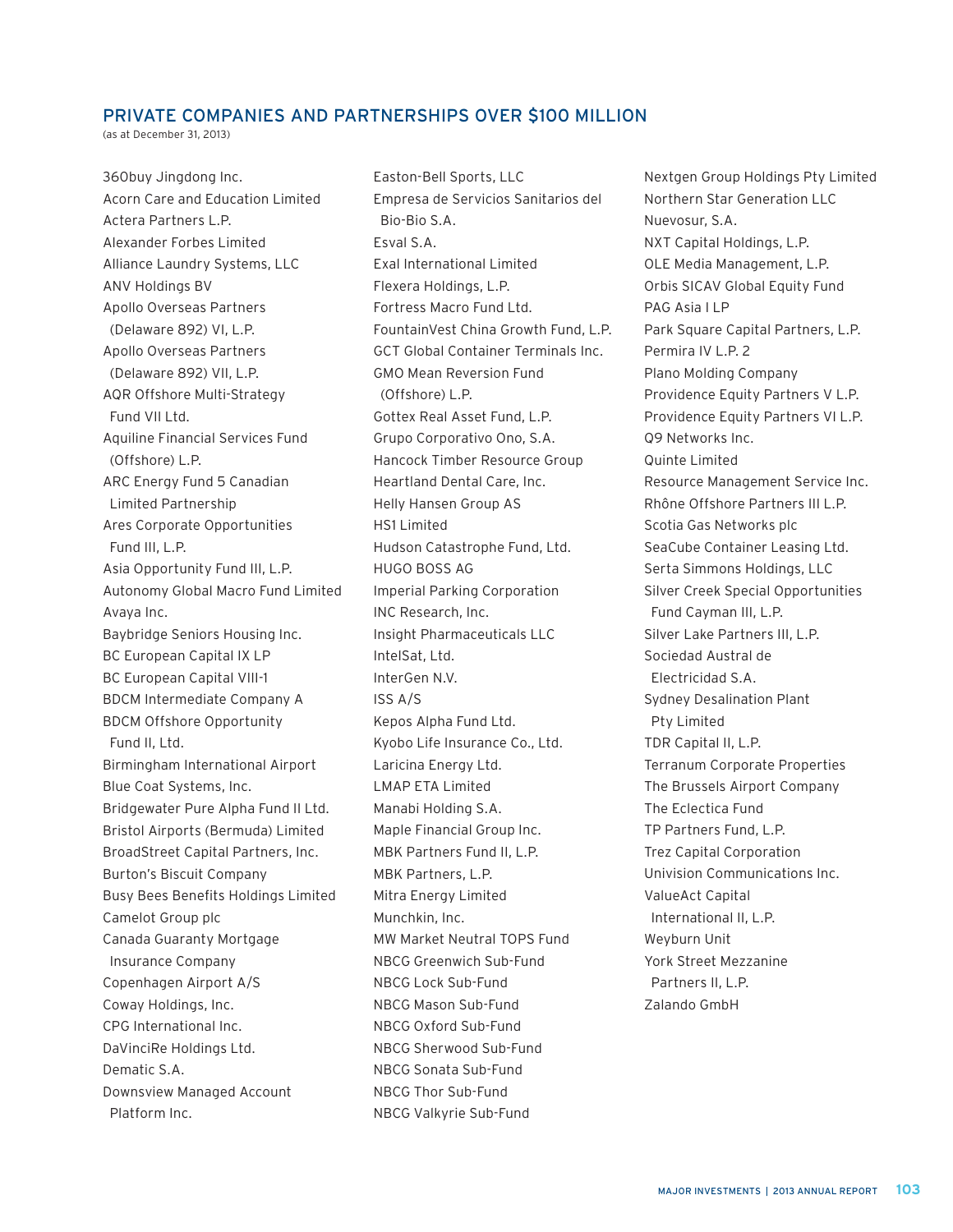# **ELEVEN-YEAR FINANCIAL REVIEW**

| (Canadian \$ billions)              | 2013    | 2012                     | 2011    | 2010    | 2009    | 2008                                                                | 2007    | 2006    | 2005    | 2004                         | 2003     |
|-------------------------------------|---------|--------------------------|---------|---------|---------|---------------------------------------------------------------------|---------|---------|---------|------------------------------|----------|
| <b>CHANGE IN NET ASSETS</b>         |         |                          |         |         |         |                                                                     |         |         |         |                              |          |
| Income                              |         |                          |         |         |         |                                                                     |         |         |         |                              |          |
| Investment income                   | \$13.72 | \$14.75                  | \$11.74 | \$13.27 | \$10.89 | \$(19.03)                                                           | \$4.68  | \$12.31 | \$14.09 | \$10.80                      | \$11.42  |
| Contributions                       |         |                          |         |         |         |                                                                     |         |         |         |                              |          |
| Members/transfers                   | 1.55    | 1.48                     | 1.41    | 1.35    | 1.29    | 1.13                                                                | 1.06    | 0.83    | 0.79    | 0.75                         | 0.71     |
| Province of Ontario                 | 1.53    | 1.46                     | 1.41    | 1.35    | 1.43    | 1.18                                                                | 1.08    | 0.82    | 0.78    | 0.75                         | 0.72     |
| <b>Total income</b>                 | 16.80   | 17.69                    | 14.56   | 15.97   | 13.61   | (16.72)                                                             | 6.82    | 13.96   | 15.66   | 12.30                        | 12.85    |
| <b>Expenditures</b>                 |         |                          |         |         |         |                                                                     |         |         |         |                              |          |
| Benefits paid                       | 5.15    | 4.92                     | 4.66    | 4.50    | 4.39    | 4.20                                                                | 4.02    | 3.82    | 3.62    | 3.43                         | 3.20     |
| Investment expenses                 | 0.36    | 0.30                     | 0.29    | 0.29    | 0.21    | 0.15                                                                | 0.23    | 0.22    | 0.21    | 0.19                         | 0.16     |
| Client service expenses             | 0.05    | 0.04                     | 0.05    | 0.05    | 0.04    | 0.04                                                                | 0.04    | 0.03    | 0.03    | 0.03                         | 0.03     |
| <b>Total expenditures</b>           | 5.56    | 5.26                     | 5.00    | 4.84    | 4.64    | 4.39                                                                | 4.29    | 4.07    | 3.86    | 3.65                         | 3.39     |
| Increase/(decrease) in net assets   | \$11.24 | \$12.43                  | \$9.56  | \$11.13 | \$8.97  | \$(21.11)                                                           | \$2.53  | \$9.89  | \$11.80 | \$8.65                       | \$9.46   |
| <b>NET ASSETS</b>                   |         |                          |         |         |         |                                                                     |         |         |         |                              |          |
| Investments                         |         |                          |         |         |         |                                                                     |         |         |         |                              |          |
| Fixed income                        |         |                          |         |         |         |                                                                     |         |         |         |                              |          |
| <b>Bonds</b>                        | \$30.53 | \$28.87                  | \$26.50 | \$22.73 | \$15.46 | \$14.22                                                             | \$22.91 | \$20.86 | \$5.28  | \$8.96                       | \$10.30  |
| Real-rate products                  | 26.37   | 31.14                    | 29.29   | 23.24   | 19.88   | 17.41                                                               | 11.06   | 11.80   | 10.56   | 11.90                        | 7.07     |
| Equities                            |         |                          |         |         |         |                                                                     |         |         |         |                              |          |
| Canadian                            | 10.86   | 11.40                    | 10.64   | 9.29    | 8.43    | 6.21                                                                | 13.73   | 16.39   | 19.26   | 16.80                        | 15.19    |
| Non-Canadian                        | 51.03   | 48.11                    | 41.03   | 38.20   | 32.75   | 28.72                                                               | 36.31   | 32.42   | 25.78   | 23.09                        | 19.13    |
| Natural resources                   |         |                          |         |         |         |                                                                     |         |         |         |                              |          |
| Commodities                         | 8.21    | 6.97                     | 5.64    | 5.22    | 1.94    | 1.25                                                                | 3.02    | 2.32    | 2.65    | 2.13                         | 1.89     |
| Timberland                          | 2.45    | 2.17                     | 2.17    | 2.22    | 2.34    | 2.80                                                                | 2.12    | 2.05    | 0.97    | 0.70                         | 0.40     |
| Sector investment                   | 0.17    | $\overline{\phantom{a}}$ |         |         |         |                                                                     |         |         |         |                              |          |
| Real assets                         |         |                          |         |         |         |                                                                     |         |         |         |                              |          |
| Real estate                         | 19.24   | 16.86                    | 14.96   | 16.86   | 14.21   | 13.48                                                               | 13.41   | 11.12   | 8.75    | 7.20                         | 6.20     |
| Infrastructure                      | 11.68   | 9.65                     | 8.71    | 7.07    | 5.57    | 7.23                                                                | 6.72    | 4.73    | 3.80    | 2.29                         | 1.50     |
| Absolute return strategies          | 12.20   | 12.27                    | 12.33   | 11.38   | 11.67   | 14.75                                                               | 12.30   | 15.21   | 9.49    | 11.18                        | 10.69    |
| Money market                        | (33.84) | (40.18)                  | (35.01) | (31.49) | (18.74) | (20.97)                                                             | (13.58) | (11.22) | 8.26    | (2.53)                       | 2.06     |
| Net investments                     | 138.90  | 127.26                   | 116.26  | 104.72  | 93.51   | 85.10                                                               | 108.00  | 105.68  | 94.80   | 81.72                        | 74.43    |
| Receivable from Province of Ontario | 2.97    | 2.83                     | 2.72    | 2.63    | 2.52    | 2.19                                                                | 1.84    | 1.58    | 1.50    | 1.42                         | 1.36     |
| Other assets                        | 59.34   | 47.96                    | 40.81   | 32.04   | 15.21   | 32.33                                                               | 32.06   | 23.14   | 10.67   | 18.23                        | 6.28     |
| Total assets                        | 201.21  | 178.05                   | 159.79  | 139.39  | 111.24  | 119.62                                                              | 141.90  | 130.40  | 106.97  | 101.37                       | 82.07    |
| Liabilities                         | (60.45) | (48.53)                  | (42.69) | (31.86) | (14.84) | (32.18)                                                             | (33.35) | (24.39) | (10.84) | (17.04)                      | (6.39)   |
| Net assets                          | 140.76  | 129.52                   | 117.10  | 107.53  | 96.40   | 87.44                                                               | 108.55  | 106.01  | 96.13   | 84.33                        | 75.68    |
| Accrued pension benefits            | 148.57  | 166.01                   | 162.59  | 146.89  | 131.86  | 118.14                                                              | 115.46  | 110.50  | 110.53  | 96.73                        | 83.12    |
| (Deficit)/surplus                   |         |                          |         |         |         | $(7.81)$ $(36.49)$ $(45.49)$ $(39.36)$ $(35.46)$ $(30.70)$ $(6.91)$ |         |         |         | \$(4.49) \$(14.40) \$(12.40) | \$(7.44) |
| <b>PERFORMANCE (%)</b>              |         |                          |         |         |         |                                                                     |         |         |         |                              |          |
| Rate of return                      | 10.9    | 13.0                     | 11.2    | 14.3    | 13.0    | (18.0)                                                              | 4.5     | 13.2    | 17.2    | 14.7                         | 18.0     |
| Benchmark                           | 9.3     | 11.0                     | 9.8     | 9.8     | 8.8     | (9.6)                                                               | 2.3     | 9.4     | 12.7    | 10.6                         | 13.5     |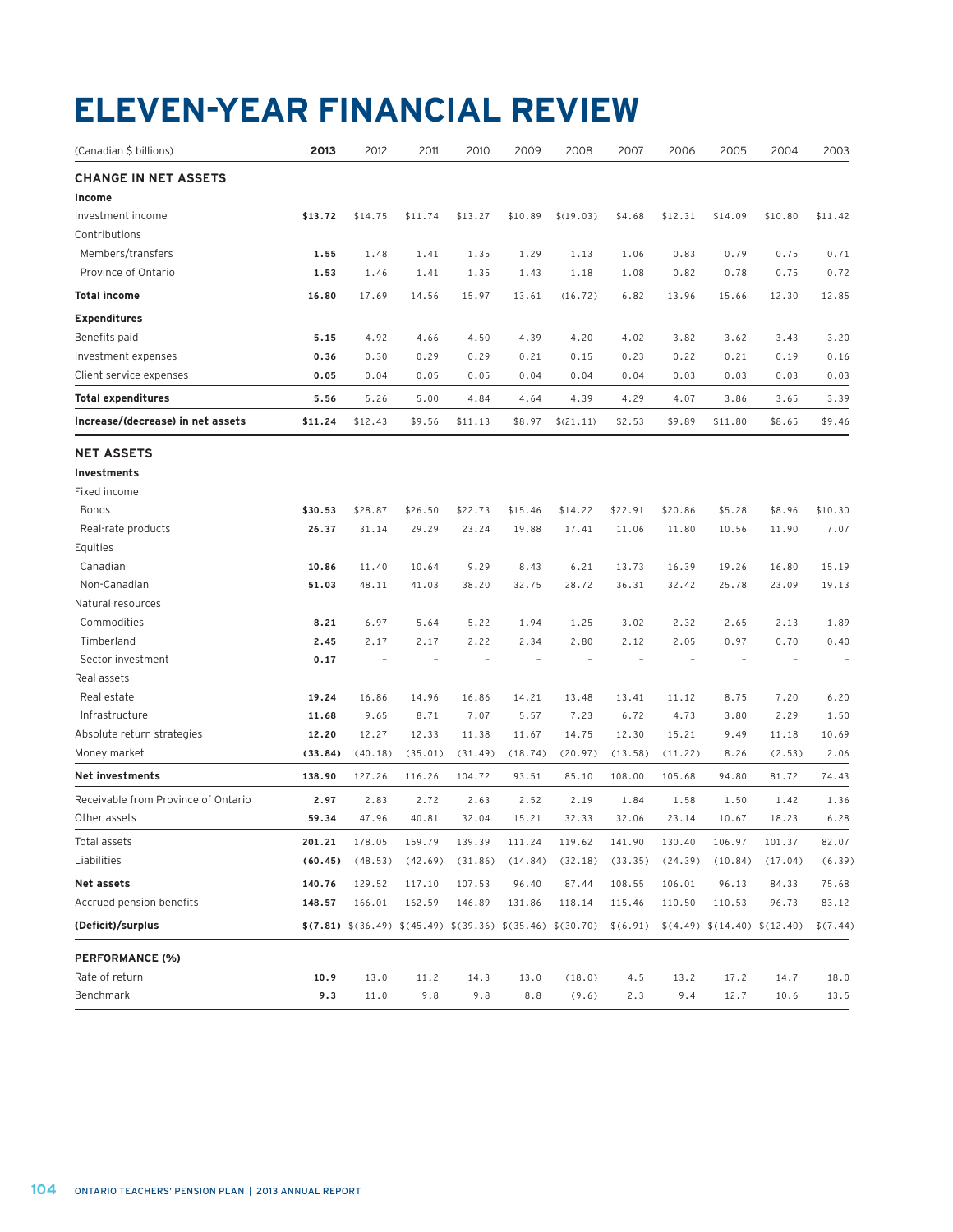# **FUNDING VALUATION HISTORY**

Funding valuations must be filed with the pension regulator at least every three years. Valuation dates and voluntary filings are determined by OTF and the Ontario government. Filings must show the plan has sufficient assets to pay all future benefits to current plan members. For reference, all previously filed funding valuations and decisions made to use surplus or address shortfalls are detailed in this section. Assumptions used for each valuation are also reported below. The table summarizes all filed funding valuations that reflect the decisions of the sponsors as specified on page 106 of this annual report. In previous reports, figures for the years 1998-2001 were shown before the application of gains. Gains arose in those years as the plan performed better than the actuarial assumptions.

| <b>FILED FUNDING VALUATIONS</b><br>(as at January 1) (\$ billions)                          | 2012    | 2011                                 | 2009   | 2008    | 2005    | 2003   | 2002   | 2001   | 2000   | 1999   |
|---------------------------------------------------------------------------------------------|---------|--------------------------------------|--------|---------|---------|--------|--------|--------|--------|--------|
| Net assets available for benefits                                                           | \$117.1 | \$107.5                              | \$87.4 | \$108.5 | \$84.3  | \$66.2 | \$69.5 | \$73.1 | \$68.3 | \$59.1 |
| Smoothing adjustment                                                                        | (3.0)   | 3.3                                  | 19.5   | (3.6)   | (1.5)   | 9.7    | 3.0    | (4.3)  | (7.3)  | (5.1)  |
| Value of assets                                                                             | 114.1   | 110.8                                | 106.9  | 104.9   | 82.8    | 75.9   | 72.5   | 68.8   | 61.0   | 54.0   |
| Future basic contributions                                                                  | 35.4    | 33.8                                 | 25.9   | 23.6    | 16.7    | 14.7   | 13.7   | 12.7   | 13.4   | 12.0   |
| Future special contributions                                                                | 3.3     | 3.8                                  | 5.5    | 5.6     | 6.2     |        |        |        |        |        |
| Future matching of CIP<br>benefit reduction                                                 | 7.3     | 5.1                                  |        |         |         |        |        |        |        |        |
| Special payments <sup>2</sup>                                                               |         |                                      |        |         |         |        |        |        |        | 0.2    |
| Total assets                                                                                | 160.1   | 153.5                                | 138.3  | 134.1   | 105.7   | 90.6   | 86.2   | 81.5   | 74.4   | 66.2   |
| Cost of future pensions <sup>3</sup><br>Reduction in cost due to<br>less than 100% indexing | 7.7     | $(167.6)$ $(158.4)$ $(137.5)$<br>5.1 |        | (134.1) | (105.6) | (89.1) | (84.3) | (80.9) | (69.9) | (66.2) |
| Surplus                                                                                     | \$0.2   | \$0.2                                | \$0.8  | \$0.0   | \$0.1   | \$1.5  | \$1.9  | \$0.6  | \$4.5  | \$0.0  |

<sup>1</sup> Valuation filing dates determined by the plan sponsors.

<sup>2</sup> Owed by the Ontario government to pay off the plan's initial unfunded liability in 1990. The government used its portion of plan surpluses in the 1990s to eliminate the remaining payments.

3 Includes value of 100% inflation protection.

### **ASSUMPTIONS USED FOR FILED VALUATIONS**

| (as at January 1) (percent) | 2012 | 2011 | 2009 | 2008 | 2005                      | 2003 | 2002 | 2001      | 2000 | 1999 |
|-----------------------------|------|------|------|------|---------------------------|------|------|-----------|------|------|
| Inflation rate              | 2.20 | 2.15 |      |      | 1.35 2.20 2.750 2.05 1.90 |      |      | 2.20      | 2.25 | 3.50 |
| Real discount rate          | 3.10 | 3.25 |      |      | 3.65 3.45 3.725 4.35 4.40 |      |      | 4.05 4.25 |      | 4.00 |
| Discount rate               | 5.30 | 5.40 | 5.00 |      | 5.65 6.475                | 6.40 | 6.30 | 6.25      | 6.50 | 7.50 |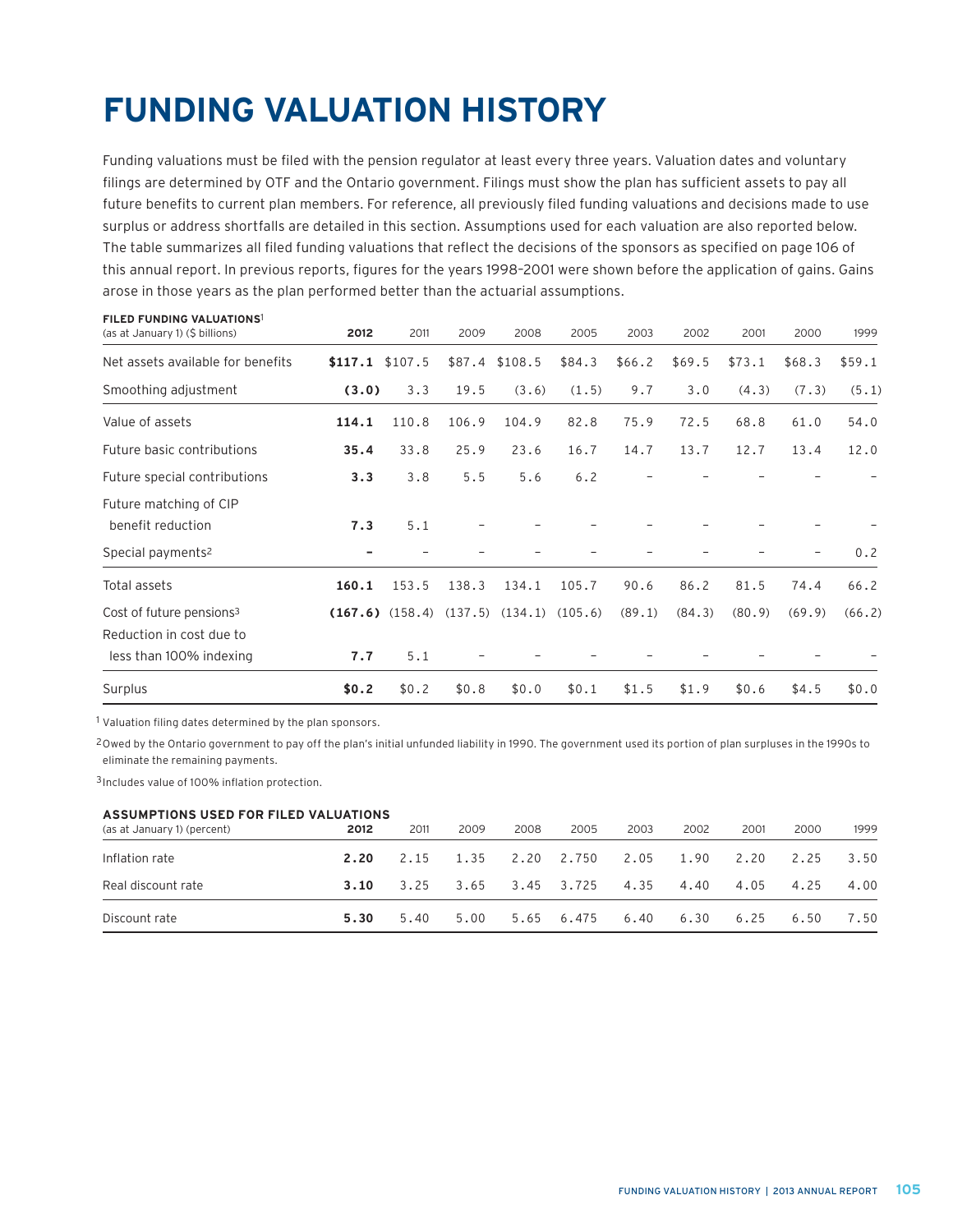# FUNDING DECISIONS

The plan sponsors jointly decide what benefits the plan will provide; the contribution rate paid by working members and matched by government and other designated employers; and how any funding shortfall is addressed and any surplus is used. A history of the sponsors' plan funding decisions follows:

**1990:** A preliminary unfunded liability of \$7.8 billion to be amortized over 40 years by special payments from the Ontario government; basic contribution rate increased to 8% from 7%.

**1993:** A preliminary \$1.5 billion surplus was distributed; \$1.2 billion used to reduce government's special payments; \$0.3 billion used to offset government cost reductions in the education sector (social contract days).

**1996:** A preliminary \$0.7 billion surplus was distributed; \$0.6 billion used to reduce early retirement penalty to 2.5% from 5% for each point short of the 90 factor and lower the CPP reduction after age 65 (to 0.68% from 0.7%).

**1998:** A preliminary \$6.8 billion surplus was distributed; \$2.2 billion to pay for the 85 factor window from 1998 to 2002 and further lower the CPP reduction to 0.6%; \$4.6 billion to reduce the value of special payments owed by the government; OTF and Ontario government agree future surplus would be used to eliminate the government's remaining special payments, and the next \$6.2 billion would be available to OTF for benefit improvements.

**1999:** A preliminary \$3.5 billion surplus was distributed; \$3.5 billion to eliminate government's remaining special payments.

**2000:** \$4.5 billion surplus; no changes to benefits or contribution levels.

**2001:** A preliminary \$6.8 billion surplus was distributed; \$6.2 billion to pay for benefit improvements: permanent 85 factor; 10-year pension guarantee; reduced pension as early as age 50; lower CPP reduction (to 0.45%); 5-year average Year's Maximum Pensionable Earnings (YMPE) to calculate CPP reduction; pension recalculation based on approximate best-5 salary for older pensioners; and top-up waived for Long-Term Income Protection (LTIP) contributions; \$76 million was set aside in a contingency reserve to be used by OTF at a later date.

**2002:** \$1.9 billion surplus; no changes to benefits or contribution levels.

**2003:** \$1.5 billion surplus; no changes to benefits or contribution levels; Funding Management Policy adopted by plan sponsors.

**2005:** \$6.1 billion preliminary funding shortfall resolved, leaving plan with a \$0.1 billion surplus; plan sponsors introduced special contribution rate increases to resolve the shortfall, totalling 3.1% of base earnings by 2009 for teachers, the Ontario government and other employers; OTF used the \$76 million contingency reserve set aside in 2001 to reduce contribution rate increases for members in 2008.

**2008:** \$12.7 billion preliminary funding shortfall resolved, leaving the plan in a balanced position; plan sponsors introduced conditional inflation protection for pension benefits earned after 2009 and increased the basic contribution rate to 9% from 8%. Employers agree to make special payments equal to any annual pension increases retirees forgo to a maximum of 50% missed inflation.

**2009:** \$2.5 billion preliminary funding shortfall resolved primarily by assuming a slightly higher long-term rate of return on investments: RRB yield plus 1.5% versus RRB plus 1.4%. Other minor changes made to assumptions to reflect recent plan experience.

**2011:** \$17.2 billion preliminary shortfall resolved with 1.1% contribution rate increase (phased in over three years), slightly smaller annual cost-of-living increases for teachers who retired after 2009, and recognition of current contribution rate as the permanent base rate.

**2012:** \$9.6 billion preliminary shortfall adjusted to reflect changes in mortality assumptions and the impact of the two-year freeze on teachers' salaries. 2012 shortfall resolved by making inflation protection for pension credit earned after 2013 fully conditional on the plan's funded status and providing slightly smaller pension increases, beginning in 2014, for members who retired after 2009. These changes enabled the plan to assume a slightly higher discount rate. The changes left the plan with a \$200-million surplus at January 1, 2012.